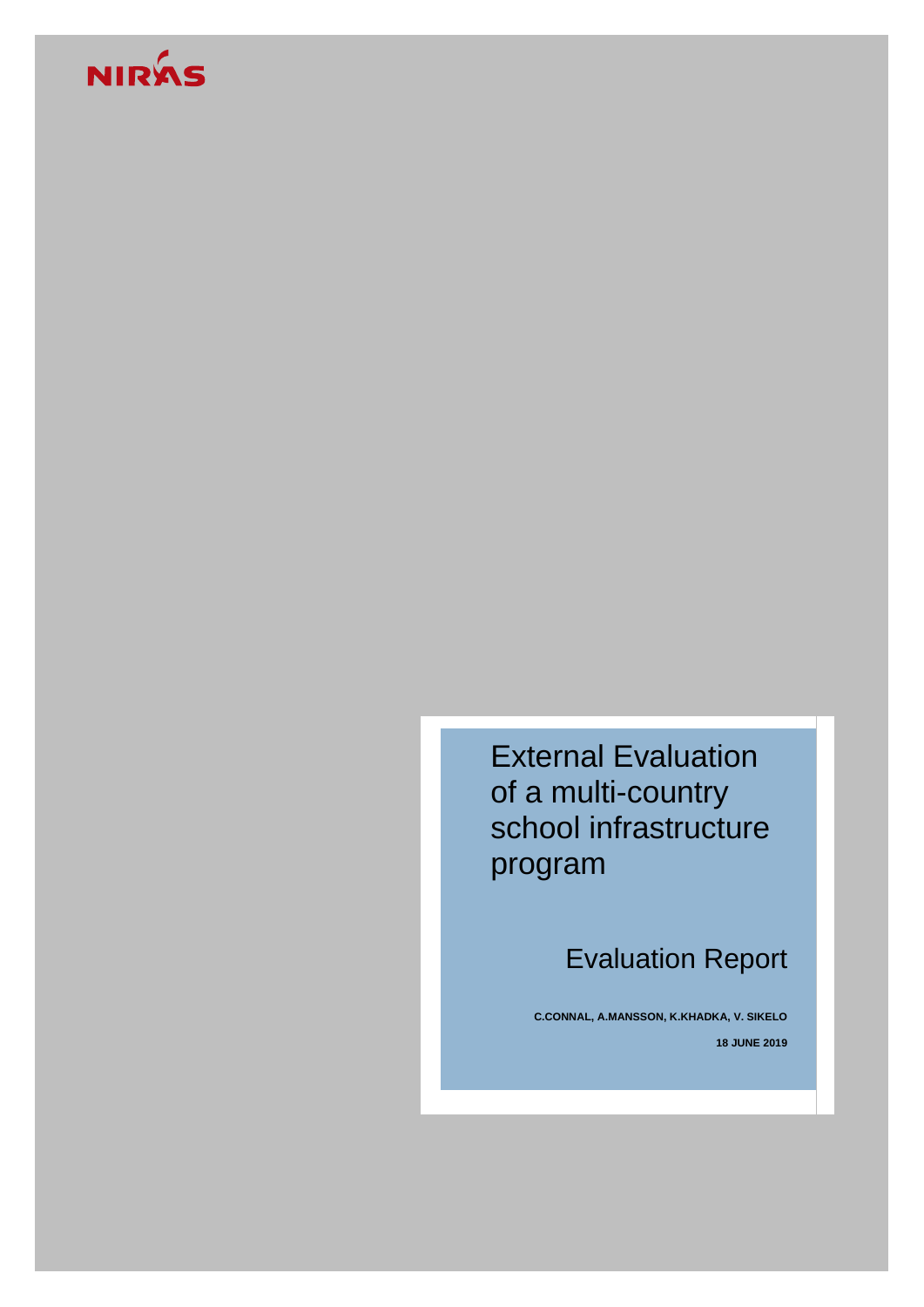# **CONTENTS**

# **Acronyms**

**Executive Summary**

# **1. Introduction**

- **1.1. Background**
- **1.2. Purpose, Scope and Users**
- **1.3. Approach, Methods and Limitations**

# **2. Findings**

- **2.1. Relevance**
- **2.2. Efficiency**
- **2.3. Effectiveness**
- **2.4. Sustainability**
- **3. Evaluative Conclusions**
- **4. Lessons Learned**
- **5. Recommendations**

**Annex 1:** Terms of Reference (ToR)

**Annex 2:** buildOn Global Methodology

- **Annex 3:** List of buildOn Schools
- **Annex 4**: Evaluation Matrix
- **Annex 5:** Case Study 1-Malawi
- **Annex 6:** Case Study 2-Nepal
- **Annex 7:** Sample timeline-Nepal
- **Annex 8:** Detailed school enrolment-Malawi
- **Annex 9:** Malawi KPIs
- **Annex 10:** Recommendations in relation to buildOn Strategic Plan
- **Annex 11:** Indicative Risk Analysis for School Construction-Nepal

**Annex 12:** Sets of Key Performance Indicators (KPIs)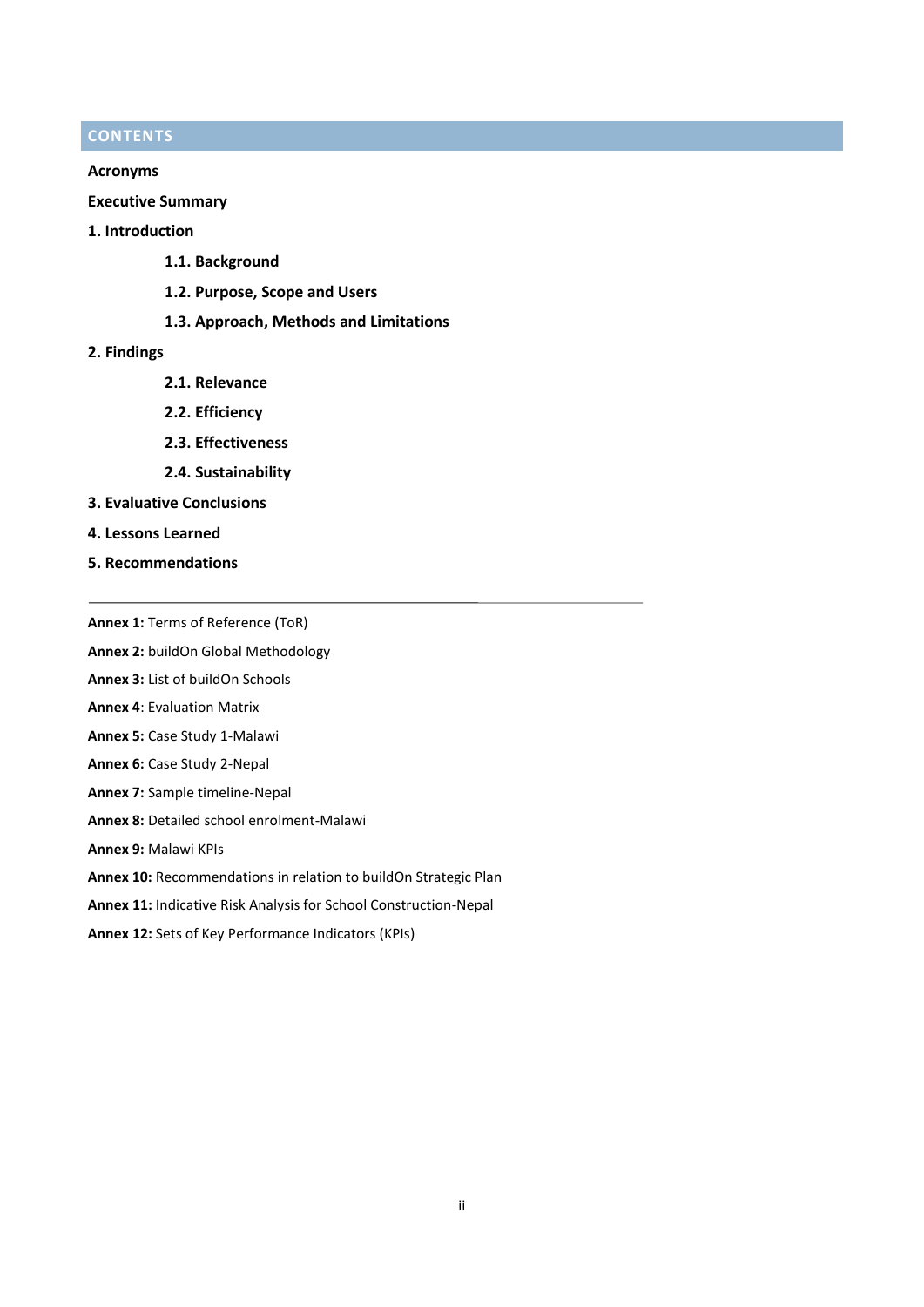# ACRONYMS

| 3Rs         | Reading, Writing and Arithmetic                |
|-------------|------------------------------------------------|
| ALC         | <b>Adult Literacy Committee</b>                |
| ALP         | Adult Learning Program                         |
| CBO         | <b>Community Based Organization</b>            |
| <b>CSO</b>  | Civil Society Organization                     |
| <b>CSR</b>  | <b>Corporate Social Responsibility</b>         |
| DEMO        | <b>District Education Manager Office</b>       |
| <b>EMIS</b> | <b>Education Management Information System</b> |
| FGD         | <b>Focus Group Discussion</b>                  |
| GER         | <b>Gross Enrolment Ratio</b>                   |
| GIR         | Gross Intake Rate                              |
| GPI         | Gross Parity Index                             |
| HQ          | Headquarters                                   |
| HRBA        | Human Rights Based Approach                    |
| <b>KPIS</b> | Key Performance Indicators                     |
| M&E         | Monitoring and Evaluation                      |
| <b>MEL</b>  | Monitoring, Evaluation and Learning            |
| MoU         | Memorandum of Understanding                    |
| NER         | <b>Net Enrolment Ratio</b>                     |
| <b>NFE</b>  | <b>Non-Formal Education</b>                    |
| NGO         | Non-Governmental Organization                  |
| OOSC        | Out of School Children                         |
| <b>PCR</b>  | Pupil Classroom Ratio                          |
| PLC         | Project Leadership Committee                   |
| PTA         | <b>Parents Teachers Association</b>            |
| <b>PTR</b>  | Pupil Teacher Ratio                            |
| <b>PTBR</b> | <b>Pupil Text Book Ratio</b>                   |
| SMC         | <b>School Management Committee</b>             |
| TA          | <b>Traditional Authority</b>                   |
| <b>TOC</b>  | Theory of Change                               |
| ToR         | <b>Terms of Reference</b>                      |
| <b>VET</b>  | <b>Vocational Education and Training</b>       |
|             |                                                |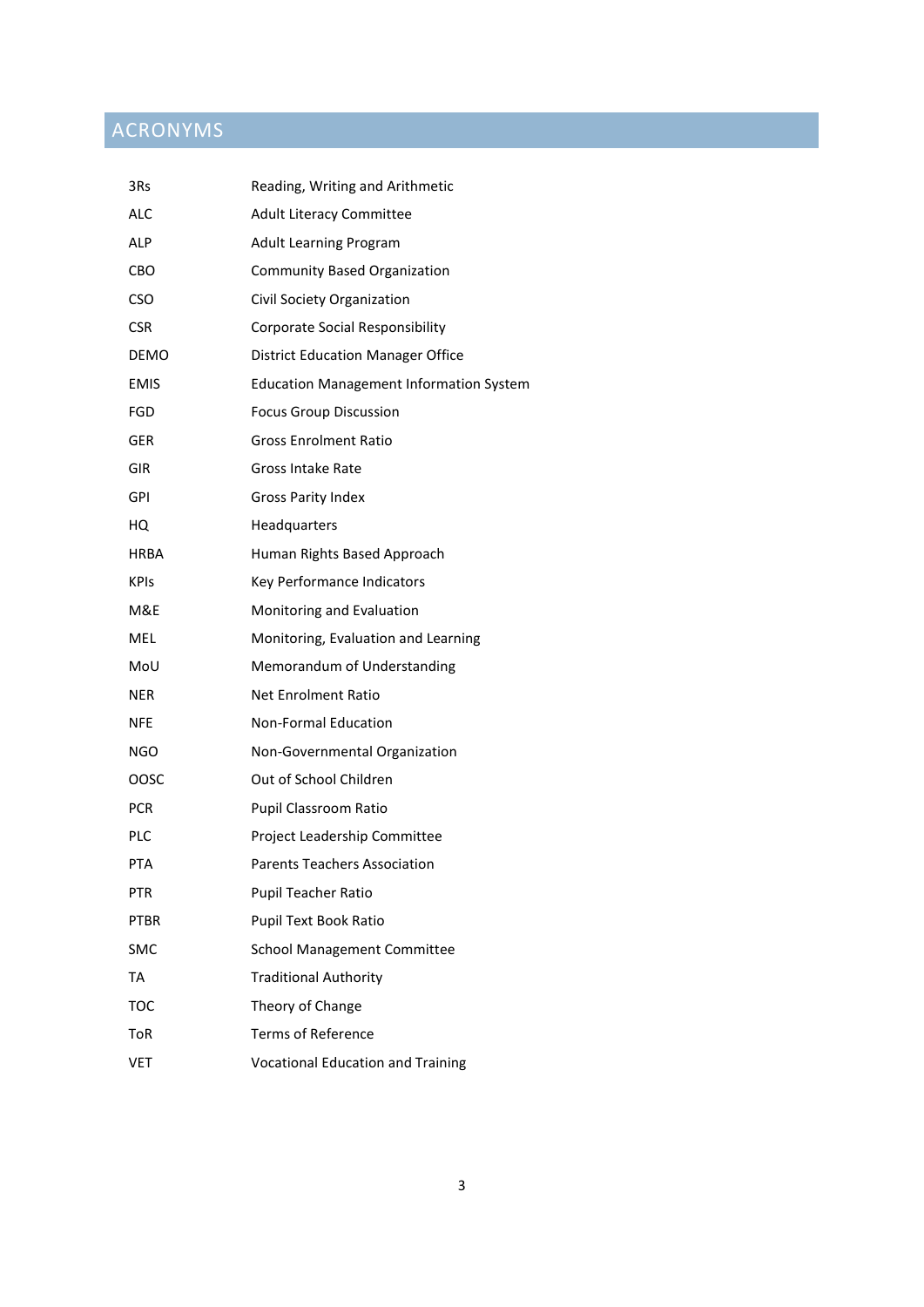# EXECUTIVE SUMMARY

Dubai Cares, a UAE-based philanthropic organization, has entered into partnership with the international NGO buildOn, to address the related challenges of access to quality education and illiteracy, critical barriers for people living in rural communities. Within the framework of the Sustainable Development Goal for Education (SDG4) – 'Inclusive and equitable quality education and lifelong learning for all' - Dubai Cares and buildOn share a vision of children's access to quality education as a tool to break the cycle of poverty.

Using the 'Adopt a School' model, Dubai Cares has raised funds from individual and corporate donors for the total value of USD 2,672,434 to construct 85 village primary schools in rural Nepal, Malawi and Senegal. With monitoring, evaluation and learning (MEL) at the centre of its global strategy, Dubai Cares commissioned NIRAS to conduct an independent evaluation of the buildOn approach, including field visits to projects implemented in Malawi and Nepal.

The **purpose** of the evaluation is two-fold, focusing on both major dimensions of evaluation - learning and accountability - to assess buildOn 'adopt-a-school' approach as a potential model for corporate social responsibility (CSR). The objectives of the evaluation are to learn from achievements and challenges in terms of school fnfrastructure, Adult Literacy Programs (ALP), and community engagement. The primary users of the evaluation findings are Dubai Cares staff, Dubai Cares donors who are interested in 'adopting' a school, and buildOn staff.

The Evaluation Team took a **utilization-focused approach**, integrating a Human Rights Based Approach (HRBA) and Gender Equality (GE) into our methodology. We formulated the evaluation questions, provided in the Terms of Reference, as benchmarks for the standard OECD-DAC evaluation criteria. We elaborated detailed subquestions under each benchmark (the Evaluation Design Matrix is found in Annex 4) which also functioned as a framework for our analysis and presentation of findings.

The evaluation adopted **mixed-methods**, combining in-depth desk studies of the projects in Malawi and Nepal; field level studies in 6 schools and 6 communities in Kasungu, Mwanza and Neno districts in Malawi and 6 schools and 6 communities in Kailali and Kanchanpur districts in Nepal; and two case-studies. Data collection instruments included a desk review; semi-structured observation schedules/checklists; in-depth key informant interviews (KII); semi-structured interviews (SSI); Focus group discussions (FGD), and an adaptation of the Most Significant Change technique.

# **Lessons learned** are as follows.

#### 1. In terms of *relevance*:

1.1. School construction was relevant to targeted communities, which were selected in line with buildOn site criteria; but collaboration with Local Government in site selection was somewhat limited and buildOn's overall methodology for targeting communities could be improved.

1.2. While the buildOn Covenant is a powerful vehicle for community engagement, target groups and Local Government partners are given little opportunity to negotiate the contributions which they commit to providing.

1.3. The rationale for the ALP is clear and community members appreciate the program; but participation in the design of the program is limited and deeper consultation and assessment of needs is required if the ALP is to serve as a platform for context-specific community development, as it is intended.

1.4. Community contributions in terms of local materials and labour constitute a fundamental contextual challenge; responses to challenges are piecemeal, pointing to a lack of any kind of risk analysis as well as the limited devolution of decision-making power in buildOn's organizational hierarchy.

1.6. The projects implemented by buildOn do not benefit from a 'culture' of monitoring, evaluation and learning (MEL) and there is little evidence that monitoring findings are used to inform program management.

#### 2. In terms of *efficiency*:

2.1. While the projects benefitted from the timely delivery of activities and targets, the structures and processes for participatory planning are few and far between, and this raises issues for not only for projects' efficiency but also for their effectiveness and sustainability.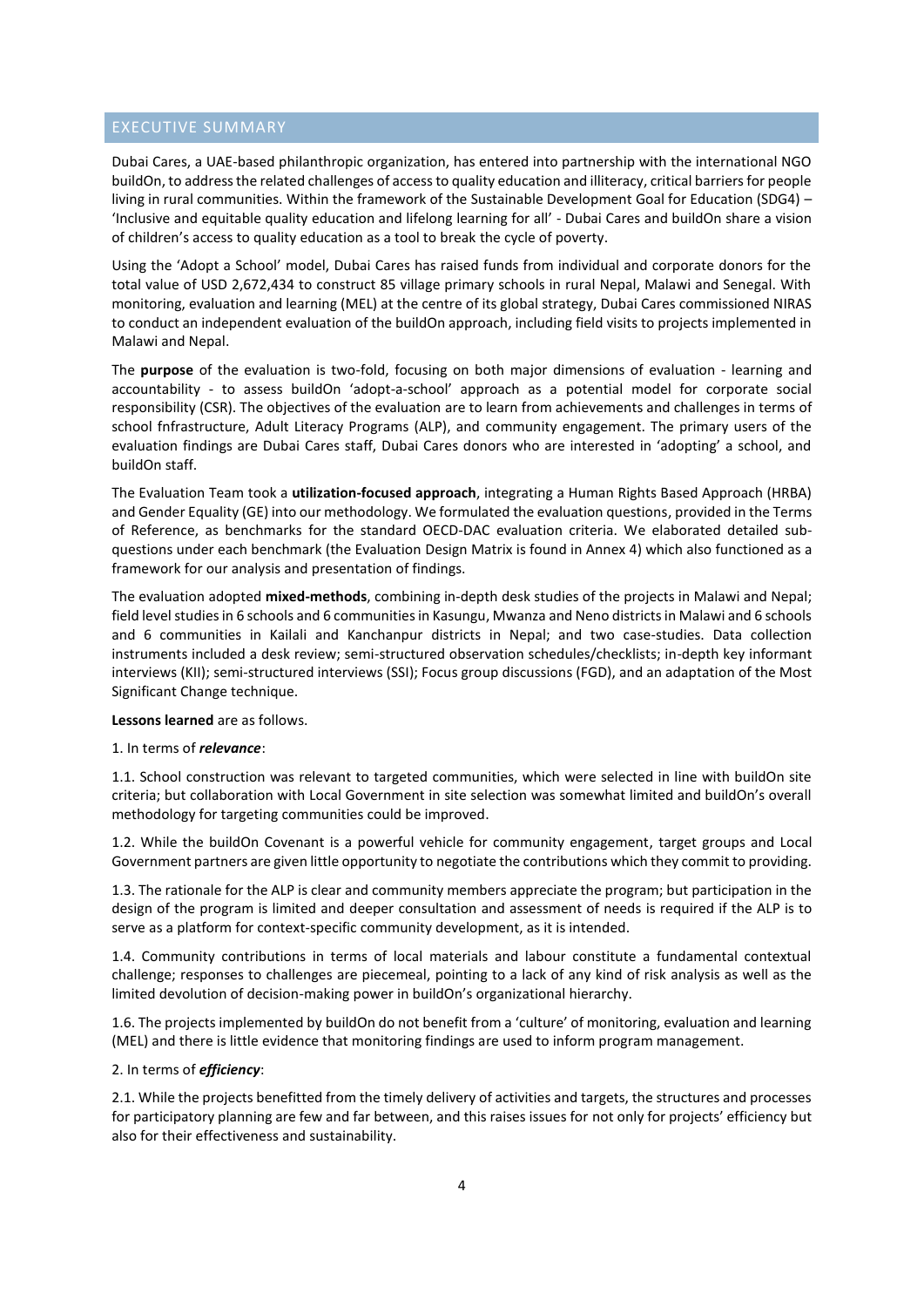2.3. The use of financial resources by buildOn Country Office teams is relatively efficient; however, country level staff experience several capacity gaps, particularly for M&E, and the limited investment in partnership with other NGOs, as an available resource and pool of expertise, seems a wasted opportunity.

#### 3. In terms of *effectiveness*:

3.1. While school buildings meet national standards. there is little attention to quality SWASH and no provision made to sustain the school construction and infrastructure.

3.2. Although convincing anecdotal evidence exists for the positive impact of the ALP, the effectiveness of the program was undermined by its failure to reach male members in the community.

3.3. The original project design includes an intervention logic but buildOn's theory of change is incomplete and changes to programming were not generally documented and justified; as a result, the coherence of project implementation across outcomes and outputs could not be adequately assessed.

3.4. The lack of an M&E plan led to operational and overall programming constraints, not the least of which is the prioritization of reporting-for-accountability to donors, at the expense of the learning dimension of monitoring.

3.5. While accountability is an important feature of the global methodology, its focus is on one-way accountability of communities to buildOn, with only partial engagement of local government during the project cycle; similarly, centralized decision-making limits two-way accountability within buildOn's organizational hierarchy.

#### 4. In terms of *sustainability*:

4.1. Strong school ownership by communities was created during the project; however, this did not extend to local government authorities and post-construction dialogue mechanisms to sustain the projects' outputs are missing.

4.2. In the absence of a clear exit strategy, buildOn's partner communities may struggle to continue building on project gains; nevertheless, the potential exists for stronger 'tripartite' partnerships between communities, local government and buildOn, as well as the integration of buildOn's intended outputs into decentralized plans.

4.3. Generally, there is a good 'fit' between buildOn's global methodology, as well as its future programming, and Dubai Cares' global strategy; future programming would benefit from steps in two related directions: a stronger, more supple, buildOn theory of change and greater focus for Dubai Cares through country-level strategies.

The following **recommendations** follow the flow of the four main phases of a conventional project cycle: *Initiation*; *Planning*; *Execution* (including monitoring and performance management); and *Closure.* Several of these recommendations may strengthen the positive directions already mapped out by buildOn in their development of strategies for 2019-2021.

**1. Prepare the ground.** We recommend that the overall project time-frame includes a designated inception period. Key activities during this pre-planning/planning phase: development of project-level operational plans; fine-tuning KPIs and process monitoring indicators to suite country contexts; ensuring the project's planned outputs align well with specific community needs as well as with local government priorities. A key activity should be a Country/region Situation Analysis, or Baseline Study, preparing Country Office Staff to respond to contextual challenges that inevitably arise during project implementation and guiding a project risk analysis. We also recommend that the current Community Profile template is revisited.

**2. Complete and strengthen the Theory of Change.** We recommend buildOn completes its intervention logic as a priority measure. The intervention logic may be strengthened by including intermediate outcomes/process outputs, which allow for decentralized planning, and a narrative description of the assumptions behind the intervention logic; The ToC should inform: the M&E plan; risk-mitigation strategies; change-management matrix for responsive planning, where progress against baseline targets for outcome and output-level indicators is reviewed and documented and the project/program is adjusted accordingly and changes to the program justified. We also recommend that buildOn ensure the three-year strategic intervention logic is not set in stone, but is iterative as any good ToC should be.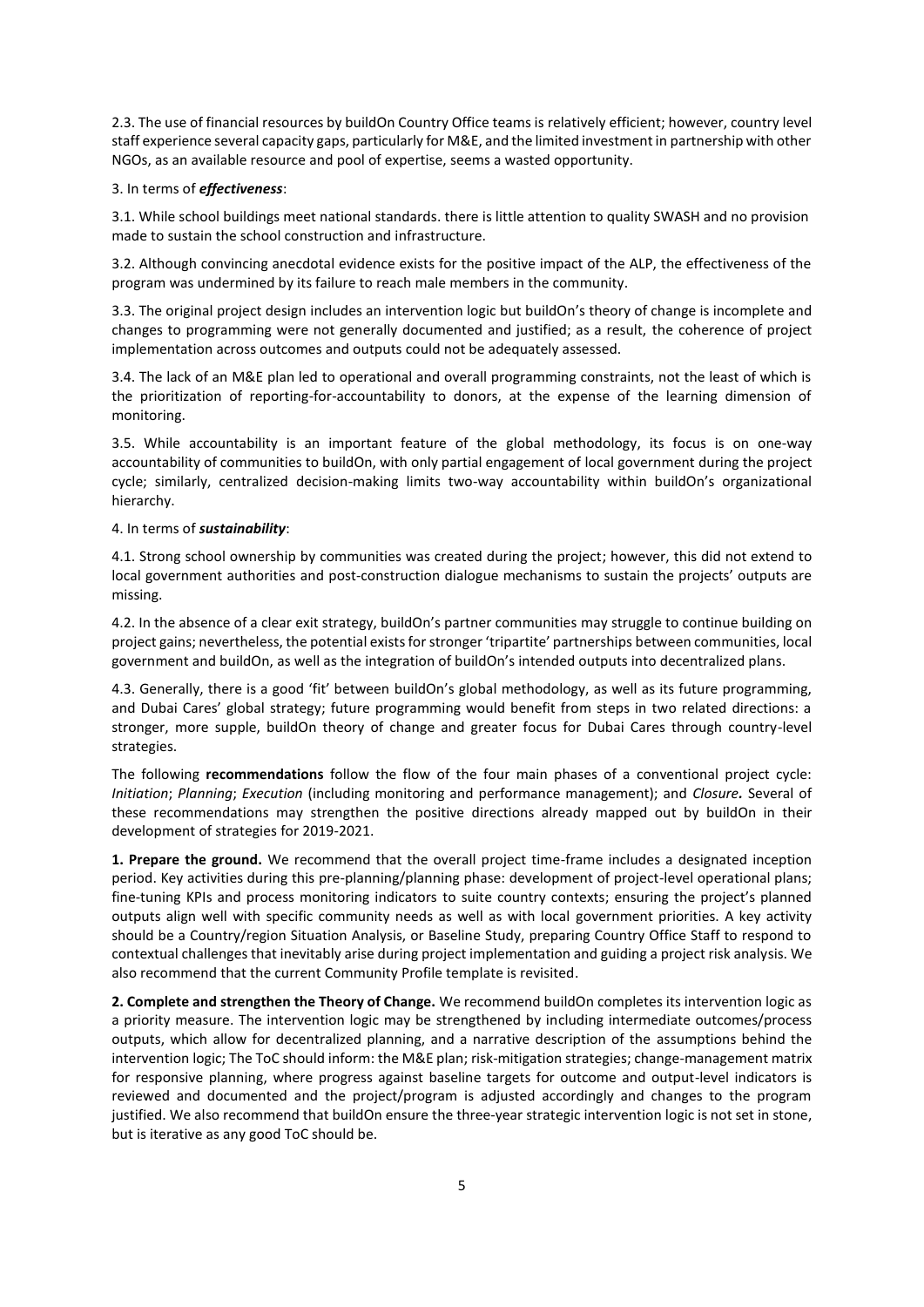**3. Move along a 'continuum of community engagement'**. It is important that community engagement is undertaken as a progression from initial contact to continuous, two-way consultation and collaboration. As a *process*, the Covenant should be a reciprocal exchange of information, allowing community and local government partners to fine-tune the details of their commitments in line with specific contextual challenges uncovered by the Situation Analysis.

**4. Invest in better planning.** To strengthen current programming, we recommend that buildOn develop robust results-based planning and management instruments. A results framework at the global program level, should include a results matrix at the global program level, based on the completed ToC, accompanied by the M&E matrix, recommended below.(see Recommendation 5). Operational implementation plans at country level may include a change management matrix as a tool to identify indicator targets that are at risk, propose changes to bring the project/program back on track, and document justification for the changes made; operational plans would also benefit from a risk analysis and management plan.

**5. Develop a Monitoring and Evaluation Plan***.* We strongly recommend that buildOn prioritizes finalization of its a global M&E framework before undertaking any monitoring activities. A 6-step process may be followed: (1) defining program results; (2) defining multi-level global/program and country-level/project indicators; (3) defining methods; (4) defining roles and responsibilities; (5) creating an M&E Matrix; and (b) collecting baseline data.

**6. Set up a Mutual accountability mechanism.** BuildOn should engage with the learning dimension of accountability by:

- Investing in community-based monitoring, using simple methods and tools (e.g. a Community Score Card);
- Making the project budget more transparent at the beginning (during participatory project design) and end of the project cycle;
- Institutionalizing quarterly or semi-annual meetings between the communities, buildOn and local government authorities;
- Further devolving decision-making power to the Country Offices, reflecting on which types of decisions are best taken on the ground; and what quality assurance/supervisory measures can be put in place, to ensure country-level decisions are appropriate and adequate.

**7. Rethink the scope of ALP.** We recommend the ALP builds on its gains in terms of basic literacy and householdlevel income-generation. A rapid appraisal of the adult learning environment in targeted communities, taken in line with the five dimensions of lifelong learning (SDG 4), would be a good place to start. This may be done as part of the Situation Analysis/Baseline Study, recommended above, and should accommodate

- A pre-/post participation literacy assessment test, in line with national assessment protocols and benchmarks (if these exist), launching simple process for continuous assessment of learning outcomes;
- A needs assessment for livelihood skills development/vocational training, taking account specific environmental factors; and
- An equitable focus on the needs and aspirations of men as well as women in the community.

**8. Rethink community contributions.** We strongly recommend also revisiting the notion of community contributions. In-kind contributions do indeed create ownership, but in some cases these are in fact in-cash contributions, which burdens households that are living in poverty. We advise three related measures:

- in the short term, continue allocating a buildOn contingencies budget for local material procurement, to be used *in extremis*, to avoid delays in school construction;
- **■** in the medium term, enable communities to define and adjust their in-kind contributions, reflecting on their ability to procure local materials/labour, if these are not available;
- in the longer term, drop the provision of local materials as a Covenant commitment and instead ensure that buildOn school construction is included in decentralized education plans (see Recommendation 15), so that adequate resources may be allocated/disbursed by local government authorities, and/or costs are shared between local government and buildOn.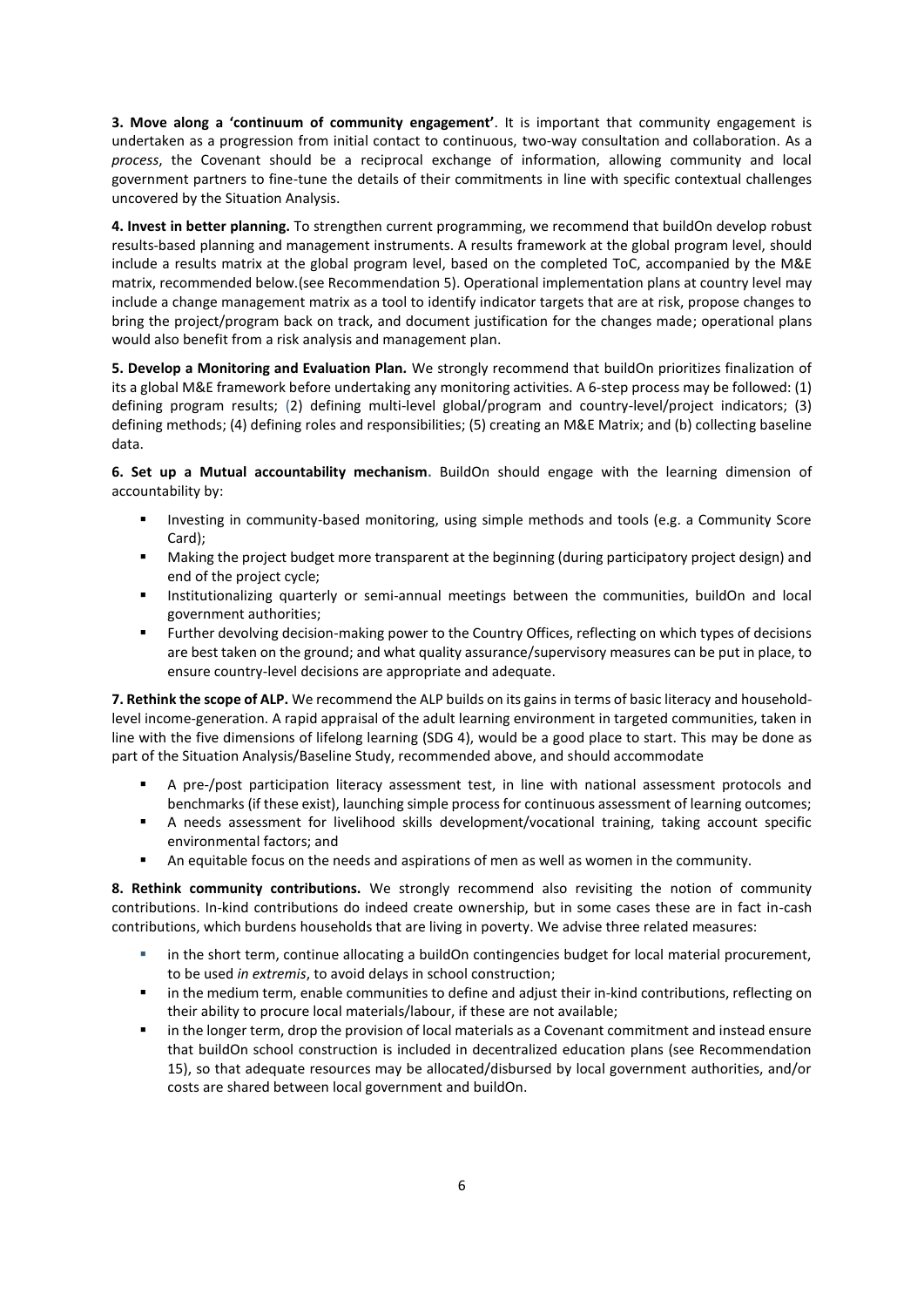**9. Make school construction more responsive to communities' needs.** We recommend that the site selection process starts with a list of school building/classroom/latrine shortages provided by government, which is then measured against country-specific site selection criteria. Final decision-making on site selection should be the responsibilities of communities working with local government, with support from buildOn. We also strongly recommend that the buildOn enhances its 'state-of-the-art' construction reputation by introducing a degree of flexibility into the buildOn school infrastructure model; examples are provided in the main report.

**10. Strengthen the effectiveness of ALP.** We recommend that buildOn engages more with community members and adult learners to take into account context specific challenges and community-based adult learning needs. This may be done by including micro-planning activities – as part of ALP implementation –which are informed by the above adult learning rapid appraisal. If the ALP is expected to trigger wider community development, we also strongly advise increasing the budget for ALP. Alternatively, buildOn Country Office staff should focus on school construction and partner with other NGOs who are engaged in adult education and sustainable community development for the ALP component.

**11. Improve reporting.** We highly recommend a shift of focus from reporting-for-accountability to greater emphasis on the learning dimension of continuous monitoring and formative evaluation. The Draft of buildOn Global Outcome Indicators is a move in the right direction, but these outcome indicators require careful definition and significant resource investment will be required to measure them. It may be useful to improve existing reporting templates, providing (1) internal monitoring/progress report templates and (2) stakeholder/donor report templates. Additionally, the M&E plan should include strategies for timely, more systematic communication between buildOn and its development partners; and strategies for internal dissemination among the program team, as well as wider dissemination among stakeholders and donors.

**12. Address capacity gaps.** We recommend addressing a number of technical capacity gaps by conducting annual rapid needs assessments. There is a pressing and urgent need to recruit M&E officers at country-level. Examples of required professional development of staff are provided in the report. In addition, it may be a good idea to reassess the Country Office staff-salary structures, to ensure these comply with national standards. Where resources are not immediately available for mid-cycle training activities, partnerships with other local and international NGOs donors would leverage additional or complementary financial and human resources, filling short-/medium-term capacity gaps where these exist (see Recommendation 13). A resource-efficient way for institutional capacity support is the one-off investment of providing Country Offices with How-To Guides or a Tool-kit for planning and MEL; this may be utilized as an e-training package.

**13. Mobilize partnerships at country level.** Given that buildOn is a trusted organization, partnerships with communities could be deepened through alliances with other NGOs. We recommend conducting country-level stakeholder meetings for community representatives, local government partners, buildOn and other local and international NGOs at the close (and ideally also at the beginning) of a project cycle, in order to share good practice and link with those partners at country level who are working to address challenges in context specific areas (such as food security in Malawi and seasonal migration in Nepal).

**14. Anticipate and initiate Phase 2 of the project cycle.** We recommend building on existing target communities' increased demand for development beyond support from buildOn by engaging in post-project community mobilization. The 'Community mobilization Phase 2' could include the following measures:

- Post-construction guidance and support on how school communities can engage further with local government authorities to ensure action is taken to enhance the quality of teaching and learning in the schools
- Capacity building for the SMC/PTA in (a) the function and responsibilities of local government authorities and the services they provide in relation to the communities; (b) school-based collaborative planning with local government authorities; (c) school maintenance and enhancement; and (c) community resource mobilization.
- Post-literacy needs assessments at community level, enabling ALP 'graduates' to move on to further literacy levels; and to other dimensions of 'lifelong learning'.

**15. Introduce stronger exit strategy.** We strongly recommend a carefully considered and constructed exit strategy; suggestions made by evaluation users in the field presented in the report.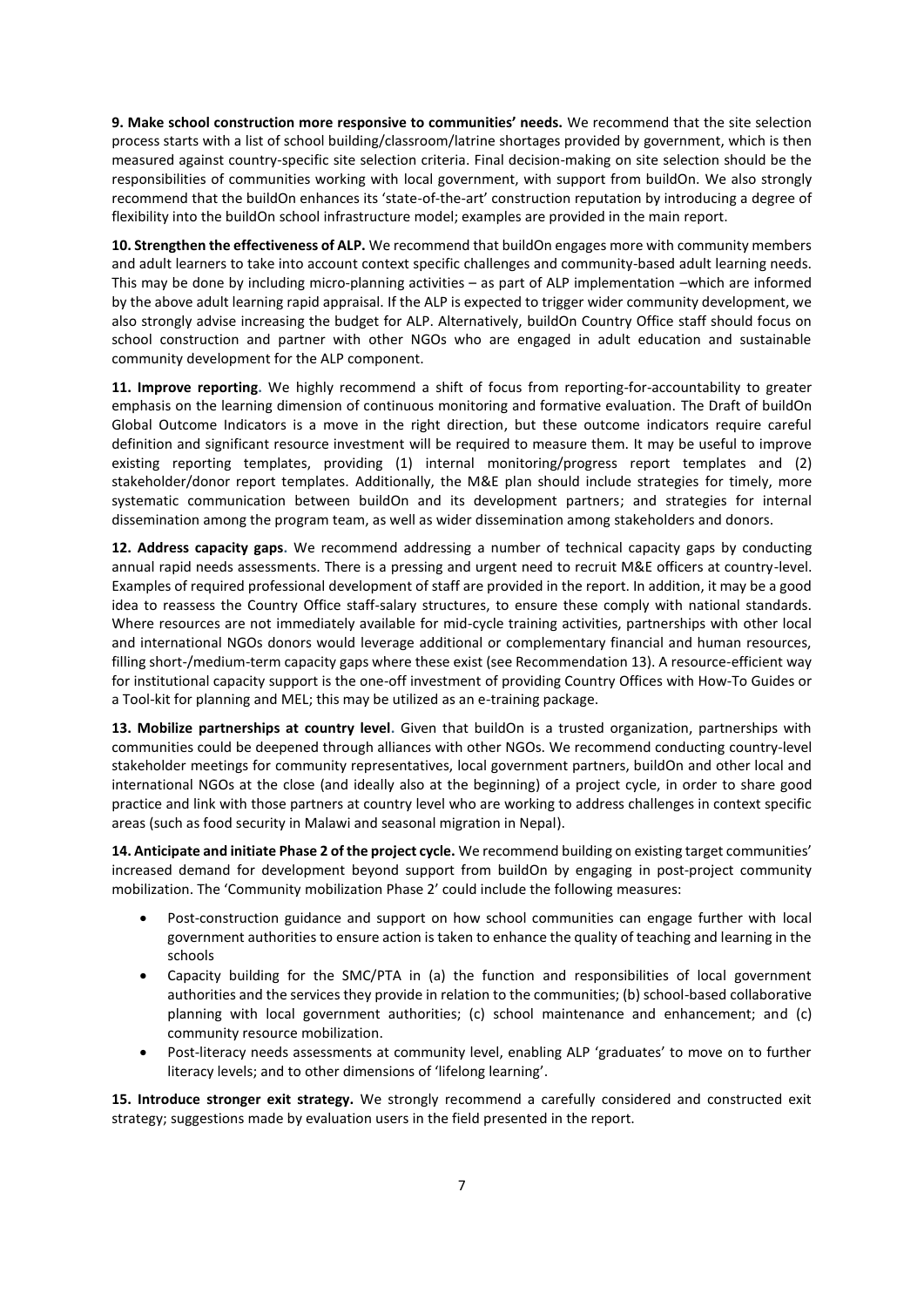#### **1.1. BACKGROUND**

**Dubai Cares**, a UAE-based philanthropic organization, has entered into partnership with the international NGO **buildOn**, to address the related challenges of access to quality education and illiteracy, critical barriers for people living in rural communities. Within the framework of the Sustainable Development Goal for Education (SDG4) – 'Inclusive and equitable quality education and lifelong learning for all' - Dubai Cares and buildOn share a vision of children's access to quality education as a tool to break the cycle of poverty. The partners aim to improve educational infrastructure and secure equal access for boys and girls to safe learning environments with adequate facilities, learning materials, and academic support from gender-sensitized teachers and communities. Through an 'Adopt a School' model, Dubai Cares has raised funds from individual and corporate donors for the total value of USD 2,672,434 to construct 85 village primary schools in rural Nepal, Malawi and Senegal.

With monitoring, evaluation and learning (MEL) at the centre of its global strategy, Dubai Cares has commissioned NIRAS to conduct an independent evaluation of the buildOn approach, including field visits to projects implemented in **Malawi** and **Nepal**, with reference to the project implemented in **Senegal** (summaries of the country contexts are included in the Inception Report.) This Evaluation Report begins by outlining the evaluation purpose, users and scope, our overall approach and data collection methods, and the limitations of the exercise. In Section 2, we present our findings in the context of the buildOn projects in Nepal and Malawi. Finally, we elaborate our evaluative conclusions (Section 3) and lessons learned (Section 4) for projects in Nepal and Malawi; and present our recommendations, which are relevant to all buildOn projects in all three countries (Section 5).

The buildOn global program methodology is grounded in a belief that the sustainable development of villages, regions and countries is driven by communities who are empowered to build on their existing strengths, experience and wisdom. This belief challenges the 'North-South' divide of conventional development assistance, whereby the world's most economically poor receive handouts from the world's economically wealth. BuildOn programming rests on this premise: 'the cycle of poverty, illiteracy, and low expectations can only be broken *because of* our communities, not *for* them' (buildOn, 2016). Community ownership of the development process and outputs is key.

To this end, 'rather than attempting to fill a void left by local government' (buildOn, 2016), an important feature of the buildOn approach is partnership with government. This is achieved through the collaborative selection of communities for school construction and infrastructure, as well as teaching-learning inputs provided by the national education ministries and, where required, government cooperation in introducing additional grade levels so children can complete a full primary-cycle.

The main components of the buildOn model, focusing on those highlighted by the evaluation ToR, are outlined below (further details of the global methodology are found in **Annex 2)**. It is important to note that a focus on gender empowerment cuts across of the buildOn programming components. This is evidenced by the mainstreaming of gender equity into the School Building Covenant, the Community Leadership Committees, the volunteer workforce, the ALP and the buildOn Team at HQ and country levels. Our evaluation will endeavor to highlight the ways in which women and men work together to achieve the buildOn model's planned results.

#### **Component 1. School Construction.**

The school building process begins with selection of the school site and community engagement through the buildOn Covenant, which constitutes a promise between buildOn and the target community, outlining their respective contributions and responsibilities. With some country-level variations, school construction comprises two-three classrooms and toilet blocks which are constructed in line with national guidelines and follow a schedule of approximately 90 days. School construction is done by community members, with technical support from buildOn, and international TREK volunteers working in solidarity with community volunteers. A Project Leadership Committee is drawn from within the community; its main role is to organize and lead the school building project, ensure adequate numbers of volunteer workers; provide local materials; monitor the worksite on a daily basis; and solve any issues to do with school building.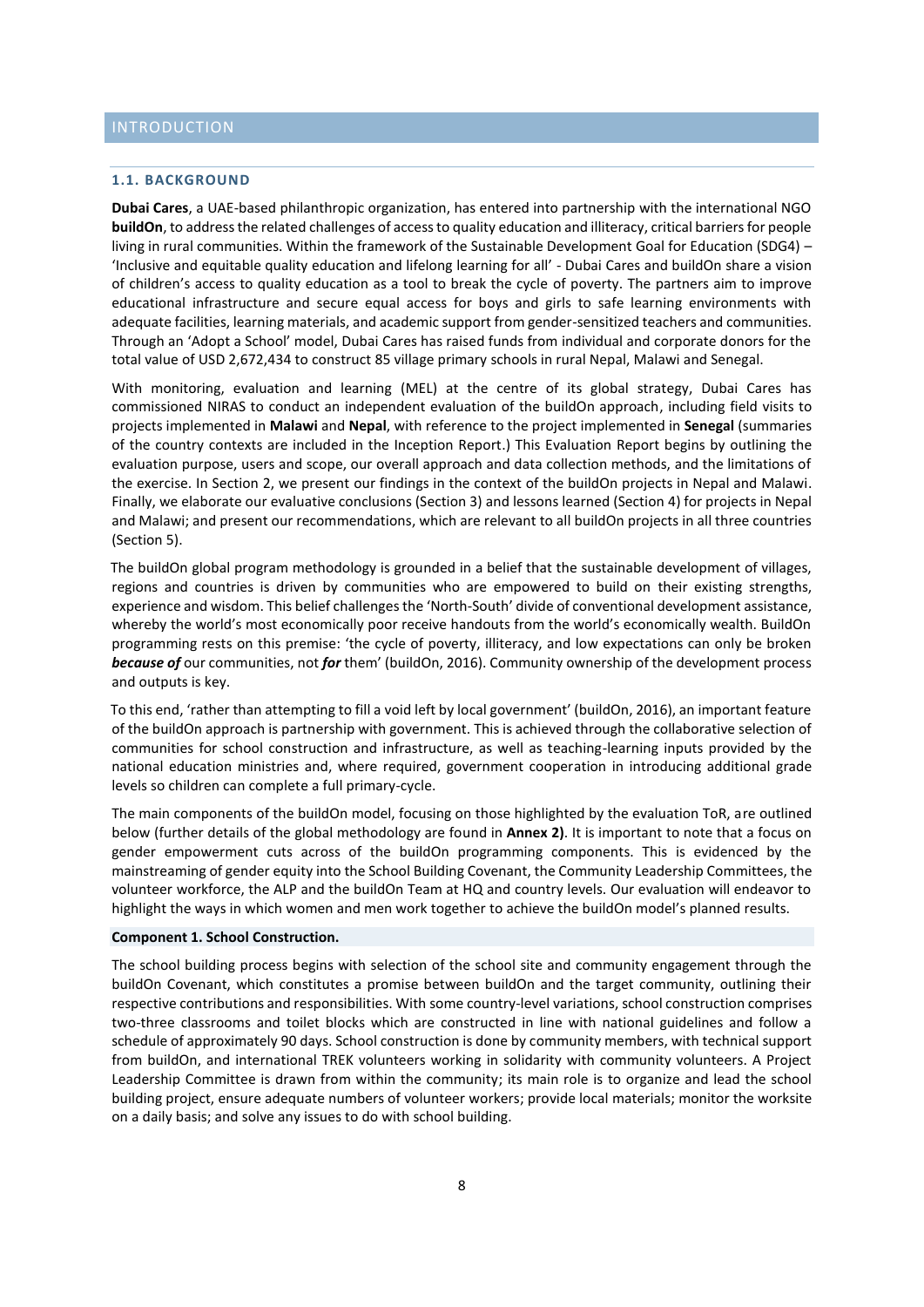Importantly, the Committee is responsible for supporting the school after construction, ensuring it is equipped, that teachers are fulfilling their responsibilities and that parents are sending all their children to school. In some cases, the Committee's post-construction support role is transitioned to an existing School Management Committee (SMC).

In collaboration with buildOn staff, the Evaluation Team has compiled a comprehensive list of schools by name, year of ground-break, and location (district). This is provided in **Annex 3.**

#### **Component 2. Adult Literacy Program (ALP)**

The Adult Literacy Program (ALP) is designed to empower adult learners through the acquisition of literacy and numeracy skills, enabling them to appreciate the opportunity benefits of their children's schooling, as well as acting as advocates for the education of other children in the community. The buildOn ALP uses a 'curriculum of participatory, cooperative learning' (buildOn, 2016), which emphasizes real-world problems and solutions, drawing on the knowledge and experience of the participants, and includes thematic areas such as poverty reduction; health and sanitation (e.g. disease prevention, pre-natal care, and household hygiene); human and children's rights; and conflict resolution. In addition, participants in the ALP put their newly acquired literacy skills to the test, and address the opportunity-costs of primary schooling, through Village Initiatives, with seed money provided by buildOn. These community development initiatives generate incomes for families, enabling children who were forced to drop out of school for economic reasons to re-enter school, and helping children to remain in school. Examples of these income-generating activities: dry-season gardening, bee-keeping, animal husbandry, textile production, cloth-dying and other small business development; tree-planting; and school feeding.

#### **Component 3. ENROLL**

Enroll is designed to bring children to school who have never enrolled, or those who have dropped out, through community sensitization and capacity building activities. In addition, Accelerated Learning Programs are provided by local teachers for children who have never gone to school or over-age children who are unable to enroll in Grade 1. While Components 1 and 2 are supported by Dubai Cares, the buildOn Enroll program in Malawi, Nepal and Senegal is implemented with support from Educate a Child (EAC). Country Office staff endeavor to forge links between the three components through community engagement activities that cut across school construction processes, the ALP and Enroll.

The 'At-a-glance' **Table 1** below offers an overview of buildOn in completed and planned action in the target countries from 2013 to 2021 (compiled in collaboration with buildOn staff).

| <b>Program Detail</b>         | <b>Nepal</b>                                                                                                                                                                          | <b>Malawi</b>                                                                                                                                                                                         | <b>Senegal</b>          |  |  |  |  |
|-------------------------------|---------------------------------------------------------------------------------------------------------------------------------------------------------------------------------------|-------------------------------------------------------------------------------------------------------------------------------------------------------------------------------------------------------|-------------------------|--|--|--|--|
| Duration of partnership       | 2013-2020                                                                                                                                                                             | 2015-2021                                                                                                                                                                                             | 2015-2021               |  |  |  |  |
| <b>School building</b>        | to teach.                                                                                                                                                                             | Construction of two/three-classroom schools fitted with furniture (seating for 150 pupils) and<br>gender specific latrines, providing a safe and sanitary area for children to learn and for teachers |                         |  |  |  |  |
| <b>Adult Literacy Program</b> | Improved access to adult education and literacy skills by providing training to local facilitators<br>to teach 60 illiterate men and women basic literacy over an 18-24 month period. |                                                                                                                                                                                                       |                         |  |  |  |  |
| Number of ALP groups          | 44                                                                                                                                                                                    | 12 (3 completed by March<br>2019, 7 to start in April 2019)                                                                                                                                           | 15                      |  |  |  |  |
| Number of learners            | 45 planned (not started)                                                                                                                                                              | N/A                                                                                                                                                                                                   | Approx. 458 (424 women) |  |  |  |  |
| Community engagement          | Improved community capacity, as the parents from each community volunteer their time to<br>help build the school, monitor the project, and maintain the school once it is completed.  |                                                                                                                                                                                                       |                         |  |  |  |  |

**Table 1.** At-a-glance: buildOn in action in Nepal, Malawi and Senegal

# **1.2. EVALUATION PURPOSE, SCOPE AND USERS**

The Terms of Reference (ToR) describes the *purpose* of the evaluation as being two-fold, focusing on both major dimensions of evaluation, *learning* and *accountability* (the ToR is found in **Annex 1**). Dubai Cares seeks to assess the approach used by its partner, buildOn, in order to learn more about the construction of low-cost school buildings, as well as the potential of the buildOn 'adopt-a-school' approach as a model for corporate social responsibility (CSR).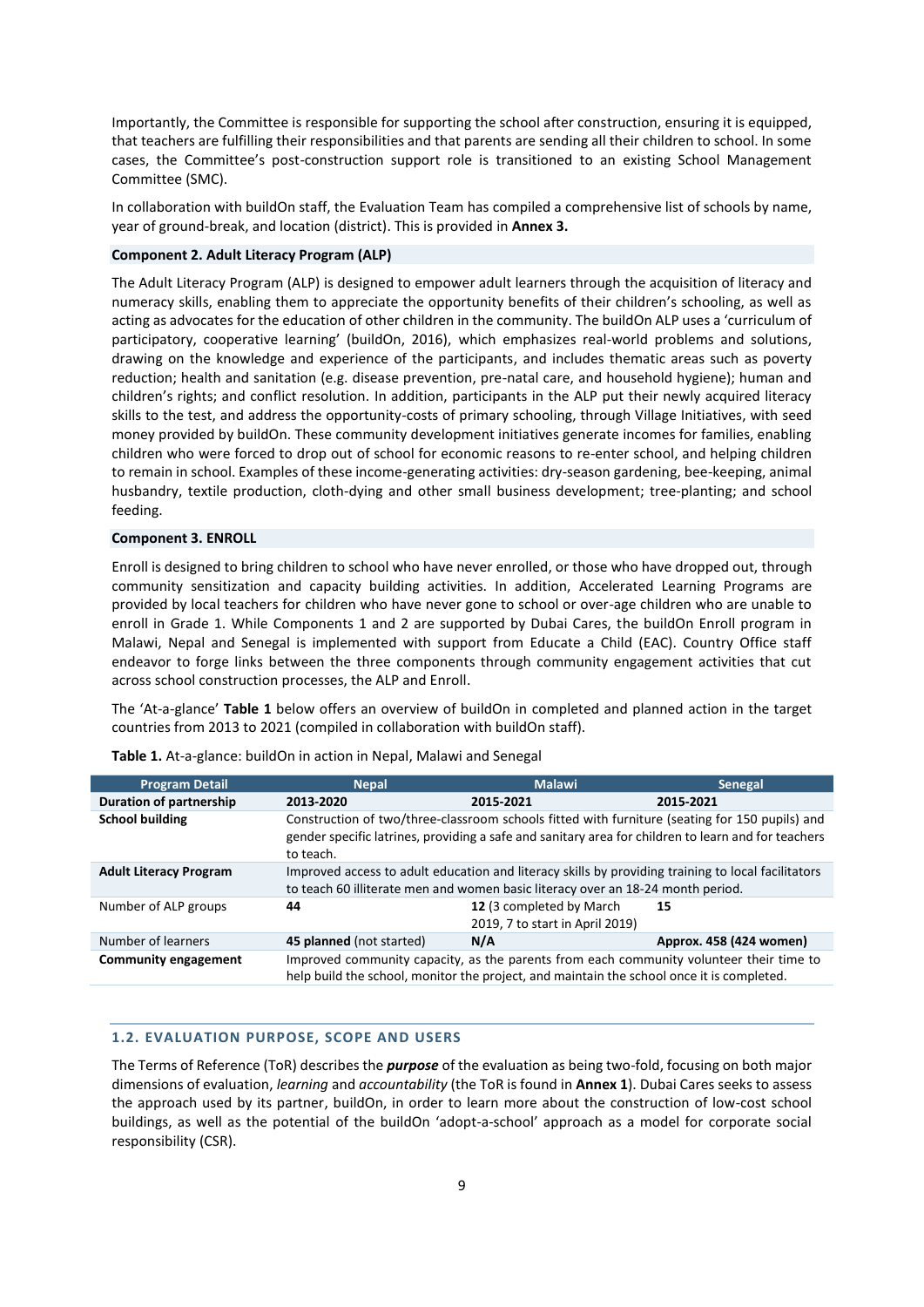As such, the overarching objectives for the evaluation are as follows:

1. In terms of *School Infrastructure*, independently assess: progress towards/achievement of the country programs' planned results; compliance of school buildings to government standards; the utilization of genderfriendly school latrines; and alignment of the three programs to national education sector plans, as well as policy priorities for target groups.

2. In terms of *Adult Literacy Programs (ALP),* validate reported enrolment and attendance/retention rates, identifying the main enabling and disabling factors affecting access and participation in ALPs, particularly for women; evaluate the impact of the ALP on learners; and identify priority focus areas for future adult education programming in the target locations.

3. In terms of *Community Engagement,* identify and assess key internal and external factors that have contributed, affected, or impeded community engagement, and how the implementing partner has managed these factors; assess the methodology with regards to the selection of the targeted communities and locations; and local communities' perception of the volunteering component of the programs.

In line with the ToR, the four evaluation criteria used by the Evaluation Team are:

- Relevance of the program in terms of target groups' needs and reaching the most marginalized, education sector policy priorities and national development objectives;
- *Efficiency* of the interventions in terms of use of resources;
- *Effectiveness* of the program in terms of achieving planned results; and
- Sustainability in terms of continuation of the positive effects of the program, including its integration into the overall development and education reform context in each country, as well as its complementarity with initiatives undertaken by other development partners.

To optimize the *learning dimension* of the proposed evaluation, the Evaluation Team adopted a *utilizationfocused approach* where the evaluation is done *with* and *for* specific intended primary users, for specific intended uses. A main premise of such an approach is that an evaluation should be judged by its utility and eventual use. At the same time, through an e*valuation for accountability* dimension, we sought to find out whether the implementing partner has performed as well as possible under the circumstances, and the extent to which the programs have achieved the results they were intended to achieve or could reasonably have been expected to achieve.

The Team integrated a Human Rights Based Approach (HRBA) and Gender Equality (GE) into the evaluation. We probed the participatory and inclusive nature of the program, as well as the transparency of program processes and the mutual accountability mechanisms available for rights-holders, duty-bearers, and buildOn staff. We also assessed the direct gender outcomes/outputs defined by the program, as well as the indirect or secondary effects on women, and on interaction between the sexes. When soliciting the opinions, concerns and ideas of children for Community Case-Studies, the team ensured voluntary and safe participation, organized within a well-known and accessible venue.

In line with the ToR, the primary *users* of the evaluation findings are Dubai Cares staff, Dubai Cares donors who are interested in 'adopting' a school, and buildOn staff. However, Dubai Cares and buildOn may communicate evaluation findings to the following groups who will benefit from the evaluation's assessment: national/decentralized government education planners and managers; school-community leaders/managers; participants in ALP; teachers, parents and school children. Relevant evaluation results could be shared by buildOn during mass meetings in the target community, as such meetings are a well-established feature of the buildOn approach; at school-level, our findings could be shared with the Head Teacher who in turn discusses these with teachers and students.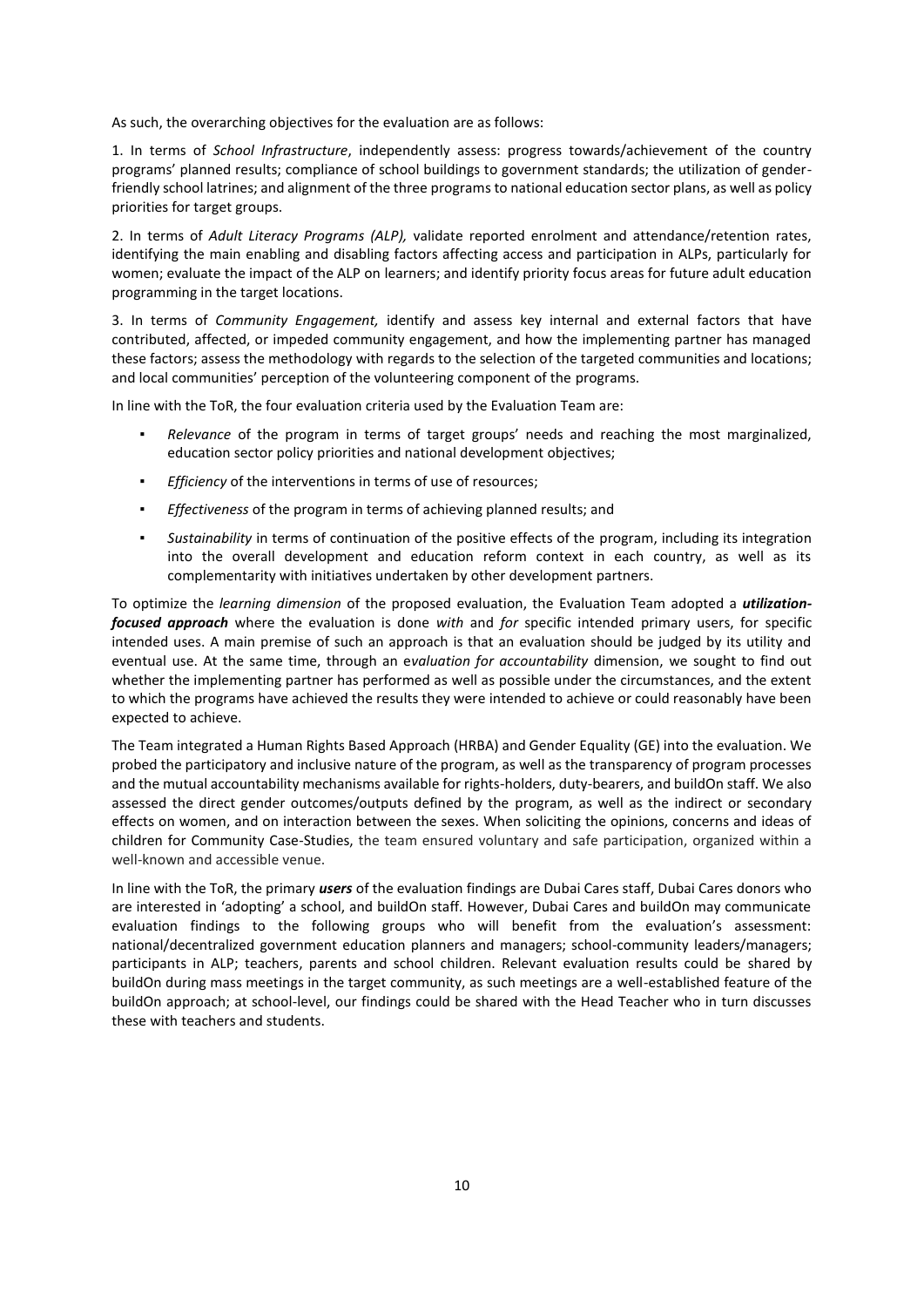#### **1.3. APPROACH AND METHODS**

At the core of the proposed approach is this question: *How do lessons learned from the buildOn model guide future programming supported by Dubai Cares?* A useful list of guiding questions corresponding to the evaluation criteria was included in the ToR, helping to outline the scope of the evaluation. After testing their evaluability through consultation with the buildOn team, the questions presented in the ToR were formulated as evaluation 'benchmarks', listed below.

#### 1. RELEVANCE & PROJECT DESIGN

1.1. Relevance of selected communities and school locations in the targeted regions; selection methodologies.

1.2. Extent to which beneficiary communities were consulted with regard to project design (e.g. location, construction timing).

1.3. Extent to which communities were consulted with regards to the ALP.

1.4 Extent to which contextual changes, threats and opportunities that arose during implementation influenced and informed project implementation.

1.5. Extent to which the changes proposed and/or implemented were appropriate in terms of overcoming the challenges faced during the project implementation.

1.6. Ways in which the monitoring findings by the buildOn in-country teams were used to inform decisionmaking and improve project implementation.

#### 2. EFFICIENCY

2.1. Extent to which the program's processes and structures in place were capable of delivering program activities and targets on schedule.

2.2. Extent to which buildings, ALP and community engagement activities were delivered in a timely manner.

2.3. Extent to which program implementation made the best use of existing resources/capacity; e.g. the internal capacity and expertise of the implementing partners; and key limitations in resource utilization. 2.4. Future programming directions exist to increasingly develop and invest in existing resources.

#### 3. EFFECTIVENESS

3.1. Extent to which school buildings and latrines meet national standards.

3.2. Effectiveness and internal efficiency of ALP, with a focus on gender equity.

3.3. Overall, extent to which the activities were carried out in line with the original project design; and extent to which the changes were, generally, adequately discussed, documented, and justified.

3.4. Extent to which the monitoring and evaluation plan of the program is sufficient.

3.5. Availability of a system and mechanisms to ensure accountability to the target groups; how well it worked.

#### 4. SUSTAINABILITY

4.1. Extent to which school buildings are owned and maintained by the communities.

4.2. Extent to which the school construction programs are aligned with and integrated into local education plans, including financial resources allocated.

The Evaluation Team also elaborated detailed sub-questions under each benchmark, based on a preliminary desk review. The full list of questions, along with corresponding data collection methods and data source, is found in the *Evaluation Matrix* (**Annex 4**).

The evaluation benchmarks functioned as a framework for our analysis and presentation of findings for Malawi and Nepal, with slight amendments made to the sequencing. However, our preliminary desk review also enabled us to identify several evaluation hypotheses, as outlined below.

- 1. We note progress towards *planned targets* have been achieved in terms of *(1) school building; and/or (2) participation in adult literacy activities; and/or (3) community engagement in addressing barriers to enrolment and retention.*
- 2. In terms of *relevance*, the buildOn model for community-based development may benefit from greater conceptual coherence and more country-specific operational linkages between the model's components (i.e. school building, adult literacy and community engagement).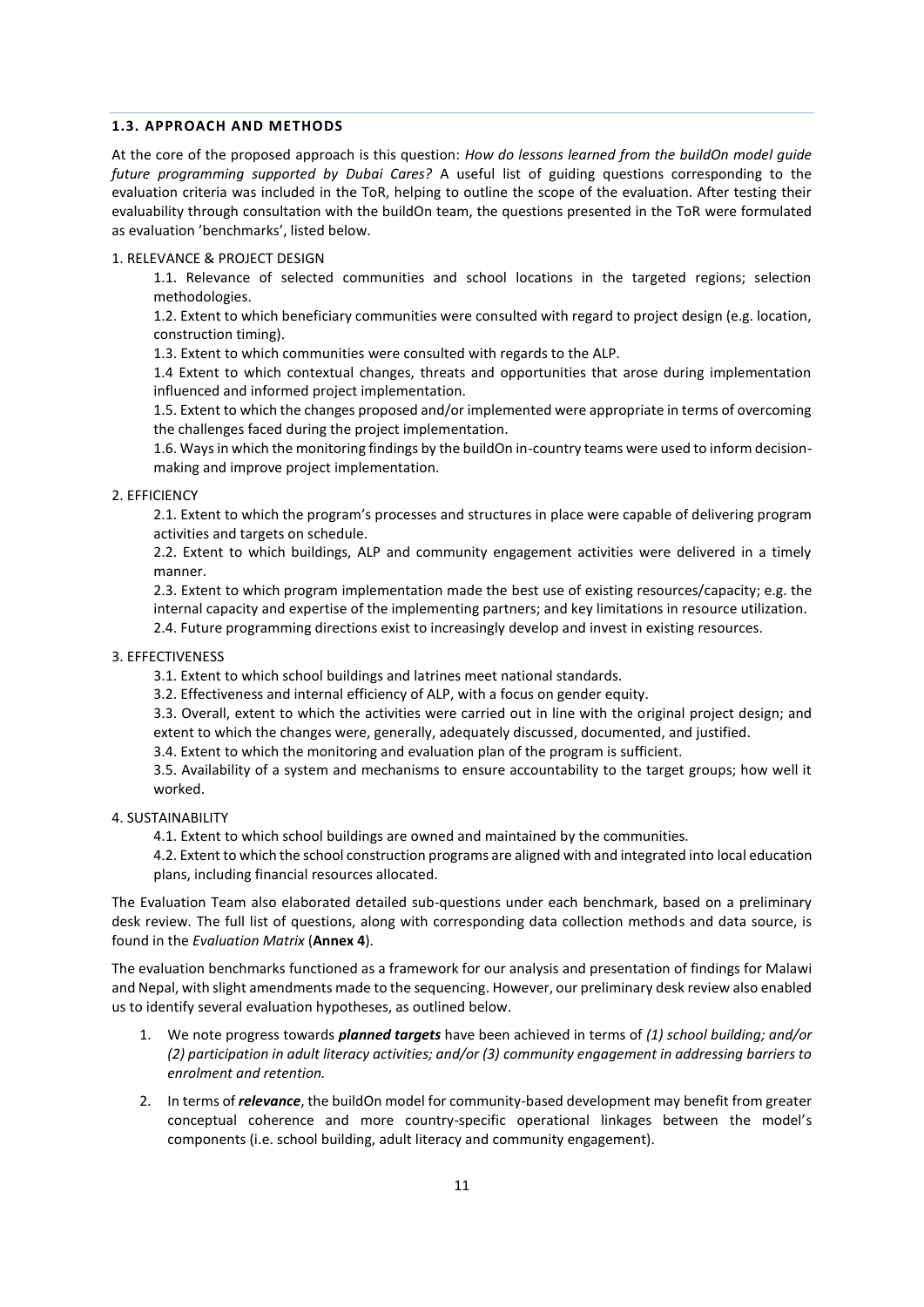- 3. With increased investment in human resources within buildOn and by addressing technical capacity gaps at country and community levels, particularly for project monitoring, the *efficiency* of program implementation may be improved.
- 4. From the perspective of accountability (i.e. 'having clear lines of responsibility, knowing when those lines are broken, knowing what to do when something is going wrong, and taking action to right that wrong'), greater responsiveness to emergent challenges may enhance program *effectiveness* and improve progress towards planned results.
- 5. The model's *sustainability* could be strengthened by greater alignment with national education sector plans; and community ownership enhanced by embedding the model in local government / community development plans.

In addition to our evaluative conclusions, we draw on the evaluation findings to elaborate lessons learned, also relevant in the context of the buildOn Senegal project supported by Dubai Cares. Our recommendations are presented in terms of the 'flow' of a project cycle; while specific examples relate to the projects in Malawi and Nepal, we intend these recommendations to be relevant to programming overall.

#### **Methods**

<u>.</u>

The evaluation adopted a mixed-methods approach, combining in-depth desk studies of the projects in *Malawi* and *Nepal*; and field level studies. The field-studies focused on 6 schools and 6 communities in *Kasungu, Mwanza* and *Neno* districts in Malawi and 6 schools and 6 communities in *Kailali* and *Kanchanpur* districts district in Nepal. In addition, the field studies covered International Development Partners and the Ministry of Education in Nepal; and buildOn country staff and District Education Office staff in both countries.

Due to unavoidable constraints (such as the rainy season in Malawi, distance between sites, and limited time available for site visits), the schools/communities and districts were selected on the basis of their accessibility, in close consultation with Dubai Cares and buildOn staff. In order to draw general conclusions, the selection of schools was broadly representative of the buildOn program overall, taking into account, for example, the year of construction, a spread of both well-established and recently constructed schools; whether or not the schoolcommunity implements the ALP; and community engagement in planning, implementation and sustaining school-community activities.

In order to present a rich indicative picture of program achievements and challenges, we aimed at a 'deep-dive' assessment. All data collection instruments were administered by the Evaluation Team members.

- Task Team 1, comprising two Evaluation Team members, visited the following schools and communities in Malawi (*Kasungu, Mwanza and Neno districts)*: Mpeka – school and ALP; Chanthipwi – school; Chankhwali – school and ALP; Chipoza – school; Chimwembe – school; and Jimbe – school and ALP.
- Task Team 2, also comprising two Evaluation Team members, visited the following schools and communities in Nepal (*Kailali and Kanchanpur districts*): K Gaun – school and ALP; Balchaur – school and ALP; Loharpur – school and ALP; Solta – school and ALP; Sukumbasi Tole – school and ALP; and Fuleli – school and ALP.

Our data collection methods are outlined below; a full set of data collection instruments<sup>1</sup> were appended to the evaluation Inception Report.

(i) *A* **desk review** of relevant program documents for all three country programs (global program theory of change; project plans, annual progress reports and financial reports for all years of implementation; staffing plans; monitoring plans; baseline and reports, etc.) was a critically important starting point. We also reviewed available National EMIS data and secondary data generated by the program itself.

<sup>1</sup> All quotations in this report are referenced as follows: key informant interviews with Dubai Cares/buildOn (KII:DC/bO); semi-structured interviews with Country Office Staff in Malawi (SSI-bOM) and in Nepal (SSI-boN); SSI with Local Government in Malawi (SSI-DEMO) and in Nepal (SSI-RM); FGD for school construction in Malawi (FGD-SCM) and in Nepal (FGD-SCN); and FGD for ALP in Malawi (FGD-ALPM) and in Nepal (FGD-ALPN).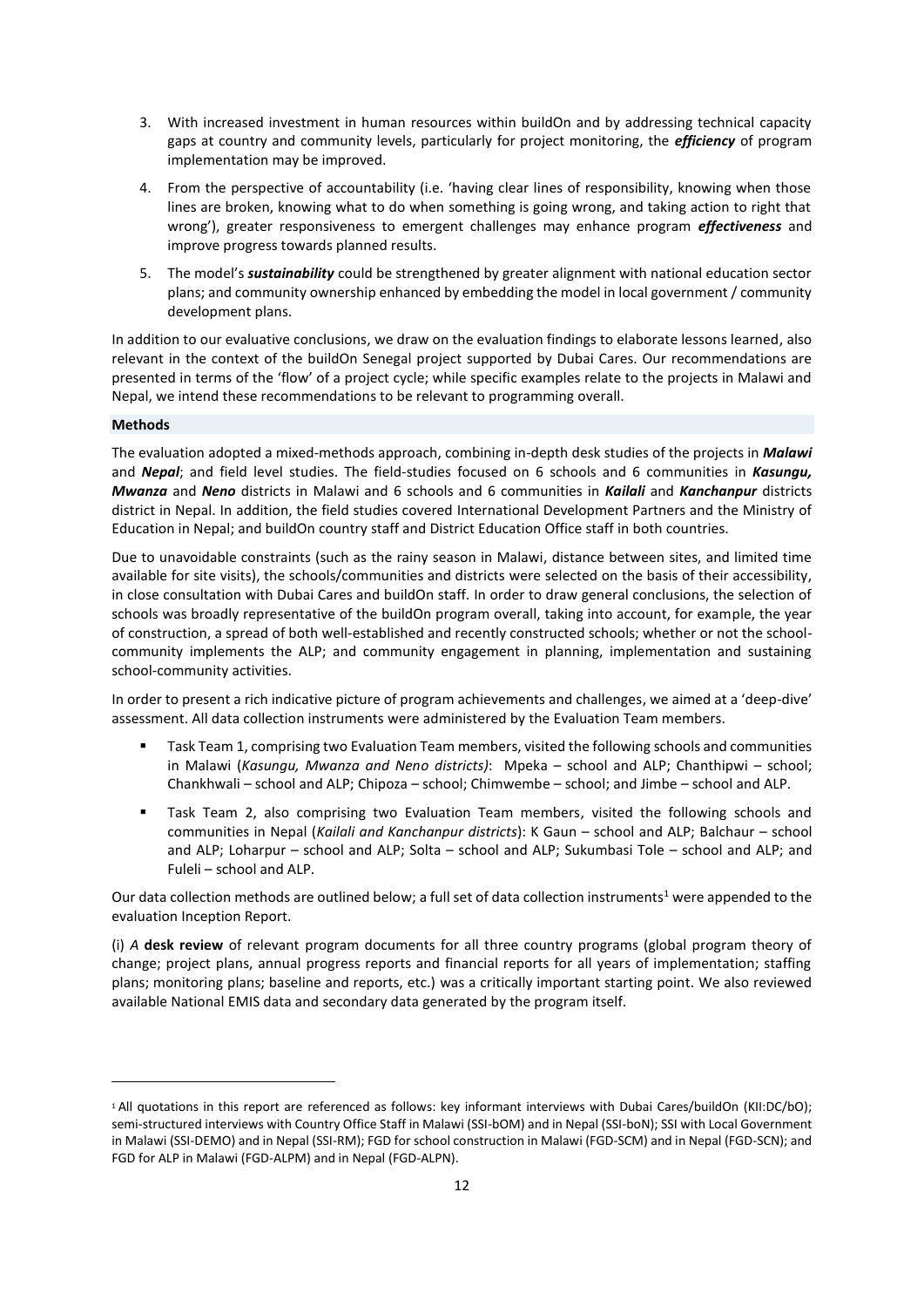The desk-study enabled the Evaluation Team to understand the expected results and country contexts, elaborate evaluation questions and triangulate field-study data. The review was initiated during the inception phase and continued throughout the assessment process, as additional documentation was accessed.

(ii) **Semi-structured checklist/observation schedules***. Checklist 1 (School building) and Checklist 2 (Adult Literacy Program)* were administered in the targeted schools/communities in Malawi and Nepal, to collect basic information, fill data gaps uncovered by the evaluation desk-studies and verify existing data (e.g. school/community selection criteria, program KPIs, etc.).

(iii) **In-depth interviews.** As mentioned above, the team conducted *key informant interviews (KII)* with Dubai Cares staff in Dubai and buildOn Home Office staff. Team members also conducted *semi-structured interviews (SSI)* with buildOn Country Office staff, local government partners and NGO partners at country level. We used a generic guide and tailored it in line with specific areas of interest, issues of concern, and targeted respondents.

(iv) **Focus group discussions (FGD).** Team members facilitated community-based discussions using the *FGD guide 1 for school construction* and *FGD guide 2 for ALP*. Participants in FGD 1 included members of the Community Leadership Committee, School Management Committees (SMC)/PTA, teachers and community volunteers. Participants in FGD 2 included ALP facilitators/learners, and members of the Community Leadership Committee/SMC.

(v) **Community case studies** offered an opportunity for a 'zoom-in' analysis, drawing lessons for the buildOn model through Community Case Studies of the Nsalawatha community in Malawi, and the K Gaun community in Nepal. The focus of our analysis was *'community engagement' -* unpacking 'empowerment' *-* and the challenge of *sustainability*, with some exploration of the relation between school building, the ALP and community development initiatives.

In addition to using data collected using the checklists and FGD guides, we made use of our adaptation of the 'most significant change' (MSC) technique, a form of participatory monitoring and evaluation that focuses on learning (see **Box 1**)*,* to collect data from Community leaders; ALP participants, teachers, parents and school children.

## **Box 1. The 'Most Significant Change' (MSC) technique**

The MSC technique is particularly suited to programs that: are focused on social change; are complex and produce diverse and emergent outcomes; have a numbers of organizational layers; are participatory in ethos; and are struggling with conventional monitoring systems. A wide range of organizations have found MSC monitoring useful for the following reasons:

- It is a participatory form of monitoring that requires no special professional skills. Compared to other monitoring approaches, it is easy to communicate across cultures.
- It can deliver a rich picture of what is happening, rather than an overly simplified picture where organizational,
- social and economic developments are reduced to a single number.
- It can be used to monitor and evaluate bottom-up initiatives that do not have predefined outcomes against which to evaluate.

*Source:* Davies and Dart, 2005.

#### **Limitations**

Our access to program documentation, including comprehensive financial reports across the implementation period, was limited or offered too late in the evaluation process. The unavailability or late delivery of relevant documentation (including an M&E framework with clear indicators and baseline and reliable secondary statistical data) hindered our preliminary analysis of program performance and indeed our overall analysis.

We did not administer our data collection instruments in Senegal. This was because: in line with the ToR, field visits were conducted only two of the three countries where Dubai Cares partners with buildOn, and resources were not available to mobilize a local expert for Senegal for data collection.

The buildOn HQ staff provided written inputs on the 'Findings' section in the first draft of the report – which were incorporated into the final draft - followed by an e-discussion/learning event with the evaluation team, to address key concerns; but the buildOn team did not engage with the draft recommendations, which limited the utilization-focus of our learning-oriented evaluation approach.

However, the Evaluation Team were able access to relevant respondents in Malawi and Nepal, in order to assess whether the program activities were implemented as intended, and we benefitted from excellent in-country support provided by buildOn staff.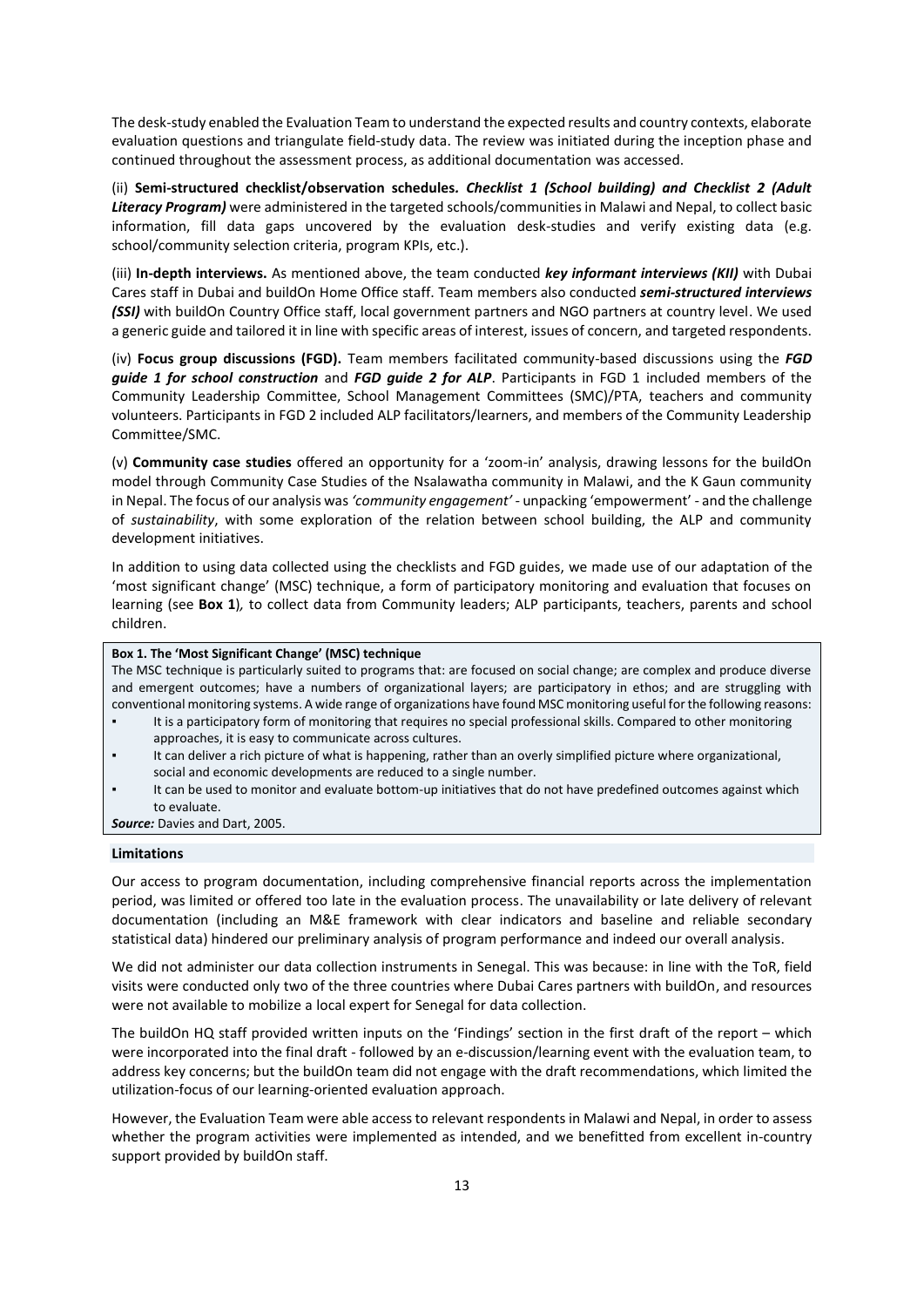# 2. FINDINGS

**.** 

#### 2.1. RELEVANCE

#### **1.1. Relevance of selected communities and school locations and the selection methodologies used.**

The selection of school locations in Nepal and Malawi was in line with buildOn's site selection criteria<sup>2</sup>. In the case of Malawi, of the six sampled schools, Chankwali, Chantipwi in Kasungu and Jimbe in Neno are in remote areas but difficult to access due to a poor road network; and Chimwembe in Mwanza and Mpeka in Kasungu are not far from the main road but in rural areas and operating mainly with temporary structures. Chipoza in Kasungu has a strong need for additional classrooms due to the high number of students. The evaluation findings from Nepal also confirm that buildOn's selection of school communities was grounded in expressed needs*.* In all the school communities we visited in Nepal, respondents said they had partnered with buildOn for at least two of the following reasons:

- The distance from children's homes to school: **"**before the bridge was completed last year, pupils had to cross the river to get to school"; "some children had to walk 6 or 7 kilometers every day"; "our preschool aged children could not walk far" (FGDs-SCN).
- The poor condition of existing schools and/or the need for additional grades to complete the primary cycle: "the old school was not a permanent structure and was affected by floods"; "government-funded schools are of inferior quality, the sheet-iron roofs are dangerous during the windy season". (FGDs-SCN).
- The poverty-levels of community members: "We are a newly set up community of 562 families from the *Mukta Kamaiya* and *Badi* groups" (FGDs-SCN).

Broadly, the criteria used is adequate, as it targets populations in remote areas and those communities in need of schools. However, what is intended is, inevitably not what happens on the ground; our findings uncover several anomalies in buildOn's global methodology. These echo concerns of Dubai Cares Program Managers regarding the effectiveness of the selection approach: "Are they really selecting communities where their approach is most relevant?"(KII-DC).

First, the buildOn global methodology asserts that 'local governments are active partners in all projects and buildOn is not intending to fill a void left by the local government. Instead, buildOn works in partnership with the government to bring development through education' (buildOn, 2016, p.4). In theory, the selection process begins with local government partners providing a list for consideration by buildOn staff (buildOn, 2016, p.8). In practice, "sometimes the communities contact us directly and sometimes the government recommends a site" (KII-buildON); in both Malawi and Nepal, targeted communities had approached buildOn directly, requesting help in school construction because it was "impossible to receive support from government for building schools" (FGDs-SCN). Respondents in both countries argued for the greater engagement of local government in site selection and this was acknowledged by buildOn HQ staff.

A second concern is with regard to the final decision on a school-site. In Malawi, we found the community, guided by the local leader, takes the final decision on the school site. But in Nepal, final selection is made by buildOn staff on the basis of a Community Profile, as stipulated by the global methodology. In the absence of any detailed community-level situation analysis, the Profile document 'ensures the community meets buildOn's selection criteria' (buildOn, 2016). Yet the information provided by the Profile is limited. There is no description of the socio-political networks that link individuals, community organizations, and leaders or the underlying socio-economic barriers encountered by a specific community. Such contextual factor are critical for planning community engagement, identifying high-risk groups and behavior patterns and strengthening community networks (see Case Study, **Annex 6**).

 $2$  The three site selection criteria are as follows: (1) 'Priority is given to rural/remote communities (schools which are far from main roads or difficult to access due to poor roads of challenging terrain) with preference to those which are suffering from extreme poverty; (2) No permanent school infrastructure exists in the community; a strong need for additional classrooms for an existing structure, approval from the Chief Program Officer is required; (3) Infrastructure contributions from local government and communities are made to ensure schools are supported and have teachers' (buildOn, 2016).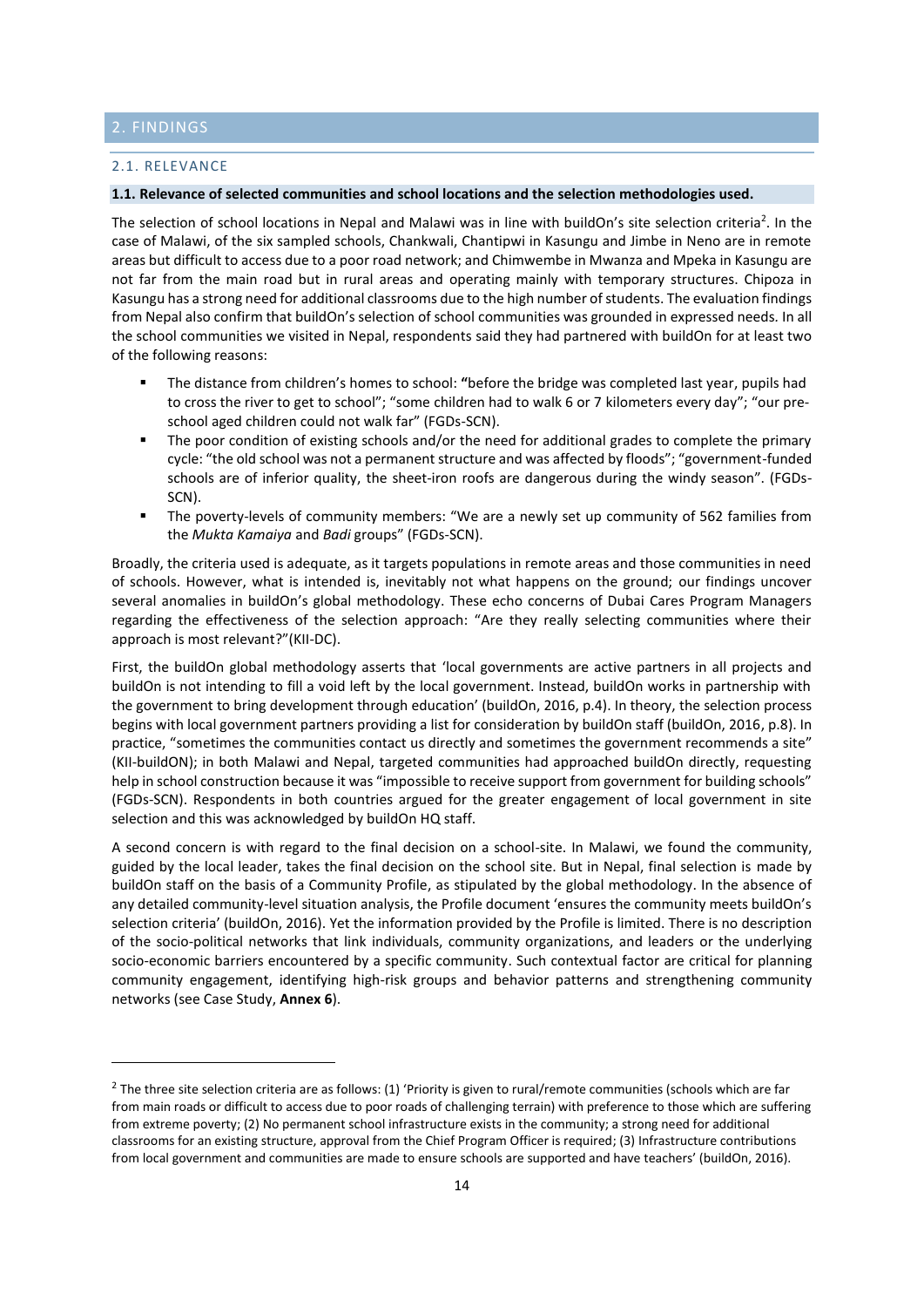Moreover, it would seem that an additional selection criterion is that the target communities are located in areas that are safe and secure and can be reached by TREK volunteers on a one-week trip, ruling out communities in very remote areas, where the needs are arguably the greatest; "note that for the Dubai Cares Volunteer Globally groups, we must find a village that is driving distance for a hotel each day" (KII-buildOn). The value-added dimension of buildOn's volunteer program (TREK) is undeniable (see **Box 2**). But almost half of the questions in the Community Profile template are designed to assess the community's suitability to host Trek volunteers and securing donor funds. Indeed, the Community Profile template requests a quote from a community member about the school project. 'You may have to ask a few people until you get something that sounds good! These are important! This is how we help the people sponsoring the school get to know the community, even if they won't be going on a Trek' (buildOn Community Profile).

#### **Box 2. Volunteerism is inspirational**

The global methodology insists that buildOn Trek is not a vacation, a poverty tour, or 'voluntourism'. "We make sure TREK volunteers know what they're getting into and that it's a human person-to-person engagement. buildOn does a good job in this". As the TREK manager in Nepal puts it, "TREK is a bridge, establishing a human connection. I think that TREK shows the communities there's an external factor, people who care, who are invested in their future. It's very beautiful when you go beyond a signature on a cheque and the community actually share time with an outsider" (SSI: bON). This view is echoed by target groups in the communities in Nepal: "when our people see that rich and educated people are coming to work with them, they are inspired" (SSI-RM; FGD-SCN).

'All citizens from the buildOn movement experience the methodology and outcomes first-hand' (buildOn, 2016); TREK is an "immersive experience" for volunteers (SSI-bON). But it is a short immersive experience (1 week) and in the case of Dubai Cares Global TREK, "now we don't do TREK in Nepal because it is too far away" (KII-DC). Moreover, volunteers' skills are not matched to needs in the community (as in the case of VSO International), "because buildOn focuses on construction (KII-DC).

This said, evidence of the "great value of volunteerism" is mostly anecdotal. While Dubai Cares uses a simple satisfaction survey tool, it is very limited in scope; we were not able to access the closed Sales Force platform used by US TREK volunteers to upload their experiences. There is no analysis of the interaction between TREK volunteers and the communities. The 'Adopt a School' documentation, calling for donor engagement offers no learning from previous experience; and the version used for Dubai Cares donors in the UAE has not been adapted from the US version. Rather, there seems to be an assumption, shared by buildOn, Dubai Cares, and the communities themselves that the TREK volunteer model is a good one because it attracts funds.

The global methodology allows for the construction of an additional school on a previously selected site, providing second/third site selection criteria, including: 'the overall enrollment is stable or has grown since the first school construction' (buildOn, 2016). This criteria makes sense from the perspective of building in communities where households value schooling and are committed to keeping their children in school; "with limited resources, it does not make sense to build additional classrooms in an extremely poor community that has decreased enrollment" (KII-buildOn). But if enrolment is unstable because of seasonal household migration triggered by poverty as is the case in Nepal, for example, then the selection criteria arguably reinforce inequities within a community, favoring those communities which are not, as the buildOn methodology puts it, "suffering from extreme poverty".

A consensus among buildOn country staff and target groups in both Malawi and Nepal is that the methodology is "not flexible enough to meet communities' needs"; for example, "some communities are very keen to partner with us to build high schools but because of our criteria we can't work with them" (SSI-bON). Indeed, in Malawi buildOn is no longer constructing schools, but builds classrooms in existing schools and is focusing on Kasungu only (SSI-bOM).

There are exceptions to the rule of the buildOn approach. In the case of the Solta school-community in Nepal, a former secondary school building served several villages in the catchment area and children were forced to travel considerable distances to attend school. In this case buildOn agreed to convert the existing building into a girls' hostel while the new school would be used for classes. In Malawi, buildOn is considering the construction of secondary schools. Overall, however, country staff argue that "We are only investing in building – the 'hardware' - and ignoring the other factors. We need to work on the 'software' too, meaning the factors that keep kids in school and help them to learn better in school" (SSI-bON). This said, buildOn global strategies suggest that future programming will address such issues related to 'software', through the Enroll component of the buildOn approach (KII-buildOn).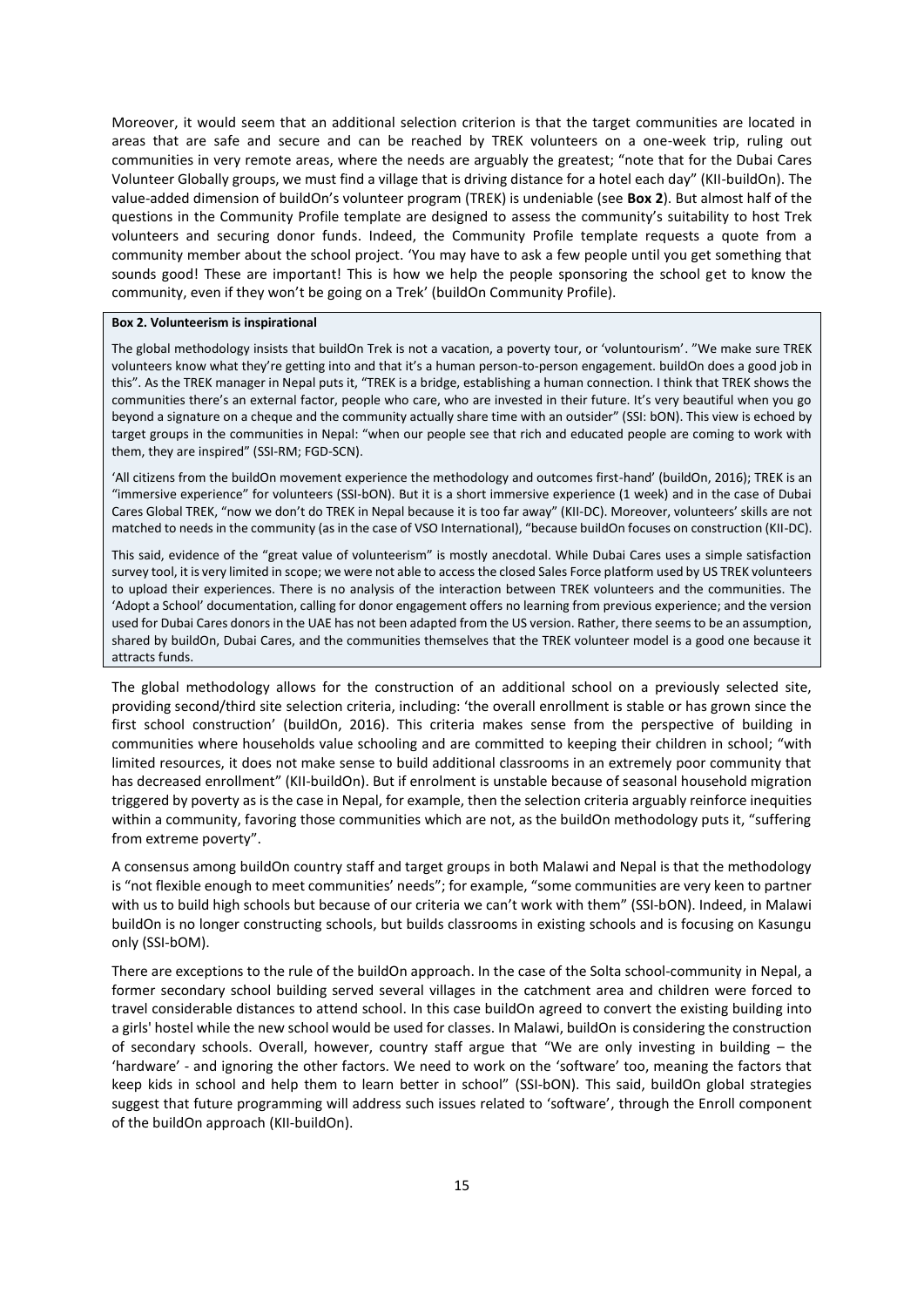#### **2.1.2. Extent to which target communities were consulted with regard to project design.**

The main vehicle for community engagement by buildOn is the Covenant, which constitutes a promise between buildOn and the village community, outlining their respective contributions and responsibilities (see **Table 2**). In line with buildOn's approach, buildOn staff in both Malawi and Nepal used illustrated placards during a series of mass meetings to explain the partners' respective contributions. Following an initial site visit, community members themselves (both women and men) used the visual aids in a second meeting to present key points of the methodology and community contributions. Before signing, buildOn staff read the Covenant (translated into local languages) in its entirety, allowing time for community members to ask questions or voice concerns. Lastly, the Covenant was presented by the community in the first week of construction.

**Table 2.** Contributions of partners according to the Covenant

| <b>Community Contribution</b>                                                                                                                                                                                                                                                                                                                                                                                                                                                                                                                                                                                                                                                                                     | <b>buildOn Contribution</b>                                                                                                                                                                                                                                                                                                                                                                                                                                         | <b>Local Government Contribution</b>                                                                                                                                                                                                                                                                                                                                                                                                                                                                                                                                                                                                                                              |
|-------------------------------------------------------------------------------------------------------------------------------------------------------------------------------------------------------------------------------------------------------------------------------------------------------------------------------------------------------------------------------------------------------------------------------------------------------------------------------------------------------------------------------------------------------------------------------------------------------------------------------------------------------------------------------------------------------------------|---------------------------------------------------------------------------------------------------------------------------------------------------------------------------------------------------------------------------------------------------------------------------------------------------------------------------------------------------------------------------------------------------------------------------------------------------------------------|-----------------------------------------------------------------------------------------------------------------------------------------------------------------------------------------------------------------------------------------------------------------------------------------------------------------------------------------------------------------------------------------------------------------------------------------------------------------------------------------------------------------------------------------------------------------------------------------------------------------------------------------------------------------------------------|
| 1. Commitment to educating boys<br>and girls equally;<br>2. Unskilled labour for the<br>construction provided equally<br>between men and women with the<br>willingness for the worksite<br>contribution of women to break<br>traditional gender roles;<br>3. The land on which the school will<br>be built;<br>4. High quality local materials;<br>5. Project management through a<br>Leadership Committee;<br>6. Lodging for buildOn team: Field<br>Coordinator, skilled laborers, and<br>visiting Trek Teams;<br>7. Safe storage of the materials while<br>on site;<br>8. Commitment to enrolling all<br>children of school age; and<br>9. Commitment to maintain the<br>school after the project is completed. | 1. Non-local construction materials;<br>2. Transport of non-local materials<br>from vendor to site;<br>3. Skilled labor needed to build the<br>school;<br>4. Project management (Field<br><b>Coordinators and Construction</b><br>Managers);<br>5. Construction plans (Architectural<br>plans which are approved by the<br>local government, are designed to<br>withstand natural disasters; and<br>6. Leadership training for the Project<br>Leadership Committee. | 1. Provide the teachers, curriculum,<br>learning materials and the<br>management of the school in<br>partnership with the community;<br>2. In some buildOn countries, local<br>government will pledge to provide<br>some local materials, provide<br>teachers, curricula, learning<br>materials and monitoring of the<br>school; and<br>3. During the Leadership Meetings,<br>buildOn staff train the community<br>leaders on holding the government<br>officials accountable; in cases<br>where community leaders are<br>unsuccessful in securing the<br>resources promised in the<br>Covenant, buildOn staff intervene<br>by leveraging future school<br>construction projects. |
| Cource: huildOn 2016                                                                                                                                                                                                                                                                                                                                                                                                                                                                                                                                                                                                                                                                                              |                                                                                                                                                                                                                                                                                                                                                                                                                                                                     |                                                                                                                                                                                                                                                                                                                                                                                                                                                                                                                                                                                                                                                                                   |

*Source:* buildOn 2016

In line with the global methodology, again, after signing the covenant a Project Leadership Committee (PLC), with some roles on the committee held by women, was set up in all targeted communities, selected by local leaders in Malawi and elected by the community in Nepal. We found that in both countries, communities felt the PLCs functioned well. Working in collaboration with the School Management Committee (SMC) and local leaders, the PLCs in all communities organized and led the school building project, working together to ensure adequate numbers of community volunteer laborers and availability of local materials and, as we will see in Section 2.1.4 below, dealing with challenges that arose during construction. In Malawi, the communities used a block-based approach where the villages were divided into blocks and each block was assigned one to two days per week to participate as volunteers. However, in Chipoza, where most community members were too busy with their businesses, a group of 20 people (12 male and 8 female) were assigned to work every day on behalf of the blocks and given incentives by each block.

On the one hand, the Covenant-focused process of community engagement was well received by buildOn's partner communities and respondents in local government. As the former Nepal Country Director put it: "I have been working with communities for a long time, but the buildOn's community mobilization is uniquely successful. They take time, through multiple meetings, to create a sense of self-help; it is a really effective method of mobilizing community resources" (SSI-bON). In Malawi, too, community engagement, triggered by the Covenant, is perceived by community members as taking part of the development process; not only contributing with local materials but also contributing towards accountability, ownership, and knowledge for sustainability. For buildOn staff in Malawi, "it's where we start brainstorming with the community about the services and their role in the project" (SSI-bOM).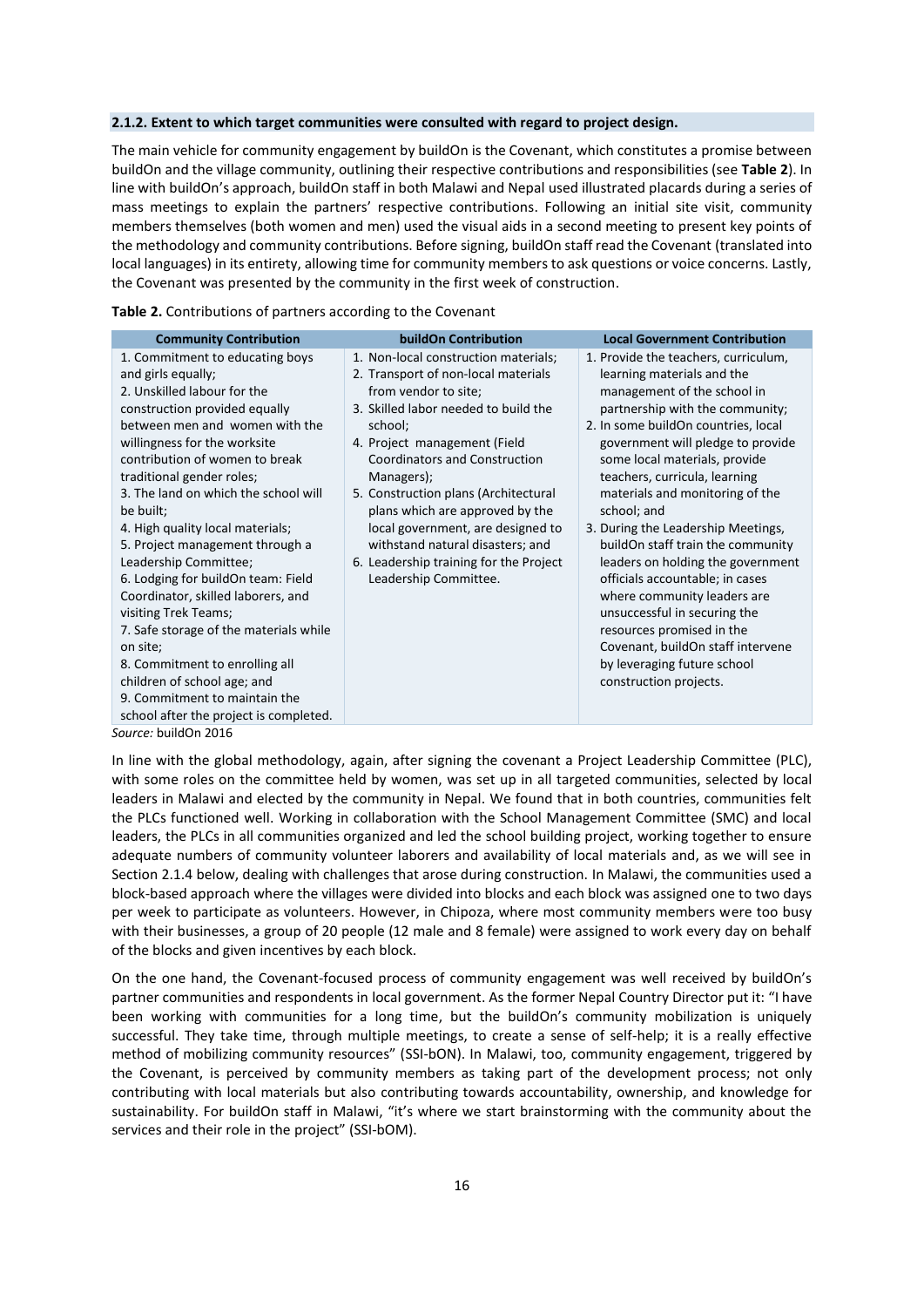On the other hand, buildOn's community engagement is challenging in terms of voluntary labour and the contribution of local materials. The Covenant-centric approach is problematic for two reasons.

- First, the buildOn approach to community engagement has a strong *information focus*: we make sure people know 'This is what you get'"; "we say 'to get that you need to put in this': this is what the buildOn model is" (SSI-bON). As a result, *rather than being a two-way consultation and negotiation of about can be achieved*, the process of engagement is more about the clarity of a target community's understanding of their responsibilities under this particular mode of partnership.
- Second, it is a relatively fixed model; the approach is "pretty much set in stone" (SSI-bON). Under the terms of the partnership, target communities are not able to adapt or expand a buildOn school structure. "the buildOn model is a brand and the Home Office says, 'this is what makes us unique'" (SSIbON).

Importantly, we found in Nepal that local government priorities are not necessarily taken into account; "Some communities have basic schools and want to build upwards, adding multi-storey classrooms; others need postbasic grades 6-8 or secondary schools; some schools are needed where there is no road access at all" (SSI-RM); it seems buildOn is considering future expansion into secondary school construction (KII-buildOn). Generally, however, respondents in local government suggested: "It would be good if buildOn could respond to specific needs within a community, not only within the region or district, rather than offer a fixed model" (SSI-RM).

#### **2.1.3. Extent to which communities were consulted with regards to the ALP.**

According to the buildOn global methodology, **'**buildOn staff work with community leaders and local government partners to identify community ALP-sites, prioritizing communities with low adult literacy levels' (buildOn 2016). Specific selection criteria for the ALP are that communities are required to: express an interest in a continued partnership beyond the school construction program; have a commitment from the community leaders to support an ALP in the community; have the will to transform themselves economically, socially, mentally and voluntarily work together to meet the needs of the community (buildOn 2016).

In both Malawi and Nepal, we found that the buildOn approach for establishing an ALP is broadly adhered to. The selection of ALP sites and participants was integral to the process of establishing the partnerships for school construction. During the signing of the Covenant, community members who are illiterate signed with a thumb print and these individuals were invited to self-select as participants in an ALP. Facilitators applied for the position and were interviewed by buildOn staff. Selection criteria include a secondary school leaving certificate; good knowledge and understanding of the relevant culture and norms within the community. In addition, it was essential that the facilitator was accepted and endorsed by the entire community and leadership. Once recruited, facilitators receive training in how to use the curriculum/facilitator's guide. ALP activities were conducted in the school or in a participant's home.

A further selection criteria for the ALP is that the community has 'participated in a buildOn School construction project and demonstrated a strong community presence and commitment to partner with buildOn' (buildOn 2016). With regard to this, during in-depth interviews, Dubai Cares' Program Managers for buildOn projects in Nepal, Malawi and Senegal expressed a shared concern: "Why, even where members in one village say they want an ALP as part of their buildOn project, is the ALP held in another village where there is no school building component?" (KII-DC). An answer may be found in the caveat offered by the global methodology: 'While a donor may provide funding for both, the ALP may not necessarily be implemented in the same community as school construction, where the selection criteria [listed above] are not met. In these cases, another community is selected' (buildOn 2016).

While the curriculum aligns with the national curricula in both countries (see **Box 3**), in the case of Nepal we found little evidence that the curriculum had been tailored to communities' socio-cultural and economic contexts. The buildOn ALP uses a 'curriculum of participatory, cooperative learning' (buildOn, 2016) intended to empower to use newly literacy skills to improve their lives, their children's lives and help to develop their communities. Common thematic areas for the buildOn curriculum, including poverty reduction; health and sanitation (e.g. disease prevention, pre-natal care, and household hygiene); human and children's rights; and conflict resolution. the curriculum is in fact a facilitators guide. Similarly, the curriculum for ALP in Malawi was not designed in a participatory manner nor was the schedule discussed with the participants, though participants could choose which day to be off in the week.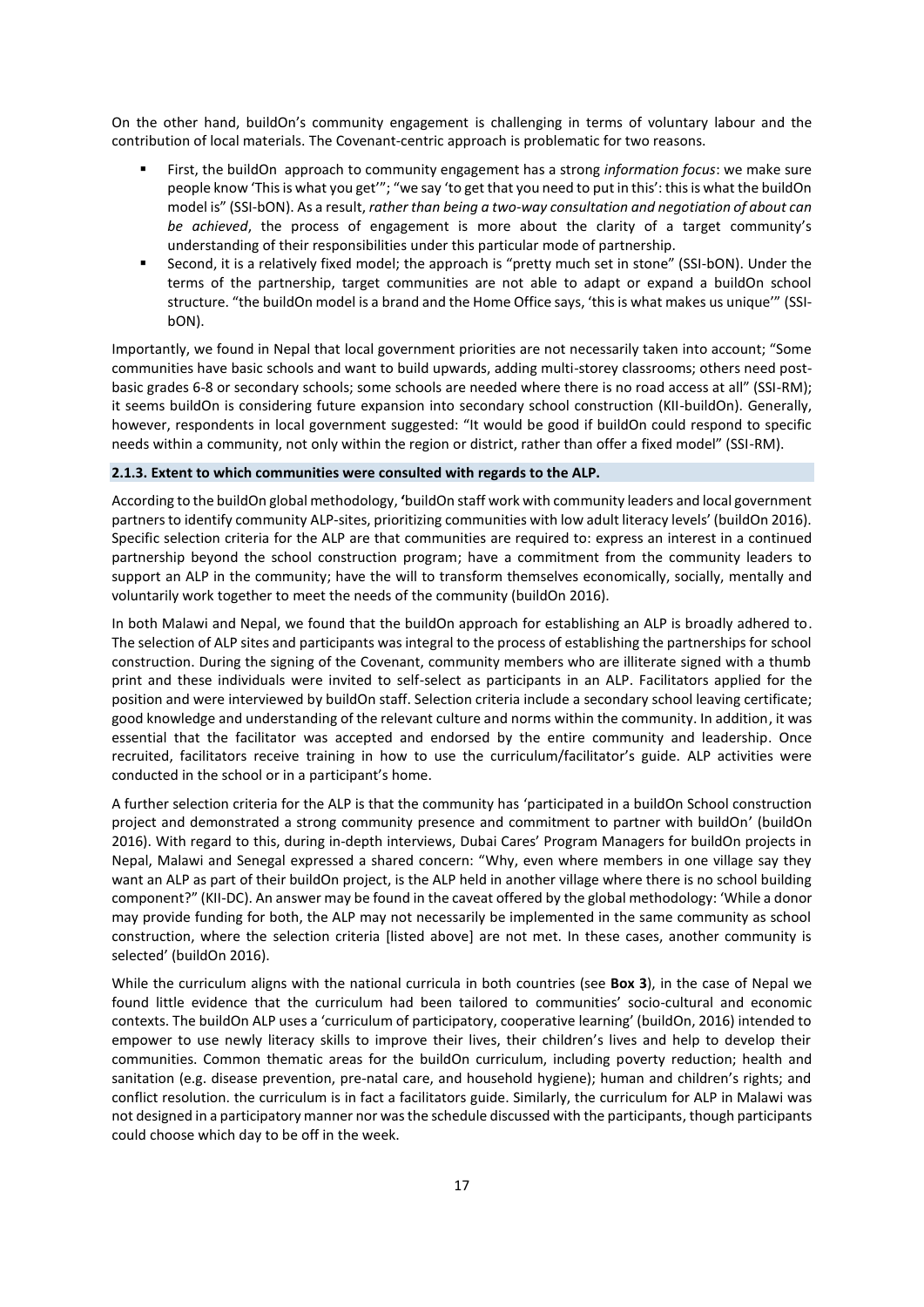#### **Box 3. The National Adult Literacy Program in Malawi**

*The National Adult Literacy Program* (NALP) has been operating without a policy specific to the education sub-sector since it was launched in the country in the 1980s. However, the National Education Policy (NEP 2016) stipulates a 10-month learning cycle for adult literacy programs aiming to be delivered to all communities and equip adults with specialized knowledge, skills, attitudes and techniques to independently engage in listening, speaking, reading, writing, numeracy, technical and critical thinking in order to contribute to the national development process. Guiding tools for the running of adult literacy programs have included National Development Goals, Malawi Growth and Development Strategy, Poverty Reduction Strategy and Millennium Development Goals. A National Adult Literacy and Lifelong learning Policy is under development and planned to be ready 2019. The adult literacy rate is defined as the proportion of the population aged 15 years old and above who can both read and write and can understand a short simple statement on a day to day basis. According to the Integrated Household Survey (HIS 2010-2013), the literacy rate in Malawi grew by 6 percent to 71 percent in 2013, from 65 percent in 2010. In rural areas there has been a significant increase to 67.6 in 2013 from 59.6 in 2010 (GoM. The 2014/15 Education sector performance report).

Nevertheless, key questions were also raised by Dubai Cares' Program Managers: "Is there really a clear rationale for the ALP?"; "Where's the link between the two project components, what's the logic?" (KII-DC). This is perhaps answered by two key assumptions that underpin buildOn's ALP: the acquisition of literacy and numeracy skills is integral to the process of empowering adult learners, enabling them to 'recognize knowledge that exists in the community and work together to effect community change' (buildOn, 2016); and newly literate parents are more likely to appreciate the opportunity benefits of their children's schooling, as well as acting as advocates for the education of other children in the community.

We found evidence that both these assumptions were shared by target communities in Nepal and Malawi. In Nepal's target communities, participants expressed a high level of interest in the ALP and are keen to continue their learning: "When I was a child I wanted to study but my parents had migrated to Kolkata and we were eight in the family with only my father earning. So, I left school. But if there was a chance to finish Grade 8 I would" (FGD-ALPN).

Yet in our discussions with ALP participants we also found that the main objective of ALP is often perceived as being able to sign one's name. "I didn't join because I can already sign" (FGD-APLN). Such a limited understanding of the scope and relevance of ALP undermines the possibility that the ALP can function as "a platform for community-based development" (buildOn, 2016). Overall, the link between adult literacy and 'community development' is relatively weak and efforts to put literacy skills into practice appear to have been frustrated:

- "We tried to start a monthly savings and credit group as part of our Mothers' Group but it is difficult to get people to unite"; "we want to use the accounting applications on our mobile phones but we can't";
- "It would be good to receive social security payments from the government but how?";
- While some community members received training in cultivating mushrooms, "we don't a have dark room for mushroom cultivation and so we constructed a thatched hut but it's not effective and production is not good production".

Indeed, the ALP appears to be of little interest to men in the communities in both Malawi and Nepal. During our FGD in K Gaun village, all of the men left the discussion; it seems that for buildOn project participants, though women participate in school construction and hold positions in the PLCs, the participation of men in ALP is limited. We discuss the issue of gender equity in the ALP further in Section 2.3.2.

Generally, participants in group discussions in both countries were satisfied with the program and topics. However, our assessment is that providing an advanced course would require greater consultation and involvement of the communities in the curriculum design and schedule. This would ensure the program meets the needs of the communities, as well as securing and ownership of the ALP and consequently stronger commitment. Our FGD group participants in Nepal identified the following as income-generation and livelihood skills training activities that would be particularly relevant to their community development contexts: safe seasonal labour migration practices; animal husbandry; livestock fodder cultivation; vegetable farming; agricultural extension on cash-cropping, particularly sugarcane cultivation and harvesting; tailoring; and wildlifefriendly cultivation methods (e.g. in areas where elephants destroy crops). There are undoubtedly a wide range of other context-specific skills need for development activities. For Malawi, with regard to the choice of income generating activities, it is important to assess what the community can actually do within its geographical location and context, taking into account issues like distance to market, arable land, environment/climatic conditions. We discuss the relevance and effectiveness of buildOn's ALP in Malawi further in Section 2.3.2.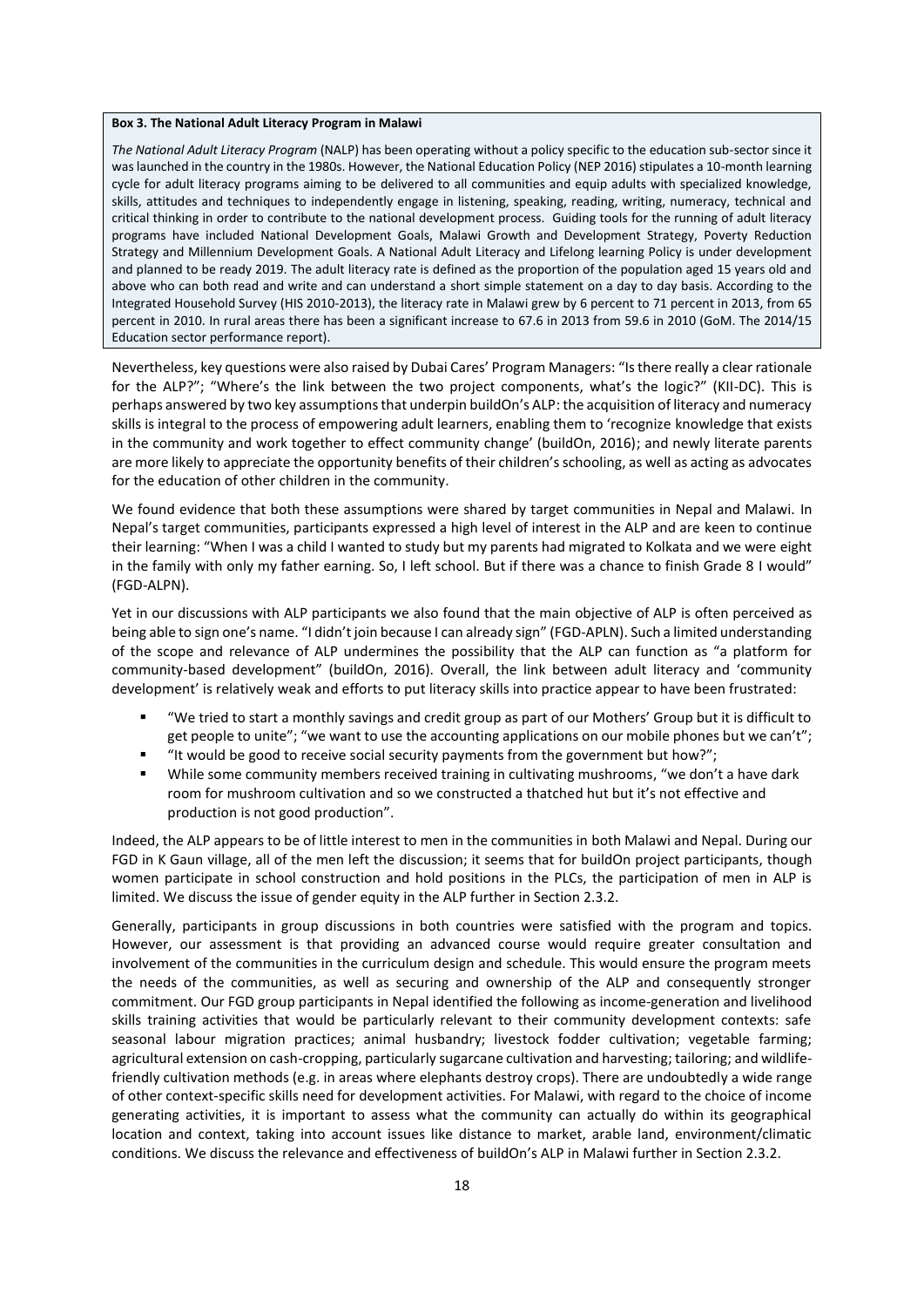# **Revised 2.1.4/5 Extent to which contextual challenges that arose during implementation were responded to, influencing and informing project implementation**.

Before discussing this benchmark, the Evaluation Team would like to highlight two points. First, the extent to which the changes effected during project implementation guided the overall programming is very much determined by the 'legacy' of buildOn. In the case of the buildOn Country office team, "We're very much working within the founder's vision. It's a simple one: we build and handover to the government. It's a recipe that hasn't changed much over time" (SSI-bON). As the TREK Manager, a former Peace Corps worker in Nepal, put it: "In Nepal, so much has changed but the formulae hasn't changed" (SSI-bON). Secondly, and related to the above, we found no effort had been made during the project design phase in either Malawi or Nepal to identify risks and mitigation measures "it is difficult for buildOn to identify the challenges and mitigate the risks against the consequences" (SSI-bOM). In the absence of any existing project risk analysis, our assessment is based on our interviews and discussion; however, we present a retrospective risk management framework for school construction under 'Lessons Learned'.

In the context of the implementation of school construction projects in Nepal, some specific challenges faced by school-communities are listed below.

- Community in-kind contributions are necessary to create ownership, but, a critically important finding from Nepal is that "local materials are not always cost-free, so community members need to purchase them, and this puts a burden on households that are living in poverty" (SSI-bON). Similarly, all the communities we visited in Malawi asked buildOn to remove quarry stones/concrete aggregate from the list of materials to be provided as a community contribution because of the burden of having to raise funds to purchase and transport these materials. Indeed, the Social Welfare Committee, Kailali District has questioned the buildOn methodology "because the community contribution is so high" (SSI-bON). In some communities, construction was halted because local materials could not be bought by the PLC and they were not able to quickly raise funds.
- Mobilizing communities to contribute in terms of local labour is difficult where low-income households have competing priorities such as seeking wage-labour opportunities through seasonal migration; "many of the men from our poorest families leave to work on construction sites in India and our women also work as daily agricultural labourers" (FGD-SCN).
- In one community, a dispute arose because the school site was 500 meters from the Border Post and the Indian Border Police claimed the land was Indian territory; the dispute was eventually resolved by the Senior District Administrative Officer, but construction was delayed by several weeks;
- In another community, the site selection was made without consideration of a water supply, and this was not reflected in the budget. "We had no *hand-pump, so w*e carried water from the river by hand for curing the roof and Trek volunteers did what we did" (FGD-SCN); the cost of a handpump is approximately USD 200. In the case of Malawi, communities are encouraged to source support from other development partners for water points and were able to drill boreholes drilled near the sites.

A common response to these challenges was to approach local government for funds for local materials. In one school-community the rural municipality stepped into to contribute a total of Rs 15,00,000 (USD 13,636). In another, the municipality provided Rs 500,000 (USD 4,545) for each buildOn school. In another case, the PLC raised a of loan Rs 40,000 (USD 363) from the existing Mother's Group Savings and Credit Committee; 50% of this loan is outstanding. To make up local labour shortfalls, the Nepal Police force provided 20 men who worked for a few days.

A persistent and fundamental problem in the context of Nepal is the quality of education, specifically the shortage of qualified teachers and resources for contract teachers. Again, this challenge is met through a combination of local government support and resources mobilized by the communities themselves. "We have many temporary/contract teachers in our community-schools because there not enough funds to pay salaries for permanent teachers" (SSI-RM). In one community, the municipality deployed a teacher, but he hasn't turned up. We go to the mayor in person to follow up, but he still hasn't turned up and it's been a year since we first requested help" (FGD-bON). At the same time, "those families who have funds to contribute raise the quality of teaching by hiring qualified teachers prefer to send their children to private English medium schools" (FGD-bON). In another community "we owe a contract teacher over 100,000 (USD 1,000), which the municipality has promised to pay but it is not yet received". Yet another school has a long-standing debt of Rs 6,00,000 (USD 5,455) for teachers' salaries.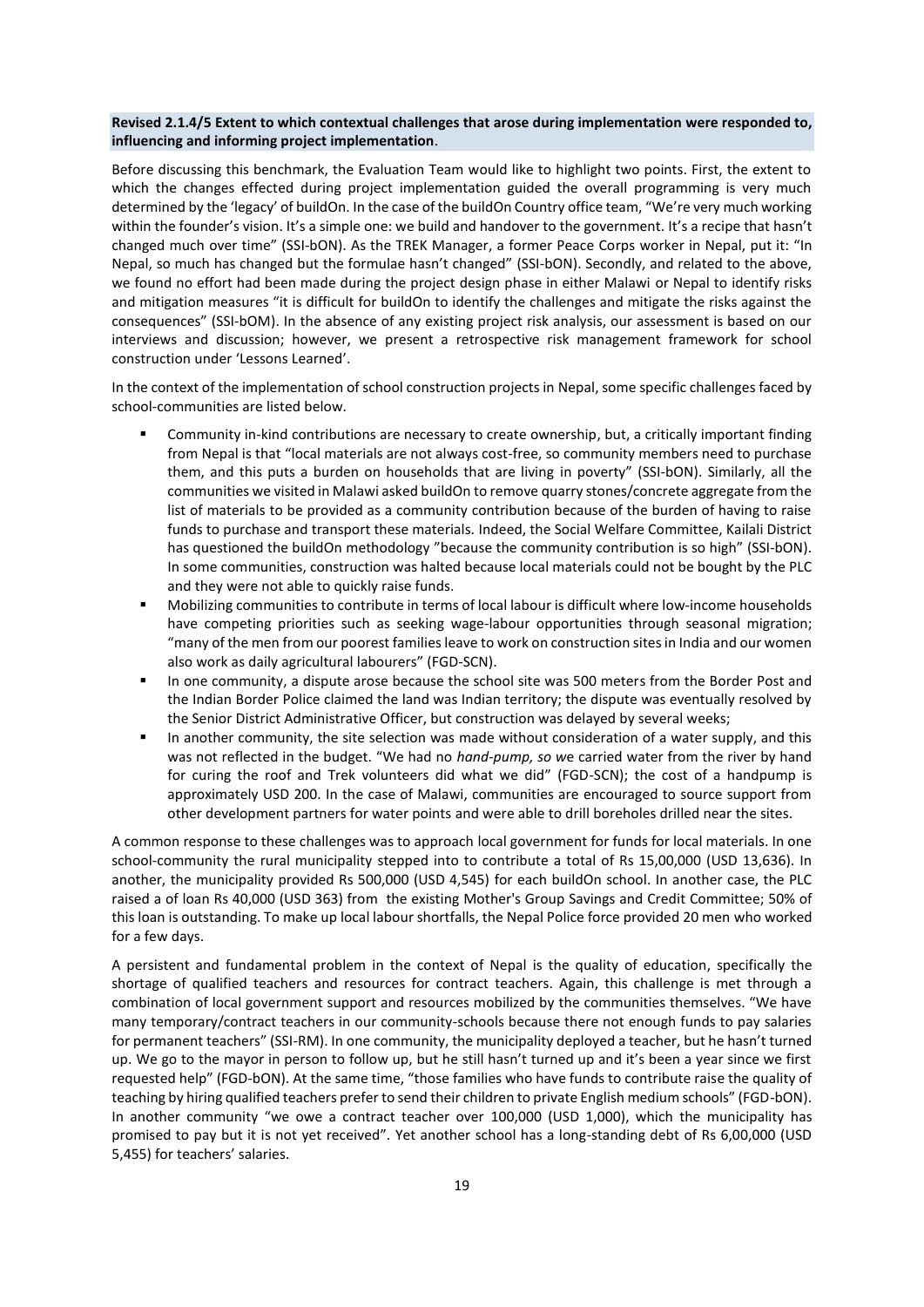Thus, an unplanned result in the Nepal context is perhaps the strengthened partnership between local government and the school communities. "Previously the people believed it was government's job to provide school buildings, but then buildOn changed this through by introducing self-help and the communities were inspired by outsiders to help themselves. At the end of the day, the communities come back to the municipality for help." (SSI-RM).

In the case of Malawi, local government does not support communities with local materials but technical guidance and provision of qualified teachers. Our findings from group discussions and interviews with the Country Office team include the following challenges faced by target communities:

- "There is a high demand for ALP and Enroll but buildOn doesn't have the financial resources so there are not enough centres, a lack of qualified facilitators and a lot of participants are left out in the communities" (SSI-bOM).
- While ALP participants are able to prepare a village 'map' of income-generation opportunities, the startup funds provided by buildOn are limited (see 2.3.2); this is "intentional", to encourage community mobilization (KII-buildOn) but is a major constraint for communities living in poverty. Similarly, bursaries and scholarships for learners who are doing well and want to progress to the secondary level are not available.
- While community engagement is essential for the project to succeed, the level of participation in the south is lower compared to Kasungu. This is primarily due to food-insecurity because the land available for cultivation is limited. This was the case in Jimbe and Chimwembe, for example, where "because of hunger, community members needed to find means of getting food" (FGD-SCM). A related problem is the demand for allowances by partners and chiefs (other organizations provide for allowances but not buildOn). The provision of labour by the community was organized in different ways. In Mpeka, Chanthipwi, Chankhwali, Chimwembe and Jimbe, the community divided themselves into groups, taking turns to participate once a week, Monday to Saturday. In Chipoza, the community leadership appointed volunteers (8 men + 12 women) to work on their behalf every day.
- Target communities contributed local construction materials, including sand, bricks and quarry stones, as well as unskilled labour; on average each community contributed 45-tons of sand, 75,000 – 80 000 bricks and 40 tons quarry stones. But some communitiesfaced difficulties in mobilizing funds for quarry stones, which caused delays in construction. This challenge was resolved by the community raising the funds themselves; for example, Mpeka contributed MWK12,000 (equivalent \$22) to buy and transport the quarry stones. In some communities the materials are insufficient because "the distribution of materials is the same for all schools and does not take into account the actual demands of the site" (SSI-bOM). A lack of transport for the materials is a related challenge; in Chanthipwi and Chankhwali community members carried the materials themselves over two-three kilometers.
- Unavailability of water/borehole for construction and drinking; for example, in Chankhwali, water was transported manually from a nearby stream; in Mpeka, the community were provided a borehole by another NGO, Concern Universal.
- "Low quality construction materials, poor workmanship due to lack of skilled artisans, corruption and weak monitoring by buildOn" (SSI-bOM).

The Malawi team reported that the following measures were taken to address these challenges: "procurement of materials is extended to the city suppliers; to improve workmanship, artisans are trained by buildOn team, retained and used in various project sites; procurement/sourcing quotation of materials involves a group of staff in the procurement committee to avoid possibility of collusion; and buildOn is in the process of recruiting a team of three Engineers as monitoring and evaluation staff to address the issue of weak monitoring" (SSI-bOM).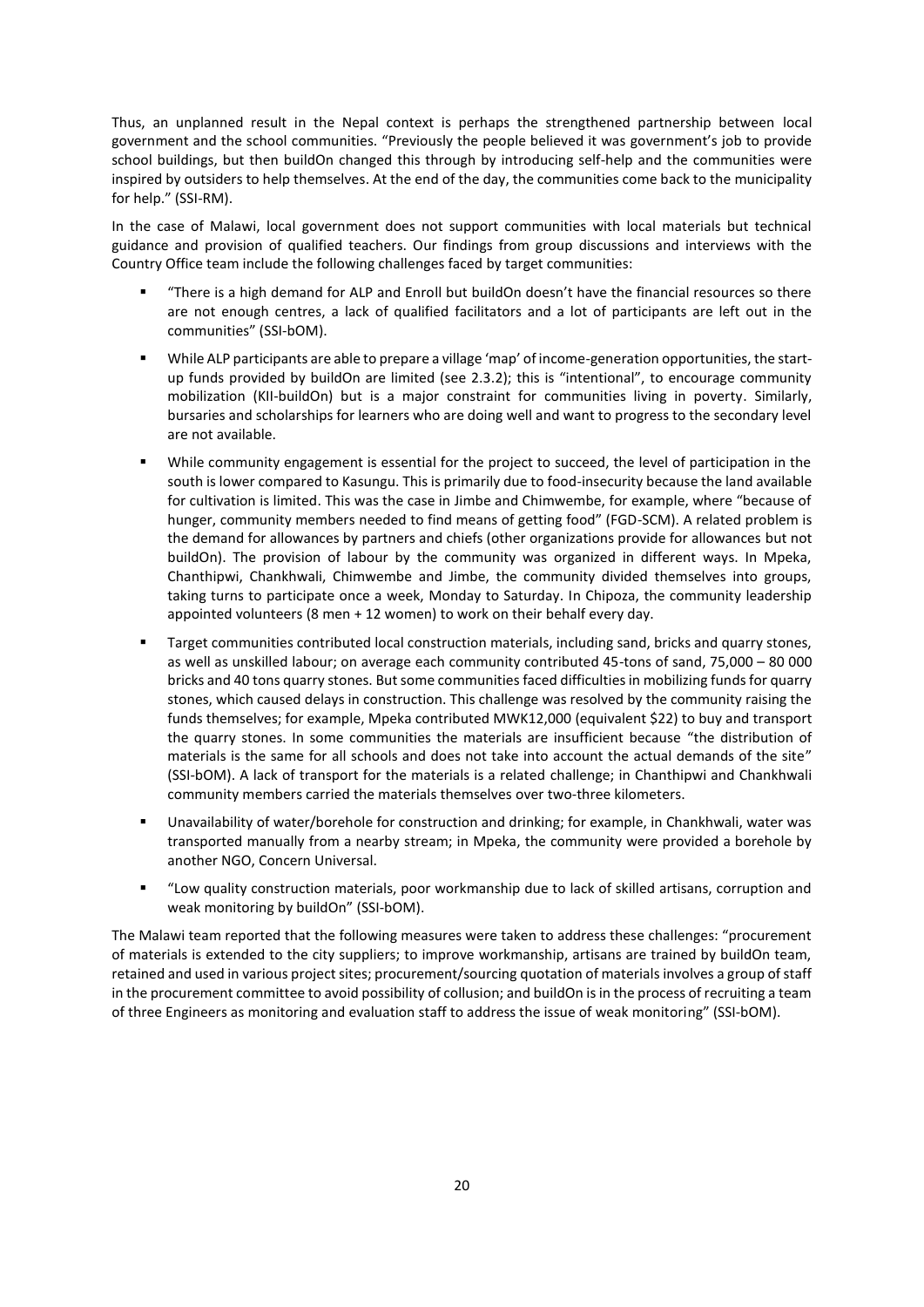We noted few operational changes made during implementation of buildOn projects in Malawi, with the exception of the following: where there was a high demand for classrooms, additional classroom blocks were built (Chipoza); the cultivation of soya beans was terminated in Mpeka, as community members were making losses; more attention was given to on-site safety, such as providing steps when the school is located on different ground levels; and some efforts were made to fighting corruption by clearly identifying specifications for the materials. As we will discuss later on in this report (Section 2.3.5), responsive programming and management is undermined by a feature of the buildOn approach, which was itself identified as a challenge: the very limited devolution of decision-making powers from buildOn USA to its Country Office (SSI-bON and SSI-bOM).

# **2.1.6. Ways in which the monitoring findings by the buildOn in-country teams were used to inform decisionmaking and improve project implementation.**

In general, as Country Office staff pointed out, buildOn projects in Nepal do not benefit from a 'culture' of monitoring and reporting of monitoring results: "We don't do much monitoring because we are busy implementing (SSI-bON)"; reports rely heavily on photographic evidence of community engagement and school building. As **Table 3** shows, reported data are limited to four key performance indicators (KPIs). In both Malawi and Nepal, the logical framework indicators are not measured. There is a paucity of available baseline data, which is largely limited to numbers of enrolled children, participants, teachers and facilitators.

| <b>Community</b>   | <b>KPI: Volunteer Work</b> | <b>KPI: Total Enrollment</b> | <b>KPI: Enrolment %</b> | <b>KPI: School Quality</b> |
|--------------------|----------------------------|------------------------------|-------------------------|----------------------------|
|                    | Days                       |                              | girls                   | (# of teachers)            |
| <b>NEPAL</b>       |                            |                              |                         |                            |
| Hatkholi           | 1523                       | 320                          | 54.3                    | 14                         |
| Dhakka             | 1221                       | 389                          | 59.6                    | 10                         |
| Solta              | 1502                       | 668                          | 49.1                    | 20                         |
| Pillariphata       | 833                        | 147                          | 67.3                    | 5                          |
| Pariphata          | 1129                       | 291                          | 53.9                    | 12                         |
| Balchaur           | 2293                       | 170                          | 58.8                    | 5                          |
| Phuleli            | 1173                       | 102                          | 60.7                    | $\overline{7}$             |
| Bawanpur           | N/A                        | 152                          | 55.2%                   | 5                          |
| Jagatpur           | N/A                        | 119                          | 56.3%                   | 6                          |
| Bargadhi           | N/A                        | 156                          | 54.5%                   | $\overline{7}$             |
| Amarpur            | N/A                        | 678                          | 59.3%                   | 19                         |
| Perahni            | N/A                        | 149                          | 56.4%                   | 8                          |
| Dudhiya            | N/A                        | 78                           | 55.1%                   | 6                          |
| Loharpur           | N/A                        | 114                          | 60.5%                   | $\overline{3}$             |
| Jonapur            | N/A                        | 79                           | 60.8%                   | $\overline{7}$             |
| <b>TOTAL</b>       | 9674 (partial total)       | 3612                         |                         | 143                        |
| MALAWI (2017 only) |                            |                              |                         |                            |
| Chikoko            | 4415                       | 812                          | 50.2%                   | 6                          |
| Sathamapira        | 2614                       | 160                          | 50.6%                   | $\overline{a}$             |
| Chimwembe          | 2115                       | 234                          | 41.9%                   | 8                          |
| <b>TOTAL</b>       | 9144                       | 1206                         |                         | 18                         |
| <b>SENEGAL</b>     |                            |                              |                         |                            |
| Kaffrine 2 Sud     | 910                        | 257                          | 54.5%                   | 6                          |
| Kapaye Keur Ndiaga | 1159                       | 60                           | 65%                     | 1                          |
| <b>Beureup Sow</b> | 986                        | 37                           | 54%                     | $\mathbf{1}$               |
| Keur Alioune Diop  | 1033                       | 66                           | 40.9%                   | $\mathbf{1}$               |
| Gapp               | 1066                       | 107                          | 56%                     | $\overline{\mathbf{4}}$    |
| Ndiarogne Serere   | 984                        | 97                           | 52.6%                   | $\overline{2}$             |
| Keur Macoumba Kebe | 619                        | 112                          | 61.6%                   | 3                          |
| Ndouffouck         | 832                        | 377                          | 54.3%                   | $\overline{7}$             |
| Diamaguene         | 928                        | 56                           | 28.6%                   | $\mathbf{1}$               |
| Ndiandiaye         | 1,087                      | 98                           | 54%                     | $\overline{2}$             |
| Keur Moussa Hann   | 903                        | 44                           | 43.2%                   | $\mathbf{1}$               |
| <b>TOTAL</b>       | 10507                      | 1311                         |                         | 29                         |

**Table 3.** Snapshot of KPI monitoring results for 2016-2018

*Source:* buildOn Annual Country Reports 2016-2018

In our preliminary analysis of buildOn reports, we found that data are missing/inconsistent at school level; just one example is Jimbe school in Neno district, Malawi, which was constructed in 2015, but is reported in 2017 as a newly created school and for which there is no available data on school enrolment /teachers/grades.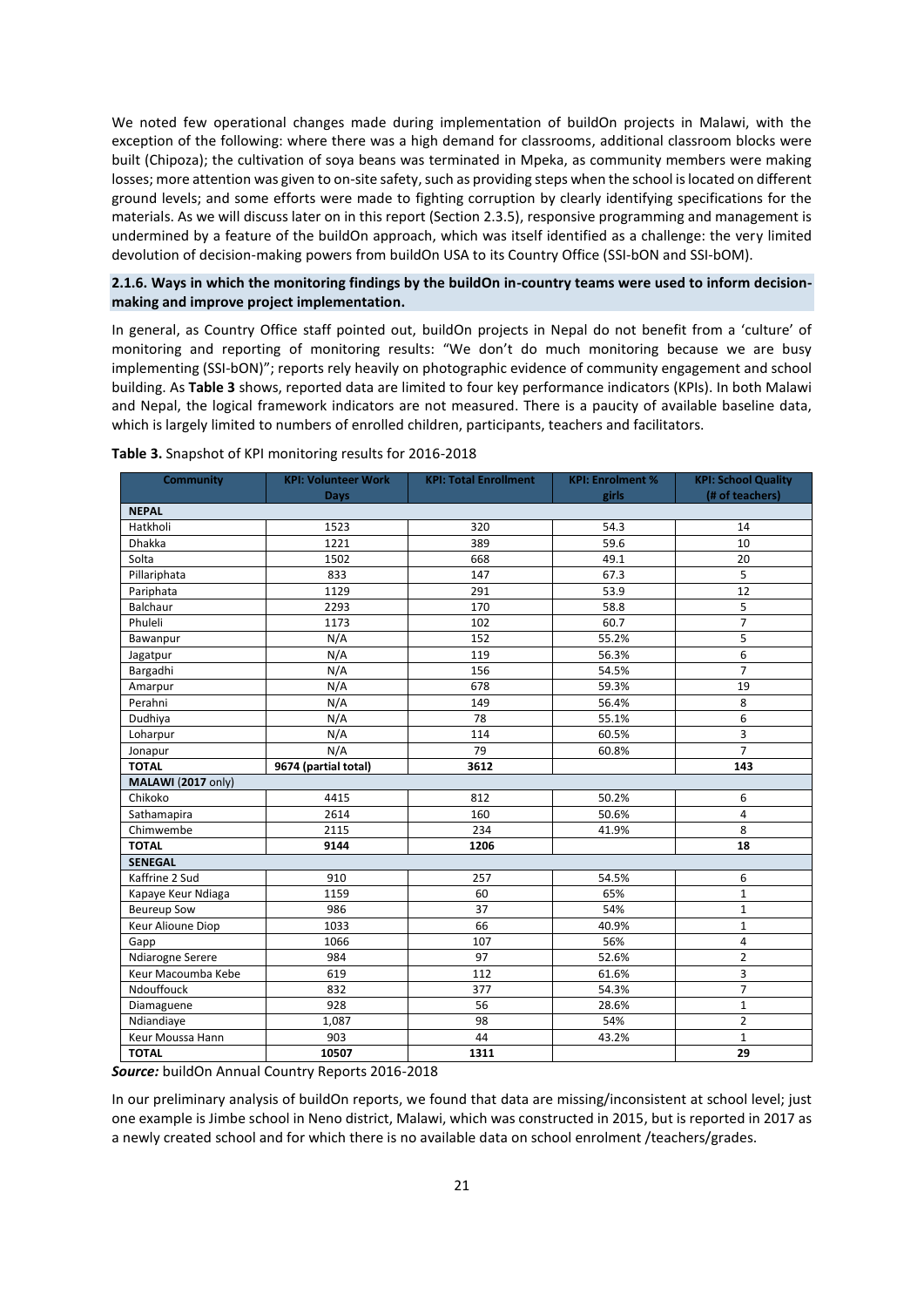We also found discrepancies between monitoring results and annual reports; for example, the 'baseline' documents identifies 1447 enrolled pupils and 19 teachers for Chikoko, Chimwembe and Sathampira schools in Malawi, but on the ground these figures are reported as 1,206 enrolled pupils and 16/18 teachers. Similarly, for the ALP we found discrepancies between the information provided by ALP facilitators and the ones provided by buildOn staff; an explanation for this is that "the initial data was collected in first quarter soon classes resumed and the one with dropouts was taken in 2018 last quarter" and enrolment data is inconsistent because "participants join the programme at any point they wish" (SSI-BoM).

As no targets have been set for the KPIs, it is not possible to track progress over time. Moreover, the selection and design of KPIs is inflexible. For example, the indicator for 'Number of Volunteer Work Days' includes a fixed compulsory target for volunteer attendance and does not take into account the fact that "on some days you need a lot of people on the construction site, like during ground-break and laying the foundation, and sometimes you need only a few" (SSI-bON).

The KPIs for the ALP are particularly problematic in both Malawi and Nepal. There are significant data gaps in terms of enrolment and attendance and two of the three indicators are difficult to measure: Assessment of participants' learning outcomes; and changes made to the community measured by outputs (e.g. trees planted, latrines dug, micro-finances loans, amount of income generated). In Malawi "the target number of ALP learners per group has been reduced from 60 to 40, due to financial constraints and the need to reduce the facilitator/learner ratio" (SSI-bOM). The frequency of monitoring visits to Mwanza has also been reduced, as the country program in Malawi has been scaled back and activities in Mwanza phased out; in Mwanza there were cases where ALP was being run in parallel with government-provided literacy classes (SSI-bOM).

In the case of Nepal, the education sector has established a robust and highly decentralized Integrated Education Management System (I-EMIS) and school-level data are available for a comprehensive set of indicators, used to track progress against national sector performance indicators (see **Box 4**). However, routine administrative data are not used by project staff. This is because "EMIS data are updated annually, but we need to track changes in enrolment every three months" (SSI-bON). But it may also be because Country Office staff – like many local government officers – simply lack the technical capacity for data analysis and use. Similarly, in Malawi, buildOn schools participate in the annual school census, but EMIS data are not used.

# **Box 4. Types of school-level data generated by Nepal's I-EMIS**

Previous address; Current address; GPS location; School Name, Type (Basic/Secondary), IEMIS Code, School bank A/C Total enrolment ECD, Grade 1, Grade 2, Grade 3;

Enrolment by sex, grade, ethnic group ((Janajati, Dalit, Muslim) and total;

Learning achievement by grade, subject (Nepali, English, Math, Social Studies, Science) and grade average score Head teachers by sex and total; SMC members by sex and total; Teachers/Teachers trained by name, sex and total Local government support by grade; Mentoring (number of School Visits; data related to School management); School-level activities (participants by sex in meetings with VEC/WEC, PTA meetings) *Source:* Datasheet extracted from I-EMIS, Nepal

Indeed, the use of monitoring data to guide decision-making and improve programming, overall, is limited. This said, the Country Director of buildOn-Nepal has taken the initiative to collect data on out of school children. These data triggered the use of Educate a Child (EAC) funds for multi-age/multi-grade teaching to address the needs of at-risk children. Nevertheless, a critically important finding is that we found little evidence of analysis and coherent use of monitoring results for adaptive buildOn programming. At the country level, once a school has been constructed, there is limited attention to data collection and/or the use of monitoring results to stabilize the community-based projects.

The lack of a strong monitoring 'culture' is arguably a reflection of the centralized nature of decision making in buildOn's organizational structure, as we have suggested above and discuss further under 2.3.5; that is, the focus is on reporting for accountability – and fund mobilization – rather than on the learning dimension of continuous monitoring and formative evaluation. This may be because "some donors don't demand detailed monitoring data and just want photos" (KII-DC). Indeed, it is true of Dubai Cares' demands as donors; while Dubai Program Managers would like to see the results of rigorous monitoring and more comprehensive reporting, the Communication Department, Fundraising Department and Community Engagement Department (responsible for TREK for UAE citizens) requested "more human interest stories and more photos" (KII-DC).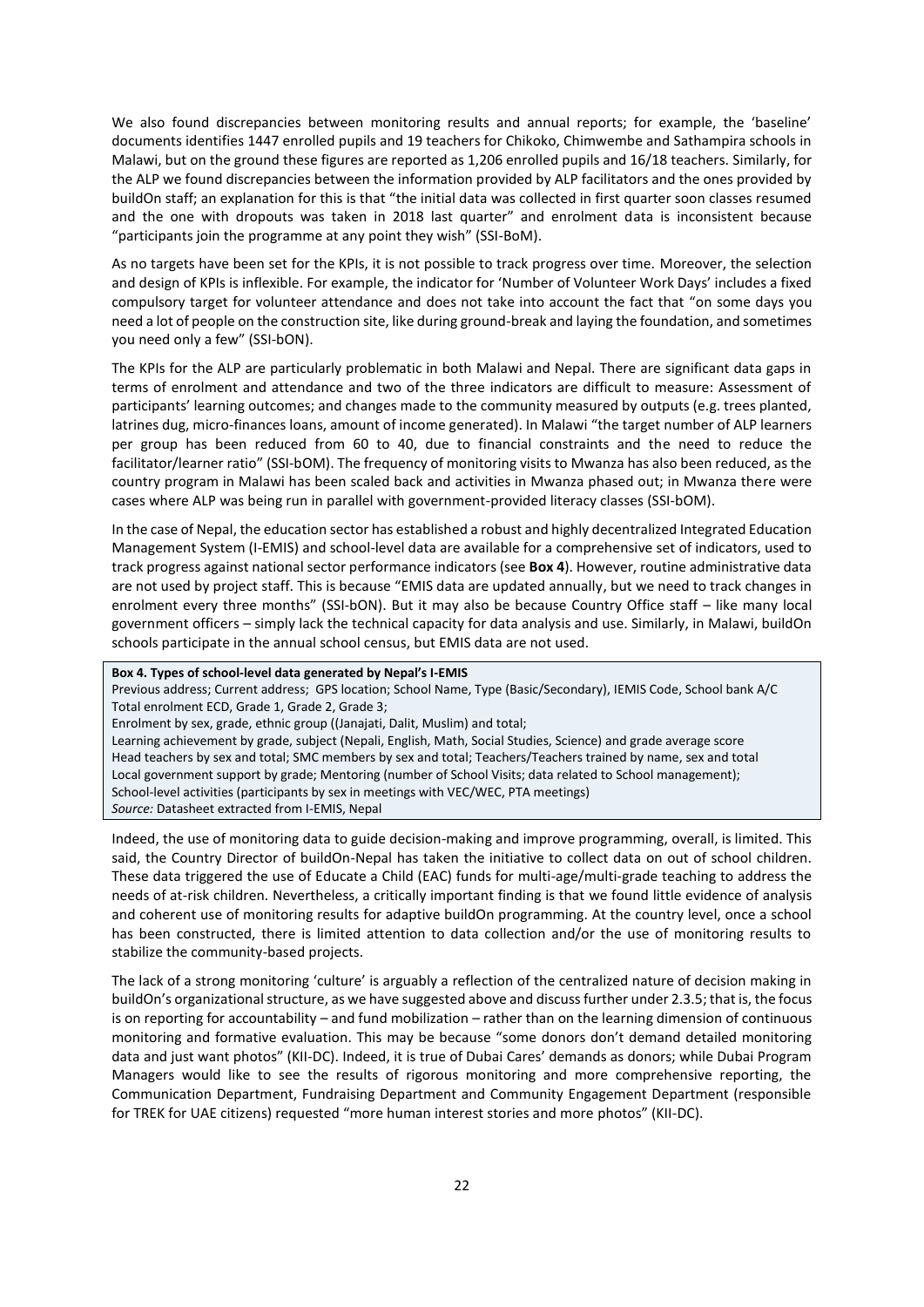# 2.2. EFFICIENCY

# **2.2.1. Extent to which the program's processes and structures in place were capable of delivering program activities and targets on schedule.**

According to the 'Adopt a School' calls for donor support, individuals and organizations are invited to 'adopt a program' in Nepal, Malawi or Senegal with the following two main 'hardware' and 'software' components (Dubai Cares, Adopt a School, 2019). The Evaluation Team found no rationale for the differences in target numbers.

| <b>Hardware</b>                                              | Software                                                 |
|--------------------------------------------------------------|----------------------------------------------------------|
| Construction of 1 three-classroom (2-classroom in Malawi     | Capacity building and training for adult education       |
| and Senegal) primary school with furniture to accommodate    | facilitators, literacy training for 50 (60 in Malawi and |
| up to 90 (100 in Malawi and 60 in Senegal) students each and | Senegal) men and women, and community based              |
| gender specific latrines.                                    | development.                                             |

In the case of Malawi, project implementation was generally on time, with the exception of delays in the construction of two schools, namely Chimwembe and Sathamapira; this delay was due to scarcity of cement which raised the price by 15 percent. Some of the enabling factors affecting the good results are listed below:

- Good relationship with the community and training provided by buildOn;
- Community involvement and willingness:
- The community-oriented approach which means that buildOn doesn't work in isolation but with relevant stakeholders; "by sharing the challenges, ways to overcome the barriers are brought up together" (SSI-LGM);
- Total commitment by buildOn so there is no break in the construction process: provision of materials in time and at once (because the procurement of the construction materials is done in advance); frequent supervision of buildOn staff on the site: "availability of monitoring by buildOn and district education officers promote effective implementation of the project" (SSI\_LGM);
- Identified and trained pool of artisans who are engaged in various projects;
- ALP participants identified from the signing of attendance list for the whole community.

Factors impacting negatively on the timely implementation of activities in Malawi include, "time-consuming procurement procedures" (SSI-BoM); poor quality assurance of the mix of materials by both buildOn and the local government, which led to some cracks appearing in the building soon after construction; difficulties in finding qualified facilitators for ALP in certain communities; and delays in communities providing local materials (quarry stones).

Country Office staff in Nepal identified a key enabling factor for the timely construction of schools: the strict schedule and timeline (90-106 days) (see **Annex 7**). "The timeline is very tight, but we *must* stick to it and we have to report to HQ on progress every month" (SSI-bON). Under the leadership of the Senior Engineer, the Country Office ensures that the foundation is laid only once the community has fulfilled its commitment and 60- 80% of local materials have been deposited at the location. Construction is monitored by the engineer, using construction schedule. As schools in Nepal open in May, the school construction must be completed by mid-April.

Conversely, it is this very rigidity that has resulted in delays in program delivery. The buildOn methodology for partnership insists on community contributions in terms of volunteer labour and local materials; but, as we have seen in the previous section, school-communities are often unable to collect local materials and/or raise funds to buy them. "This is main reason for delays in construction, but community contribution is a strict rule for our model" (SSI-bON).

In recent years, the Nepal Country team had "big challenges to complete school-building on time" in five school communities (Katase, Bojarila, Ghaidhara, Nimaboji & Thengarpur) it has taken almost a year to complete because local materials were not collected by the communities; in one of the communities activities ceased and the partnership was "terminated due to poor performance" (SSI-bON). In Katase, where the problem was the mobilization of local labour, the project began in 2017 but was just completed, in 2019, only because buildOn hired the services of a local labour-contractor. It should be noted that all five communities were unable to access support from local government.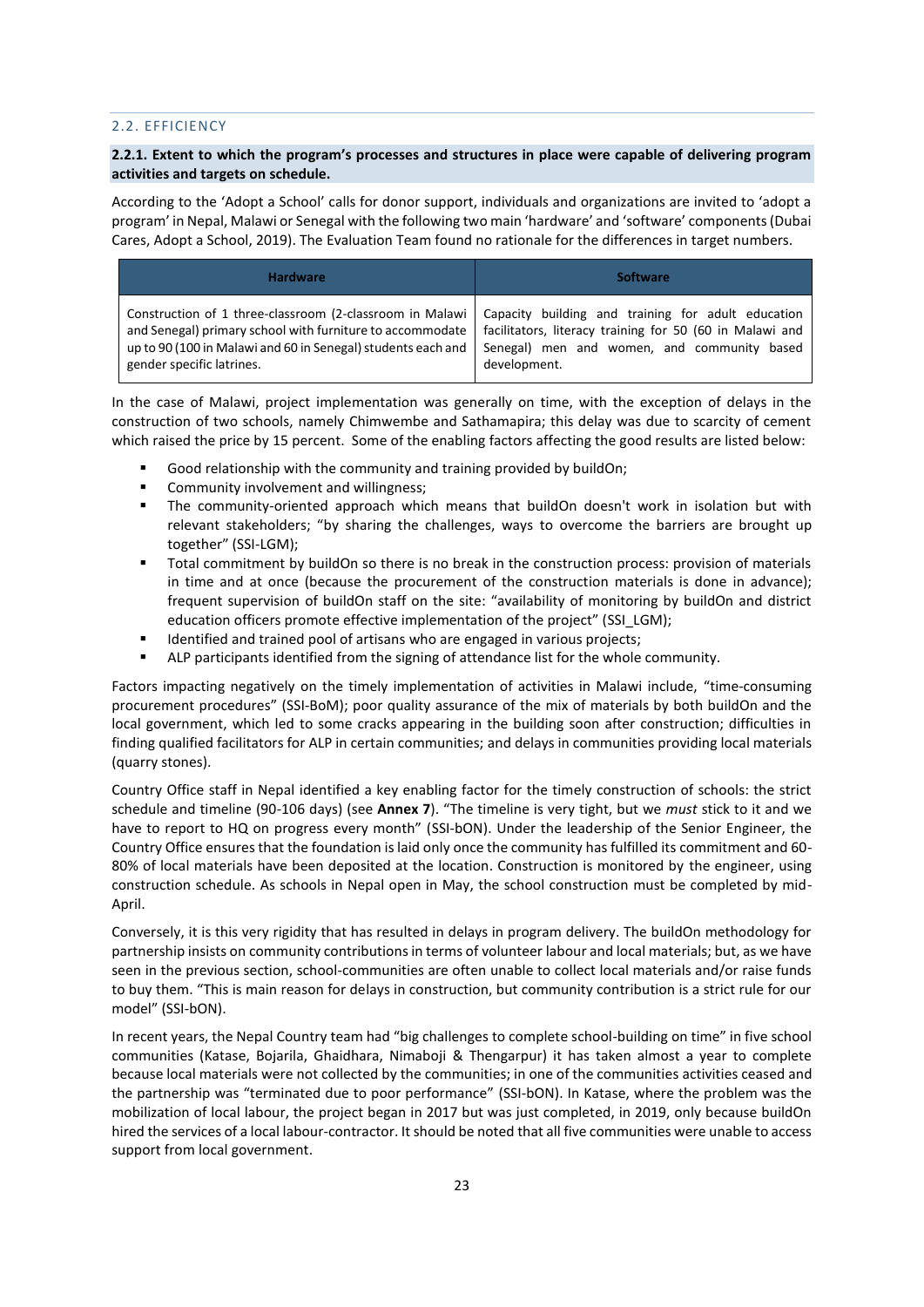From the buildOn programming perspective, projects generally have a three-year life-cycle, during which all program components are implemented. Yet, in the case of Nepal, we found that target communities had only a hazy notion of the buildOn project, beyond the school building component, and its time-frame. The Covenant refers the 'life of the project' but does not clarify the duration of partnership between buildOn and the community beyond the time-frame for construction. Indeed, buildOn Country Office staff use standard planning instruments to track implementation and deliver outputs against target deadlines; these include a GANTT Chart and project budget, using templates provided by the Home Office. But the only planning tool that engages the target communities is the Covenant. We further discuss the issues related to participatory planning under Section 2.4 'Sustainability'.

# **2.2.2. Extent to which buildings, ALP and community engagement activities were delivered in a timely manner.**

In the case of Malawi, the construction schedule was set at 12 weeks but in some communities, construction was completed in less time (8 weeks), while in others it took over 15 weeks to finish. While the schedules and plans for construction were not made available to the Evaluation Team, and therefore could not be verified, we found that the established 12-week schedule was not suitable for all sites because the conditions are different. Sometimes completion deadlines were not met because "there are times the work is not perfect we need to go back and fix" (FDG-SCM). In the case of the ALP, the Country Team staff state that adult learning classes have not started as planned in some communities "due to delays in the disbursement of funds by Dubai Cares" (SSIbOM).

In Nepal, with the exception of the five school-communities mentioned above, the construction of buildOn schools was completed in a timely manner. In all the school-communities visited by the Evaluation Team, a school was constructed by buildOn on sites where operational schools previously existed (see **Box 5**); as a result, the newly constructed school was up and running immediately after completion of construction (albeit with teacher shortages, as discussed above.)

#### **Box 5. buildOn schools visited in Nepal**

Shree Garima Primary School, K Gaun, Kailali: Addition to existing government school; first site selection. Shree Rastriya Secondary School, Solta, Kailali: Addition to existing government school; first, second and third site selection.

Jivan Deep Primary School, Balchaur, Kailali: Completely; first and second site selection.

Shree Janahit Bal Primary School, Loharpur, Kailali: Addition to existing government school; first site selection. Shree Mangal Basic (Primary) School, Phuleli, Kanchanpur: Addition to existing government school; first site selection. Bal Jagriti Primary School, Sukumbasi Tole, Kanchanpur: Completely new location; later, the government supported construction of an ECD building; first site selection.

The ALP duration is two calendar years across all countries, but with differences in construction time and implementation period, to allow for seasonal harvesting (as buildOn works primarily with farming communities) and monsoon periods. In Malawi, Session 1 runs from April to December, then a break between December and March. Session 2 takes place in April-December with a break between December to March and final examinations in March-April. Classes run five days a week from 2 to 4 pm.

In Nepal, the program runs from September of Year 1 to May of Year 3, including a break during the monsoon season; Year 2 starting in May and running through August. Classes are run six days a week for two hours a day. During the months of October and November when rice is harvested, many communities hold their classes at night time or even early in the morning. With reference to buildOn Nepal's GANTT chart, the Evaluation Team can confirm that (ongoing) adult literacy activities and related income-generation activities took place in line with the planned time-line. However, the need to run concurrent adult learning activities for multiple cohorts of adult learners in different target communities causes "a lot of confusion" for the Nepal Country Office staff responsible for the ALP.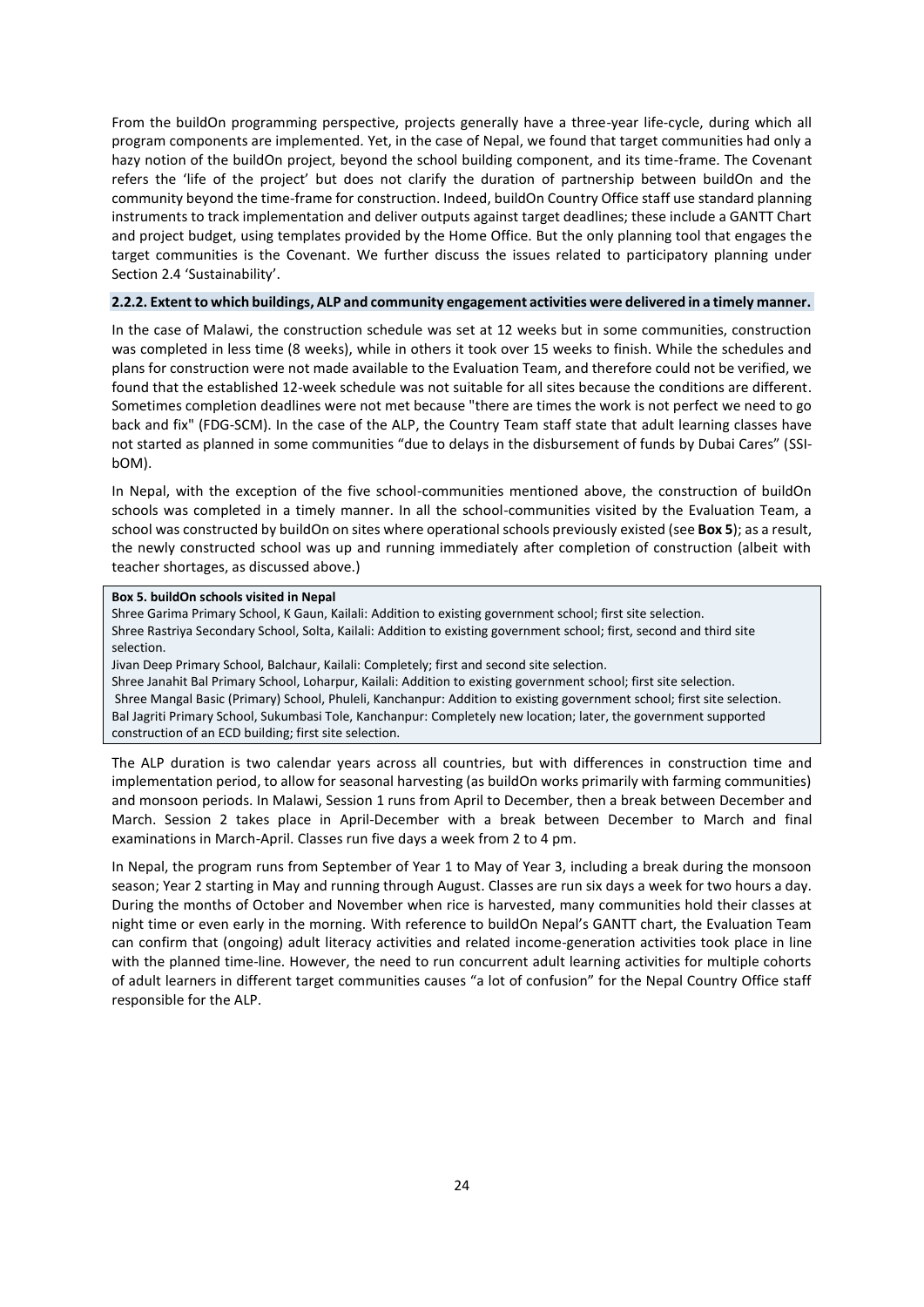# **2.2.3. Extent to which program implementation made the best use of existing resources/capacity; e.g. the internal capacity and expertise of the implementing partners; and key limitations in resource utilization.**

Funds for the buildOn programs in Nepal, Malawi and Senegal are raised through an annual 'Adopt a School' call for expressions of interest by donors in the UAE: 'Dubai Cares is offering its donors an opportunity to adopt a specific program designed to help children to go to school in one or more of Dubai Cares' selected developing countries … By supporting a Dubai Cares program, you are investing in real change in the life of a child and his/her community' ('Adopt a School' Call, 2019). Dubai Cares functions as a channel for these funds as the national regulatory framework in the UAE does not permit the direct financing of buildOn programs. The approximate cost of a buildOn program (including 'hardware' and 'software') in 2019 is between AED 132- 000/USD 36,000 (Malawi) and 152,500/USD 41,500 (Nepal).

The Evaluation Team had limited access to financial reports and our request to buildOn for a consolidated financial report, across all years of support from Dubai Cares, was not met in a timely manner. Based on two financial reports covering 9 schools<sup>3</sup> in Malawi, the assessment by the Evaluation Team is that budget-wise the buildOn did not overspend. With a budget of USD 32,621 per school the average expenditure per school is USD 25,883 or 79 percent of the total budget (financial report 6 schools) and USD 24,946 or 76 percent of the budget (financial report 3 schools). The main reason is the low or non-expenditure for community education program and related in-country salaries. The community education programs were planned to start in April 2019 with the exception of two schools in Mwanza (Chimwembe and Sathamapira) due to buildOn phasing out.

Our analysis of four financial reports for Nepal, covering 21 of the 50 schools supported by Dubai Cares, shows the following:

- For the reporting period 1-2-2015/ 2-15-2018 and six schools, there is an overspend of 116 percent.
- For the reporting period 1-1-2016/ 9-15-2016 and eight schools, there is an overspend of 115 percent.
- In the report dated 31 Aug 2018, covering six schools expenditures show that only 84 percent has been spent; the construction component shows also an expenditure of only 93, 44 percent.
- In the report dated 18 Aug 2018 covering one school (Phuleli), expenditure was 81 percent of the budget due to non-expenditure for component 2.

This fragmented picture is further complicated by the inability of Country Office staff to explain the reasons for over- and underspending. During the field visit, we were told this is because the total budget received by the Country Office does not match the total reported project costs, as presented in the four reports mentioned above, but the precise time-frame for the occurrence of this discrepancy was not clear.

In relation to existing resource capacity, the Country Director was of the opinion that buildOn Malawi has good staff with good qualifications: "BuildOn has actual capacity to build more – up to 80 schools blocks per year – but they are not doing it due to lack of funds" (SSI-bOM). However, from the discussions with the staff, the assessment is that there is a gap in relation to the construction team since the only engineer is the country director and a M&E team that is lacking. BuildOn Malawi plans to have a quality assurance team of three people (engineers). In Mwanza the team lacks a finance person. As for the education program, the difficulties faced are the high staff turnover and "in finding qualified people to stay for a longer period" (SSI-bOM).BuildOn Malawi has also faced limitation in the use of resources. They were not able to use the opportunity available to buy in back materials at a reduced price because the financial arrangement does not allow for that.

In Nepal, from the human resources perspective, the Evaluation Team identified capacity gaps in programming at two levels. At the buildOn Country level, the Nepal Office is adequately staffed in terms of numbers. However, discussions with Country Office staff uncovered significant capacity gaps in these areas: program/project monitoring, particularly assessing the impact of so-called community development activities; planning and managing the ALP and community-based income-generation; responsive management of school-building activities "we run into many challenges from the community which staff can't deal with; this puts a big pressure on field coordinators" (SSI-bON).

1

<sup>&</sup>lt;sup>3</sup> These are schools built 2017-2019. Financial report 6 schools: Chanthipwi, Chaziza, Kapanje, Chipoza, Chipoza II, Kalanga; Financial report 3 schools: Chikoko, Chimwembe, Sathamapira; Financial report for Mpeka, Jimbe and Chankhwali schools (built 2015-2016) was not provided to the Evaluation Team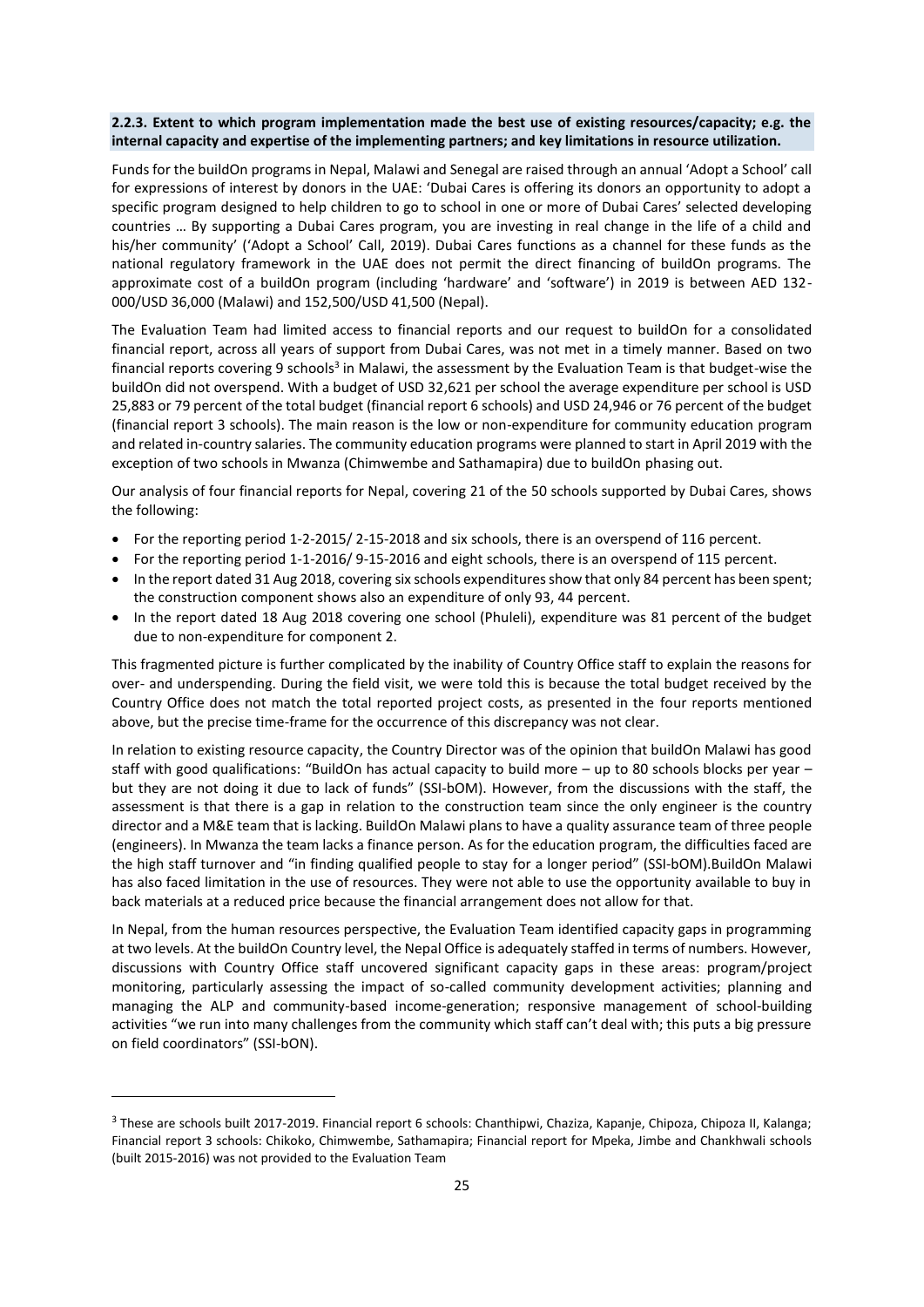We found the buildOn Nepal Country Office staff to be a closely-knit team of highly motivated and committed young people. On the one hand, efficient program delivery relies heavily on the diversity of staff profiles: "a Tharu community is a world away from a mountain community, but we can manage this because our staff are from diverse communities and can draw on a wide-range of their own personal experiences" (SSI-bON). On the other hand, "We have really a *lot* of responsibilities", yet this is not reflected in the rates of remuneration, or in the annual rate of increase of staff salaries (SSI-bON). While this is apparently being addressed by the Home Office, low remuneration has resulted in the past in a high staff turnover. Repeated requests for staff capacity building, in line with job descriptions and specific responsibilities have not yet been responded to by the Home Office.

At the level of Dubai Cares program management, the Evaluation Team found that five Program Managers handle large portfolios of multiple programs in several countries at the same time; "We're a small team overseeing a huge number of grants in many countries, and we do everything from A to Z, planning, administration, reporting performance monitoring plan, *everything*" (KII-DC). Dubai Cares' senior management recognize and are responding to organization's human resource constraints. Nevertheless, the Program Managers for Nepal, Malawi and Senegal assert that: "the buildOn model is a straightforward model and shouldn't take up so much of our time, but it does! I need the buildOn program to demand less of from me as program managers" (KII-DC). Inevitably, effective program implementation – including timely reporting – impacts on effective overall resource management, and *vice versa*.

#### **2.2.4. Future programming directions exist to increasingly develop and invest in existing resources.**

The buildOn team has identified the following four program outcomes:

- *Civic Engagement/Community engagement*: A sense of social responsibility; willingness and commitment to acting to address needs of one's community;
- *Academic Engagement*: Increased school enrolment for children and adults, increased promotion rates, increased completion rates from primary school, and increased parental involvement children's education;
- **Empowerment:** Ability for all people regardless of gender or ethnic group to fully participate in personal and community development. Expanded sense of possibility. Sense of control over destiny;
- *Poverty Reduction*: Increased earnings and improved economic self-sufficiency for community members regardless of gender or ethnic group (buildOn, 2016).

However, as buildOn Home Office staff pointed out, the program's 'theory of change' is a work in progress, currently lacking results at the intermediate outcome/output levels and any discussion of the assumptions behind progress from one level to the next. In its present form, the ToC broadly aligns with the intended outcomes of the US-based Afterschool Youth Program, presented in an impact evaluation framework designed by a team from the Heller School, Brandeis University (buildOn, 2010).

The buildOn three-year 'Strategic Plan' identifies as its overarching goal: to 'break the cycle of poverty, illiteracy and low expectations through service and education'. Its strategic vision is: 'Over the next three years, buildOn will focus on achieving the first benchmark of our 25 Year Vision. We will continue to deliver best-in-class service learning programs in under-served urban neighborhoods in America, while *mobilizing communities from the economically poorest countries to build best-in-class schools.* We will invest and grow more deeply in the cities *and regions where we work to create systemic change*' (buildOn Strategic Plan, 2019, italics added). *buildOn Global's* specific objective is to 'expand reach, increase the depth, and multiply the impact of programs … while growing programs by 55% (Strategic Plan, 2019). The *buildOn Global* strategic growth targets for 2019 - 2021 are shown in **Table 4**.

**Table 4.** Strategic growth targets for 2019 – 2021 set by buildOn

| <b>Target Area</b>                    | 2019         | 2020         | 2021         |
|---------------------------------------|--------------|--------------|--------------|
| Number of schools built per year      | 215          | 350          | 368          |
| Total number of schools built         | 1.777        | 2.127        | 2.495        |
| # of people participating per year    | 229,750      | 282,250      | 337,450      |
| <b>Total Staff</b>                    | 260          | 312          | 328          |
| Total budget (buildOn US and Global)  | \$20,926,000 | \$25,190,000 | \$26,239,000 |
| Source: buildOn Strategic Plan, 2019. |              |              |              |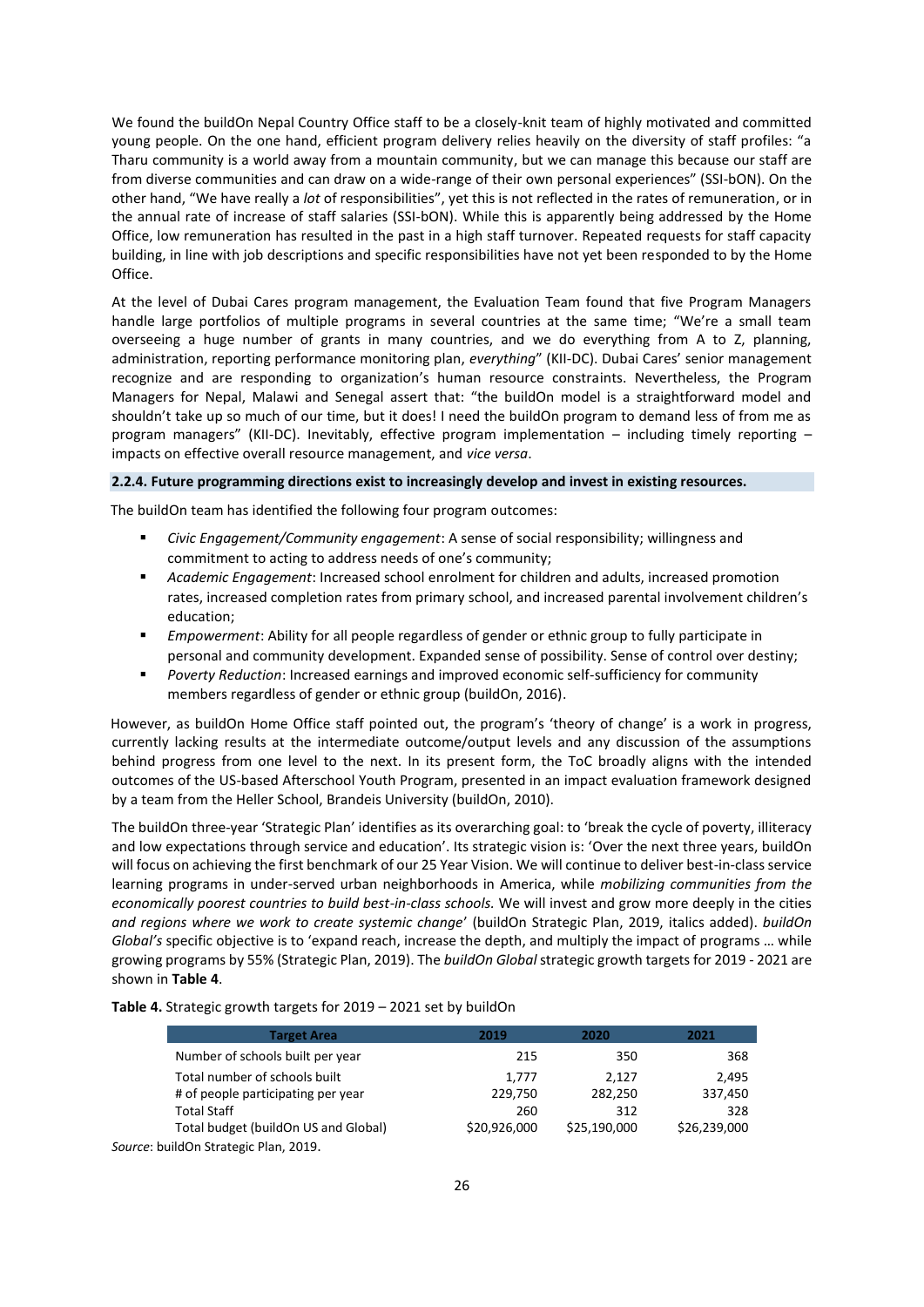We note with interest that the value-added dimension of integrated programming is a key feature of the buildOn Global objective, which highlights the importance of '*leveraging synergies'* between the Global program's Adult Literacy, Enroll, School Construction, and Trek components (buildOn Strategic Plan, 2019).

Indeed, the Evaluation Team found that there is a good 'fit' between buildOn's future programming in the three project countries and Dubai Cares global strategy, particularly its outcome related to 'Access to Education' – "Both buildOn and Dubai Cares stress the value of a bottom-up approach". This said, we could not assess the extent to which buildOn programming aligns with Dubai Cares country strategies, as these do not yet exist. (We discuss the potential for Dubai Cares' programmatic focus and country-level coherence in strategic planning under 'Lessons Learned".) On the hand, the question: 'should Dubai Cares continue its partnership with buildOn?' was met with mixed responses among XX:

*"Yes, we think there is a lot of good stuff there we should continue as long as the adopt a school model can raise funds";* 

*No, we should divert funds to a more sustainable model, which we can track and measure"; "I do see the value of building a school but I'm not sure about the ALP"; "I am frustrated with buildOn. And buildOn is frustrated with us asking too many questions" (KII-DC).* 

On the other hand, we note the encouraging directions of buildOn Global's future strategies for school construction, Enroll and ALP. Some promising examples are extracted below from the buildOn Strategic Plan. (We discuss these further in relation to our 'Recommendations' in section XX.)

- Ensure that communities are tracked to continue building schools without buildOn.
- Completely overhaul adult literacy program reporting to include KPIs and assessments on literacy gains, community empowerment, gender equity, poverty reduction, and academic engagement.
- **•** Prepare to scale up summer Treks by creating a volunteer internship for qualified college students to support Community Teams.
- Establish real-time digital portals that provide access to impact reports and community impact stories, photos and photo/videos and are accessible to all stakeholders and staff.
- Create the role of Impact Officer in each country to ensure both quality and timely collection of impact stories, photos, and metrics (buildOn Strategic Plan 2019-2021).

A major finding with regard to investment in existing resources is the lack of collaboration with other civil society organizations (CSOs). The approach to partnership between buildOn and the target communities in both Nepal and Malawi – such a key feature of the global methodology – did not extend to local community-based organizations (CBOs), or national and international NGOs, and development agencies.

In the case of Malawi, it is interesting to note that the target communities "prefer to work with buildOn because the construction is faster and better and other donors take time in their decisions" (FGD-SCM). Nevertheless, partnering with other donors and NGOs is viewed as an opportunity "bring more development to the community, based on buildOn experience"(SSI-bOM). For example, the school in Chanthipwi could be upgraded to include Grade 8 and function as a full primary-cycle school; in Jimbe, "there are still children walking 17 km one-way to attend school, so we need to build another school"; and for communities in Mwanza District, reaching out to other development partners will be necessary as buildOn is phasing out its participation this Southern part of Malawi including Mwanza District (FGDs-SCM).

In Nepal, the Country Office staff report, on the one hand, that they requested permission to establish partnerships – beyond partnering with a local NGO, BASE at inception of the office - but were told that alliances with INGOs and development partners are best handled at the level of the Home Office. On the other hand, it seems that partnership building at country level is encouraged by the Home Office (KII-buildOn). Whatever the case, we found little evidence of partnership with international and local development partners in the education sector, including: the ADB, Australia, DFID, EU, Finland, JICA, Norway, UNESCO, UNICEF, UNDP, USAID, WFP, and the World Bank and NGOs working in the Far Western Region, in related development domains, such as USAID/KISAN, CIMMIT, HELVETAS and PACT (working in Livelihood skills development/income-generation), Plan International and the Social Empowerment Building Accessibility Centre- SEBAC (working in SWASH and behavior change), and ActionAid-Nepal (working in the adult learning domain) (Gon/MoE, 2016).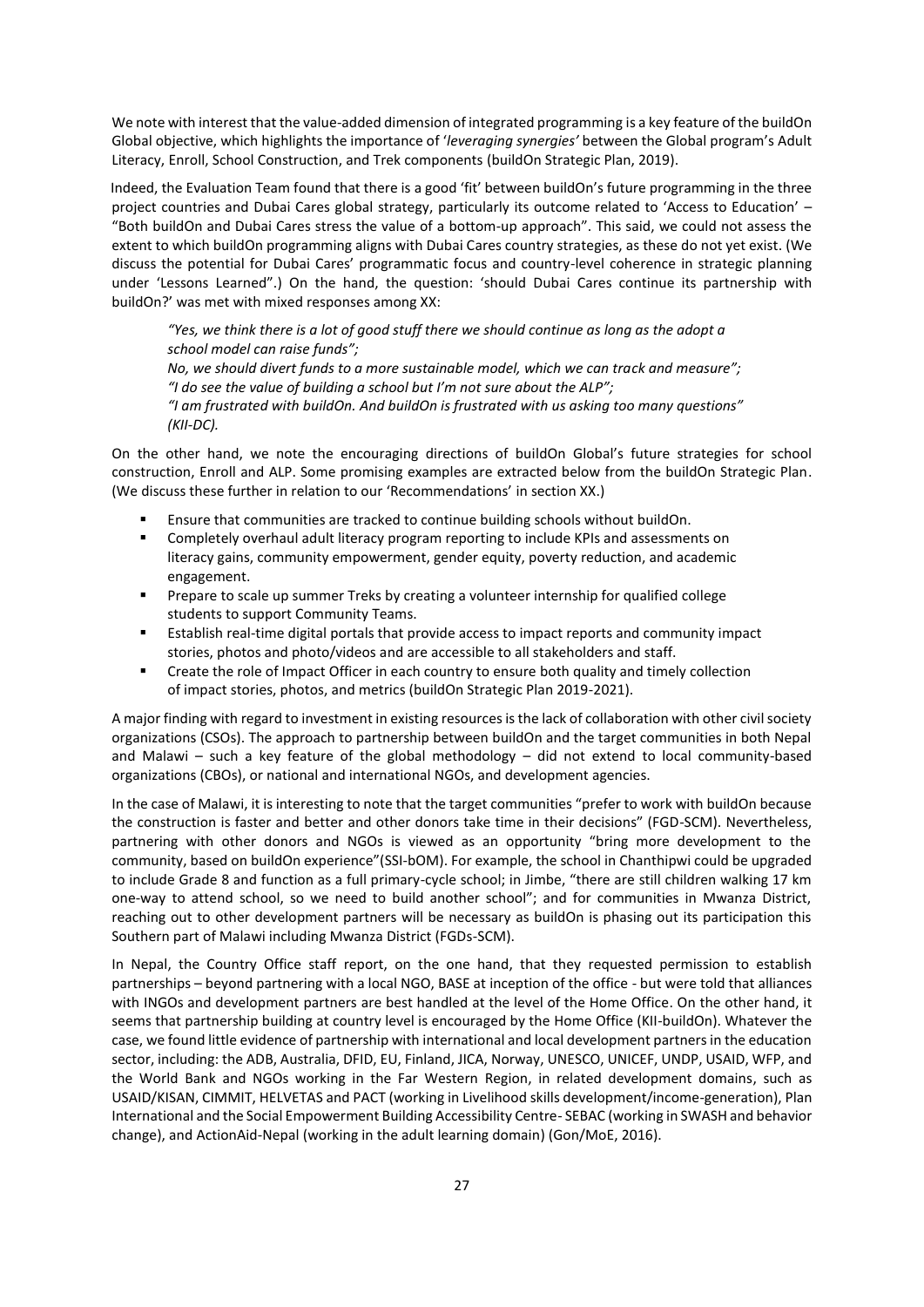From Dubai Cares' point of view, the poor quality of buildOn's reports has constrained efforts to forge further international partnerships between buildOn and Dubai Cares' other partners; "We would like to share with other international development partners, and we want this project to move from the charitable level to development level, but it's not yet been possible." (KII-DC).

# 2.3. EFFECTIVENESS

#### **2.3.1. Extent to which school buildings and latrines meet national standards.**

In both Malawi and Nepal, school construction took place through the following steps: consultations with local government on the design standards and specifications; community engagement for participation in school construction; and local materials were collected and/or procured, along with services of individual contractors (foreman, bricklayer, carpenter; painter, sign writer). Finally, the ground-breaking ceremony was conducted in each target community to mark the commencement of school construction. Frequent monitoring and supervision was undertaken by field coordinators.

In the case of Malawi, the overall quality of construction materials, furniture, works (structure, finishing, fencing, visibility; hazard issue if any etc.) was found to be satisfactory and we confirm that buildOn followed the national construction processes and procedures. We noted that the foundation design and actual construction was adequate. Though we could not confirm the depth of the foundations, respective communities shared the details of types of materials used to construct the foundation, which included concrete footing with mix design ratio of 1:3:6, sub-structure wall of burnt bricks on mortar ratio of 1:4/1:5 and brick-force while the floor slab was constructed from reinforced concrete of 1:2:4 mix and A98 wire-mesh laid on compacted selected soil materials covered with damp proof membrane (dpm). The evaluators, however noted the following:

- The batching for mixing mortar and concrete did not use gauge boxes but wheelbarrows (one bag of cement was equated to one wheelbarrow), indicating that the mix ratio for mortars and concrete were relatively weaker than what is specified in the design. Surprisingly, this was checked and accepted by buildOn Field Coordinators who were responsible for monitoring and supervision.
- The mixing of concrete was done manually by communities who are not well trained in mortar/concrete mixing. This is a quality control challenge that may need to be improved by buildOn. At Mpeka School (where a new block is being constructed by buildOn but not financed by Dubai Cares), the evaluators noted that some of the materials delivered were not of the specified quality as per list of the materials. In the case of corrugated iron sheets, the width did meet the required 28 gauge width.
- The quality of doors for the classrooms and lockable shelves in all schools is of low quality and durability. The classroom furniture (desks) provided is in general of good quality and child user-friendly. But pin boards were not provided despite its provision in the designs; and the classroom furniture is insufficient for classroom blocks built in 2018. The evaluators also noted that the number of classroom furniture provided per block has been reduced from 50 to 40 per school block due to budget constraints, i.e. 20 desks per classroom instead of 25.
- The change from use of breeze blocks to welded steel rings/frames has greatly improved provision of light in the classrooms. Initiatives were taken in Mpeka, Chankhwali and Jimbe schools to beautify the school grounds by planting more trees in the surrounding areas.

We found no evidence of government approval on the plans and no certification of the school buildings by the government. There is currently no requirement and procedure for such certification of public buildings at local government level.

In the case of Nepal, on-site observation showed that for all schools visited by the Evaluation Team:

Complete architectural drawings are available, these are compliant with government standards, and the lay-out was done correctly, as per the design. The selected site is stable, with no risk of flooding, or water logging and the overall quality of construction materials used was satisfactory, meeting established standards.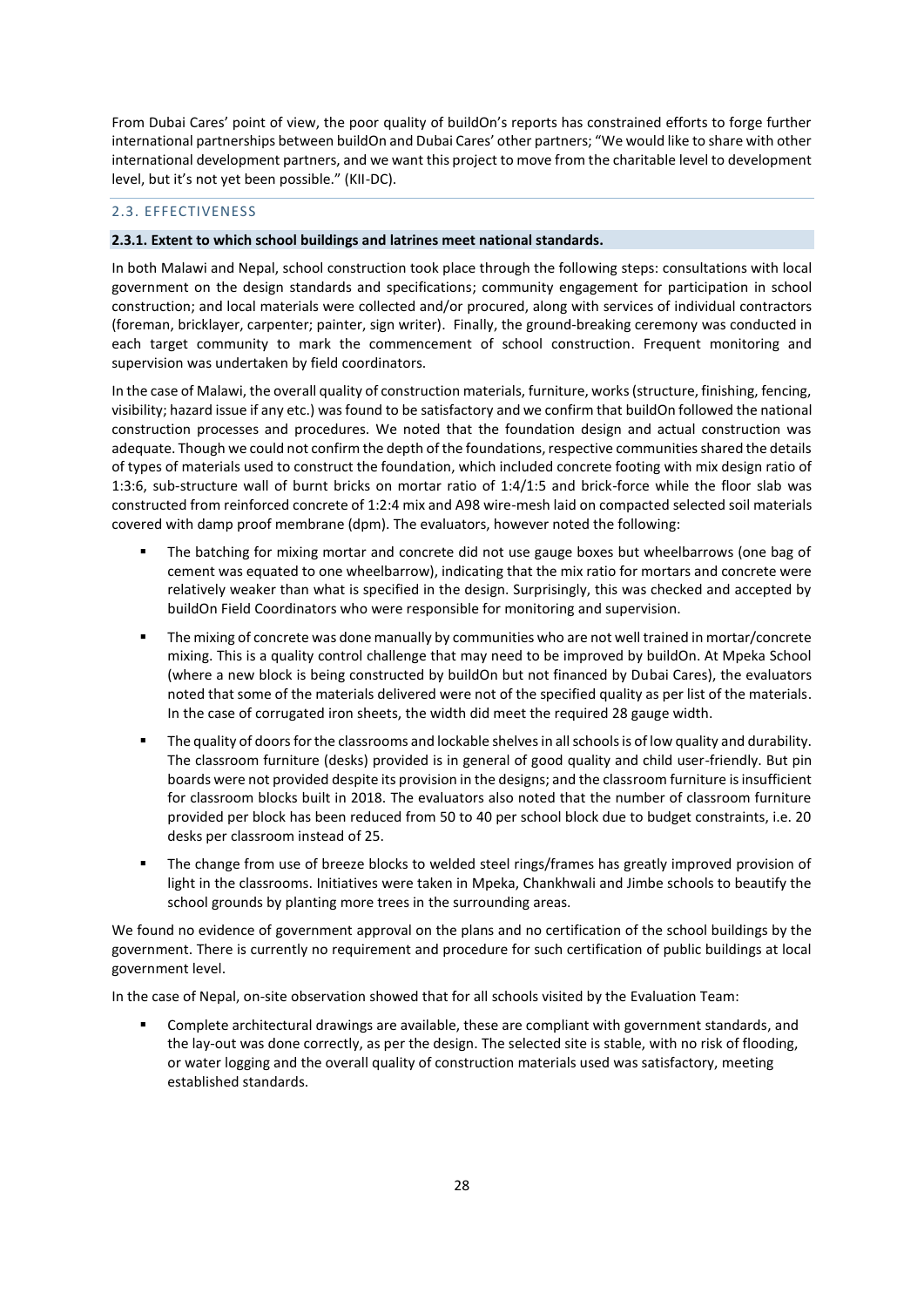- BuildOn has an engineer for overall monitoring and field coordinator with junior engineering background who closely supervised the school construction to maintain standard workmanship as well as assuring the quality of local materials. Non-local materials were supplied by buildOn, with no participation from the community/PLC in decision-making; however, the materials used were satisfactory.
- The school buildings were all structurally stable (structural integrity; walls, columns, beams and to withstand natural disasters/earthquake etc.); however, there are minor cracks in the walls, particularly at plinth level, which need to be repaired. All classrooms were well ventilated and with sufficient light.
- Overall quality of the construction is satisfactory (structure, finishing, fencing, visibility; hazard issue if any etc.). However, the quality of painting workmanship is poor in the interior. This needs to be improved for future school construction.
- The chalk board has been constructed by cement sand plastering on the wall; however, furniture was not supplied in 3 schools (Shree Garima Primary School, Shree Janahit Bal Primary School, Bal Jagriti Primary School) and there is no disabled-friendly ramp constructed in these schools.
- There is a hand pump for drinking water, but this is in poor condition and the two-cubical toilets are in poor condition; both water and toilets were not part of buildOn project support. The toilet block is not disabled-friendly and menstruation hygiene-friendly and lack good ventilation and lighting.

#### **2.3.2. Effectiveness and internal efficiency of ALP, with a focus on gender equity.**

Under Component 2 of the buildOn program, 44 adult literacy groups were set up in Nepal (2013-2020); 12 groups in Malawi (2015-2021); and 15 groups in Senegal (2015-2021).

In **Nepal**, as **Table 5** shows, the total current enrolment of adult learners in the target communities visited during this evaluation was 223. In the last reporting period, a total of five participants dropped out of the ALP (three due to distance to learning centre and two migrated to India). Due to incomplete data we were unable to compute retention and completion rates.

| S.N.  | <b>Community Name</b> | <b>Facilitators Name</b><br><b>Facilitators Qualification</b> |                             |                          | <b>Participant Enrollment</b> |              |  |  |
|-------|-----------------------|---------------------------------------------------------------|-----------------------------|--------------------------|-------------------------------|--------------|--|--|
|       |                       |                                                               |                             | м                        | F                             | <b>Total</b> |  |  |
|       | K Gaun                | Sunita Chaudhary                                              | B.Ed. 3rd year              |                          | 34                            | 34           |  |  |
|       | K Gaun                | Bhim Bdr.Tiruwa                                               | ICom pass (Inter level)     |                          | 33                            | 33           |  |  |
| 2     | <b>Balchaur</b>       | Maya Chaudhary                                                | $(10+2)$ 2nd year           | 4                        | 17                            | 21           |  |  |
| 3     | Loharpur              | Jasoda Chaudhary                                              | IEd pass (Bed running)      | $\overline{\phantom{a}}$ | 25                            | 25           |  |  |
| 4     | Solta                 | Dammar Subba                                                  | S.L.C. Pass                 |                          | 25                            | 25           |  |  |
| 5     | Phuleli               | Pushpa Chaudhary                                              | S.L.C. Pass (10+2) 2nd year |                          | 25                            | 25           |  |  |
| 6     | Sukumbasi Tole        | Ganga Sharma                                                  | Intermediate Pass           | 1                        | 28                            | 29           |  |  |
|       | Sukumbasi Tole        | Tika Sunar                                                    | 8 Pass                      | 5                        | 26                            | 31           |  |  |
| Total |                       |                                                               |                             | 10                       | 213                           | 223          |  |  |

#### **Table 5. ALP program Facilitators and Participants (Nepal)**

*Source*: data provided by Nepal buildOn Country Office

In the case of **Malawi**, among the 12 schools funded by Dubai Cares, only three were running ALP – namely Mpeka and Chankhwali in Kasungu and Jimbe in Neno. The location for the ALP courses in all communities visited was the schools built by buildOn. New ALPs will be started in April 2019 in seven of the schools in Kasungu. However, two schools, Chimwembe and Sathamapira in Mwanza, will not have ALP because of the phasing out of buildOn activities in the Southern part. As in Nepal, participants in the three ALP programs were enrolled during mass meetings where buildOn team used the mass meeting attendance list to identify those who used thumb-prints to sign.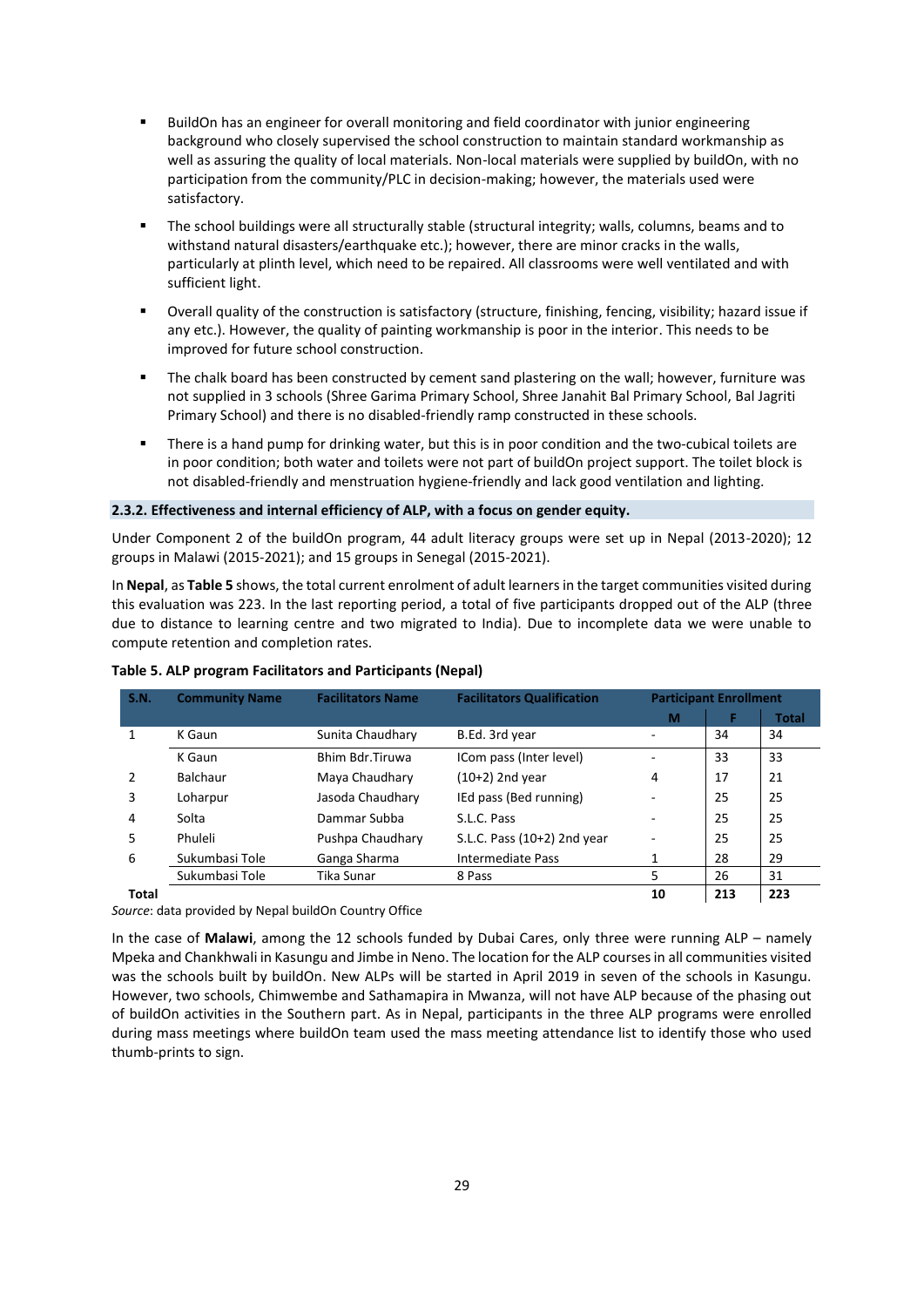At the time of the field-visits, the total number of participants enrolled in the ALP was 269; with 78 intending to write their final exams by end of March 2019. Out of 95 participants who started in Mpeka, 42 completed and received certificates of participation. The certificate is recognized by the local government and signed by the District Commissioner. We found that the retention rate is at 45 percent for the three centers (32% for men and 52% for women). Chankhwali has an exceptionally high rate of enrolment and dropout (71%), which is above the overall average of 55 percent. **Table 6** below provides enrollment, retention and drop-out details for each ALP Centre.

| <b>ALP Enrolment for the 3 Schools-Malawi</b> |                 |     |                                   |    |                                                                                           |     |                  |     |     |             |    |     |     |     |     |
|-----------------------------------------------|-----------------|-----|-----------------------------------|----|-------------------------------------------------------------------------------------------|-----|------------------|-----|-----|-------------|----|-----|-----|-----|-----|
| <b>School Name</b>                            | <b>Enrolled</b> |     | Graduated / to<br><b>Complete</b> |    | <b>Retention Rate (%)</b>                                                                 |     | <b>Drop-Outs</b> |     |     | % Drop-Outs |    |     |     |     |     |
|                                               |                 |     |                                   |    | Male Female Total Male Female Total Male Female Total Male Female Total Male Female Total |     |                  |     |     |             |    |     |     |     |     |
| Mpeka                                         | 34              | 61  | 95                                | 11 | 31                                                                                        | 42  | 32%              | 51% | 44% | 23          | 30 | 53  | 68% | 49% | 56% |
| Chankhwali                                    | 56              | 48  | 104                               | 14 | 16                                                                                        | 30  | 25%              | 33% | 29% | 42          | 32 | 74  | 75% | 67% | 71% |
| Jimbe                                         | 8               | 62  | 70                                | 6  | 42                                                                                        | 48  | 75%              | 68% | 69% | 2           | 20 | 22  | 25% | 32% | 31% |
| <b>Totals</b>                                 | 98              | 171 | 269                               | 31 | 89                                                                                        | 120 | 32%              | 52% | 45% | 67          | 82 | 149 | 68% | 48% | 55% |

**Table 6.** ALP enrollment, retention and drop-out in Malawi's target communities.

*Source:* Group discussions/checklist with communities and facilitators

As there were discrepancies in the information provided by buildOn in relation to the enrolment numbers and dropout, the Evaluation Team opted to use the numbers provided in group discussions with communities and facilitators, even though these could not be verified in two of the centers because the facilitators had forgotten the registers at home. The reason for data inconsistency provided by buildOn staff is that ALP participants join the program at any point they wish, regardless of planned start-finish dates for the ALP. Continuous sensitization meetings are held to attract those who were initially reluctant to join the program, and as a result the data are always changing.

We found the facilitators' honoraria – important incentives for motivation – were the same for all target communities in Malawi, despite the distance and access. For example, facilitators in Chankhwali and Mpeka complained that the money is not enough as their monthly payment is reduced by 5,000 MWK (equivalent \$7) because of the transport to get to buildOn office in Kasungu to collect the salary. Other challenges identified by ALP participants in Malawi include: a lack of textbooks required for practice at home and to avoid lapsing back into illiteracy; and the climate-related disruption to income generation activities such as goats dying in Chankhwali and soya beans cultivation hindered by dry weather in Mpeka.

A fraction of the total three-year budget is allocated to 'Community Education', including the costs of adult literacy classes, facilitators' remuneration, start-up income-generation activities; "in Nepal, the seed money is about USD 70 per group and in Malawi is about USD 200 per group" (KII-buildOn). Despite the low investment in this area, the results of the ALP are impressive. It should be noted, however, that our analysis of the effectiveness of buildOn's ALP relies entirely on information generated by our FGDs, due to the complete lack of routine project monitoring or impact assessment data; we discuss these data gaps in Section 2.3.4, below.

In the case of Nepal, the Evaluation Team found that literacy skills-acquisition impacted positively on women's lives in the following ways:

- In almost all the groups, women reported an increase in their confidence levels: "Before I was shy of saying 'Namaste' to outsiders, but not now!"; We feel we are important in the community now"; "I come to meetings now and I speak up"; "If there is a chance to join any group, or even to lead that group, I feel can do it"; "I used to keep silent in meetings, but now I want my daughters to be able speak out" (FGD-ALPN).
- Another dimension of perceived empowerment is women's participation in decisions to improve the life of the family, particularly in the area of health, sanitation and household hygiene. "We learned about the importance of safe drinking water and keeping the kitchen clean"; "Before, we went to the toilet in the jungle in a big group because we were afraid of the monkeys, but now we mostly have toilets at home" (FGD-ALPN).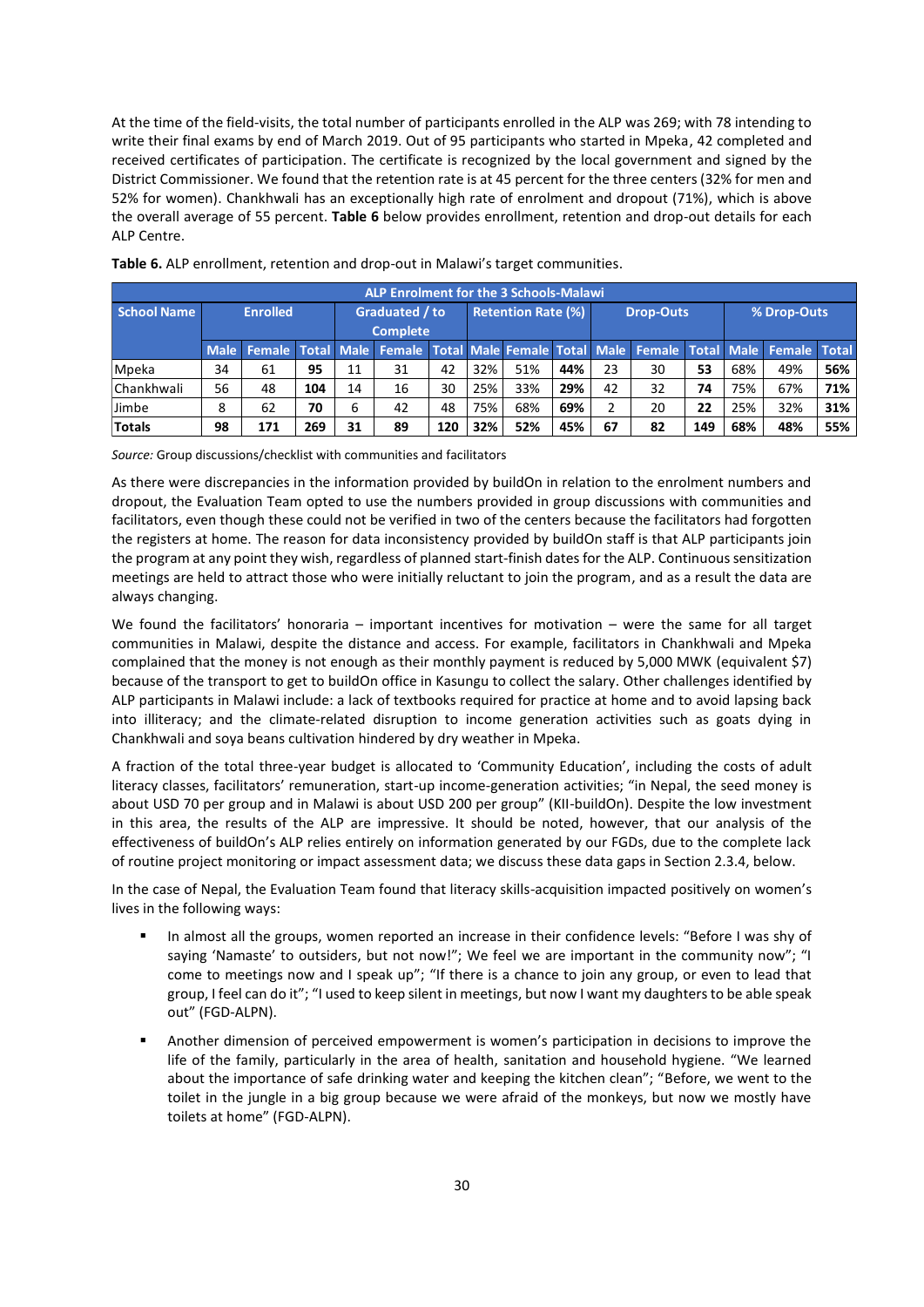- Participants feel they have the basic skills/knowledge to navigate the world and in their day-to-day lives. Previously illiterate women are now able sign their names and read basic texts, for example, newspaper headlines, lists of names in the hospital, and the price of commodities. One elderly mother who lives alone said, "I can recognize my son's name when he calls on the phone; he's far away, working in India". Participants are able keep simple accounts of their daily expenses. (FGD-ALPN).
- In some cases, ALP participants were able to access credit within the community and create small businesses: **"**I bought a tractor and now I rent it to raise money for the family; and then I opened a shop!"; "Our group started tailoring classes"; "We collected funds to start a Mother's Group"; "In my Savings and Credit Group, we increased our monthly savings from Rs 10/ to Rs 50/ per person".

Participants recognize the connection between school construction, enrolment of out-of-school children and the ALP: "Some children in the community were able to go to school for the first time and now our children start school on time because they don't have to walk so far to school"; "We speak to our sisters to encourage them to bring their children back to school (FGD-ALPN). While there is anecdotal evidence for the correlation between women's participation in ALP and children's enrolment and attendance in school, it is unfortunate that we were not able to refer to quantifiable data and present any kind of trend analysis. Of particular concern to many women in the ALP is the retention of adolescent children from poorer households; "Many older children, boys over 14, go to India to work as laborers" (FDG-ALPN).

Arguably the most significant change in participants' lives has been a new conviction that education has the power to transform lives. Participants in all our FGDs in Nepal asserted their raised awareness of the importance of children's schooling. "Now I don't ask my children to do household work, I check that they're doing their homework"; "I became aware of the importance of sending girls to school"; "When my daughter was small, I could help her with school work, but now I can't; I need to learn more to help my daughter, I need to learn more than her!" (FGD-ALPN).

Similarly, there is some evidence of a change in expectations following participation in the ALP: **"**Our next generation should not face problems; they should get jobs, earn money, not struggle like us" (FGD-ALPN). We note also a hunger for further learning: "I want to know how to speak English and read signs in English"; "I think our group should learn how to make bamboo furniture because some ex-*kamaiya* families do this and they make a lot of money" (FGD-ALPN).

In the Malawi context, too, ALP participants encourage their children to attend school and to be independent in the future. For example, Mpeka School enrolment continues to grow; the school currently has 608 students (313 F and 295 M) in grades 1-7, with 185 children in a single classroom in Grade 1, and the dropout rate is decreasing. The same scenario of increased enrolment and decreasing dropout applies to Jimbe and Chankhwali schools (see **Annex 8**). As in the case of ALP Nepal, women say there is better hygiene at home, with better planning of household activities and many are able to contribute to the household income.

This said, perhaps the greatest gap in terms of the ALP in both Malawi and Nepal is that it has reached very few male members of the community. In Malawi, the total for three centers were 98 male and 171 female participants. The reasons given for low male enrolment were "shyness" ; some participants in Jimbe said they were "bullied" and shamed because they did not know how to hold a pen; and some had competing responsibilities to bring household income (FGD-ALPM). The barrier of 'shyness' among men is addressed in two ways. First, advocacy by buildOn staff, conducted during mass meetings for school construction, groundbreaking ceremonies, and ALP site selection has helped to reduce male community members' reluctance to participate in. Secondly, "by encouraging village chiefs to enroll in literacy classes, these local leaders both serve as positive role models, and use their traditional authority, as well as their membership of the Village Development Committee, to combat reluctance within the community to engage in the ALP" (SSI-bOM).

Similarly, in the Nepali target communities visited, only five percent of participants in the ALP are men. It appears that the link between adult learning on the one hand and, poverty reduction and increased household incomes on the other, remains weak. We found little evidence of ALP participation in terms of two key areas: solutions to improve the quality of teaching and learning in the school; and actions/projects for overall community, as distinct from individuals', development.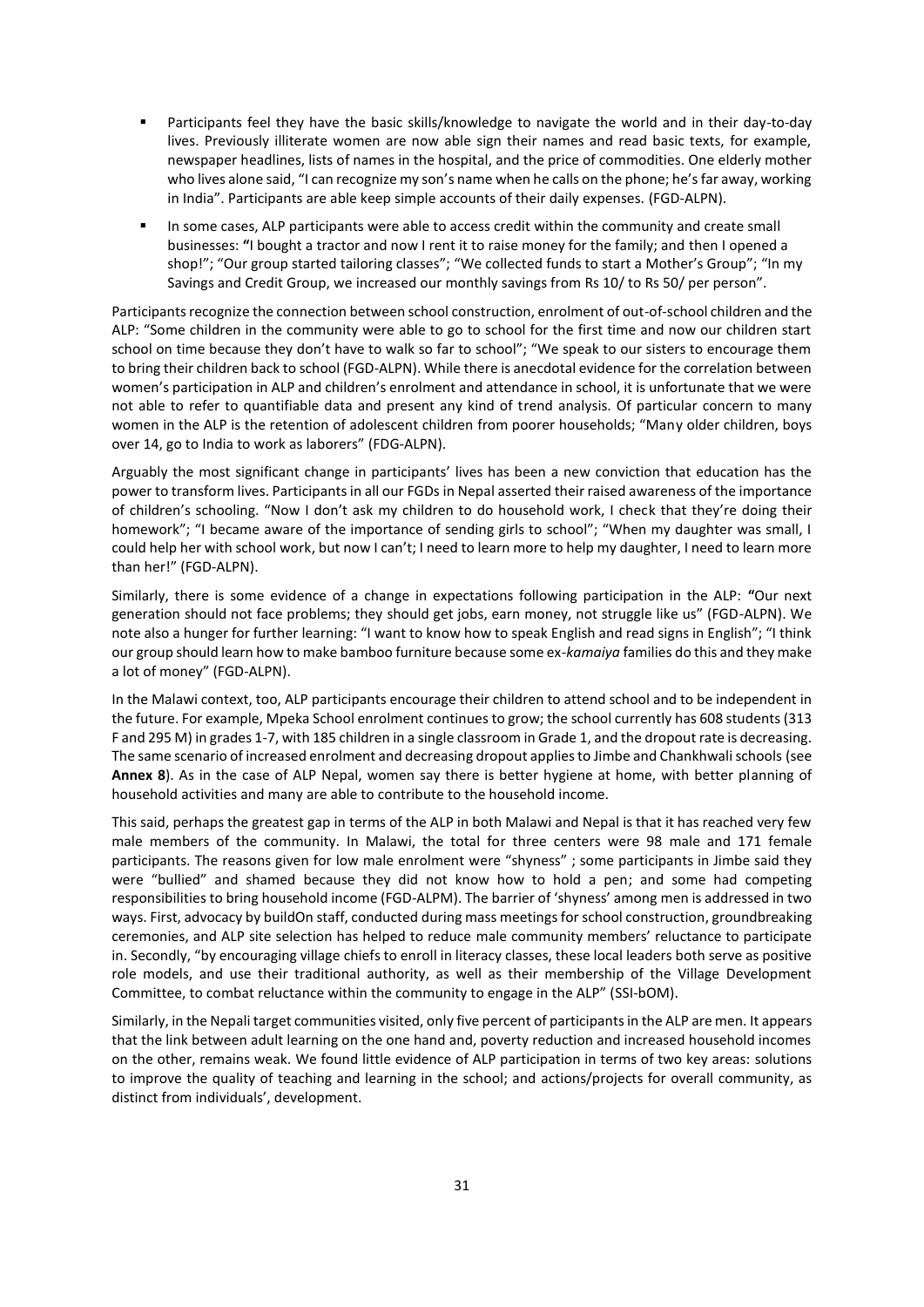Indeed, in almost all our discussion groups, the seasonal migration of potential adult learners, particularly men, was cited as the most persistent barrier, not only to participation in the ALP, but to community development in general; "Poor families do their best to save about Rs 15,000 (USD 136) for the bus tickets to India where there are reliable opportunities for work and for almost half of the year they work there; if the women are left behind, they also have to work to survive "(FGD-ALPN). Other identified barriers include persistently conservative attitudes and behavior with regard to menstruation and early marriage; the lack of electricity in some communities and water scarcity in most communities, both drinking water and irrigation for livestock fodder and agricultural income-generating activities; and fundamental problems such as landlessness. We note that these persistent barriers are all specific to Kailali and Kanchanpur Districts in the Far Western Region, indicating the limited extent to which buildOn's approach to the ALP, and community development in general, has been tailored to suit local contexts.

# **2.3.3. Overall, extent to which the activities were carried out in line with the original project design; and extent to which the changes were, generally, adequately discussed, documented, and justified.**

Our foremost finding with regard to the above benchmark is that the program's intervention logic is not being used. The absence of a baseline for changes at output or outcome levels has constrained our ability to assess progress in terms of planned results. During this evaluation we were able to confirm that activities were indeed implemented under the action areas for the School Construction and Adult Literacy components, which are the two components supported by Dubai Cares. (We have previously discussed the efficiency of project implementation, in terms of resource use and timeliness – see Section 2.2).

However, the Evaluation Team was unable to assess the extent to which activities were carried out in line with the original program/project design simply because in each country case the design is unclear. At best, the program/project can be described as a collection of action areas under three project component headings, with activities (defined in the project budget template) implemented within an approximate three-year timeframe (presented in a GANTT chart). According to the buildOn 'Global Logic Model' these action areas are outlined below.

## **Component 1. SCHOOL CONSTRUCTION**

- Action Area 1: Covenant signed by all community members prior to construction
- Action Area 2: Volunteer Work Days and Local Materials Collection
- Action Area 3: Project Leadership Committee

#### **Component 2 ADULT LITERACY**

- Action Area 1: Training of facilitators from the community
- Action Area 2: Classes using culturally relevant topics to teach literacy and numeracy
- Action Area 3: Engagement of adults to select projects which will effect village heath, school enrollment, or income generation

#### **Component 3. ENROLL**

- Action Area 1: Sensitization of community members around importance of education
- Action Area 2: Capacity building of community members

It is important to note that the buildOn intervention logic is marred by a 'missing middle' – none of the program/project documents provided by buildOn indicate the intended results at output or process output level (we discuss the buildOn Theory of Change further under 'Lessons Learned' and 'Recommendations').

We also found that the program/project design does not include any kind of change-management plan, or as mentioned earlier, a risk analysis/mitigation plan. In the absence of such documentation, and indeed without systematic documentation of any changes made, the Evaluation Team cannot clearly identify modifications to the program/project design, or comment on the extent to which any changes made were justified. The most we can do is to reiterate our finding in Section 2.1.5, highlighting the reluctance of the Home Office to permit changes initiated by Country Offices.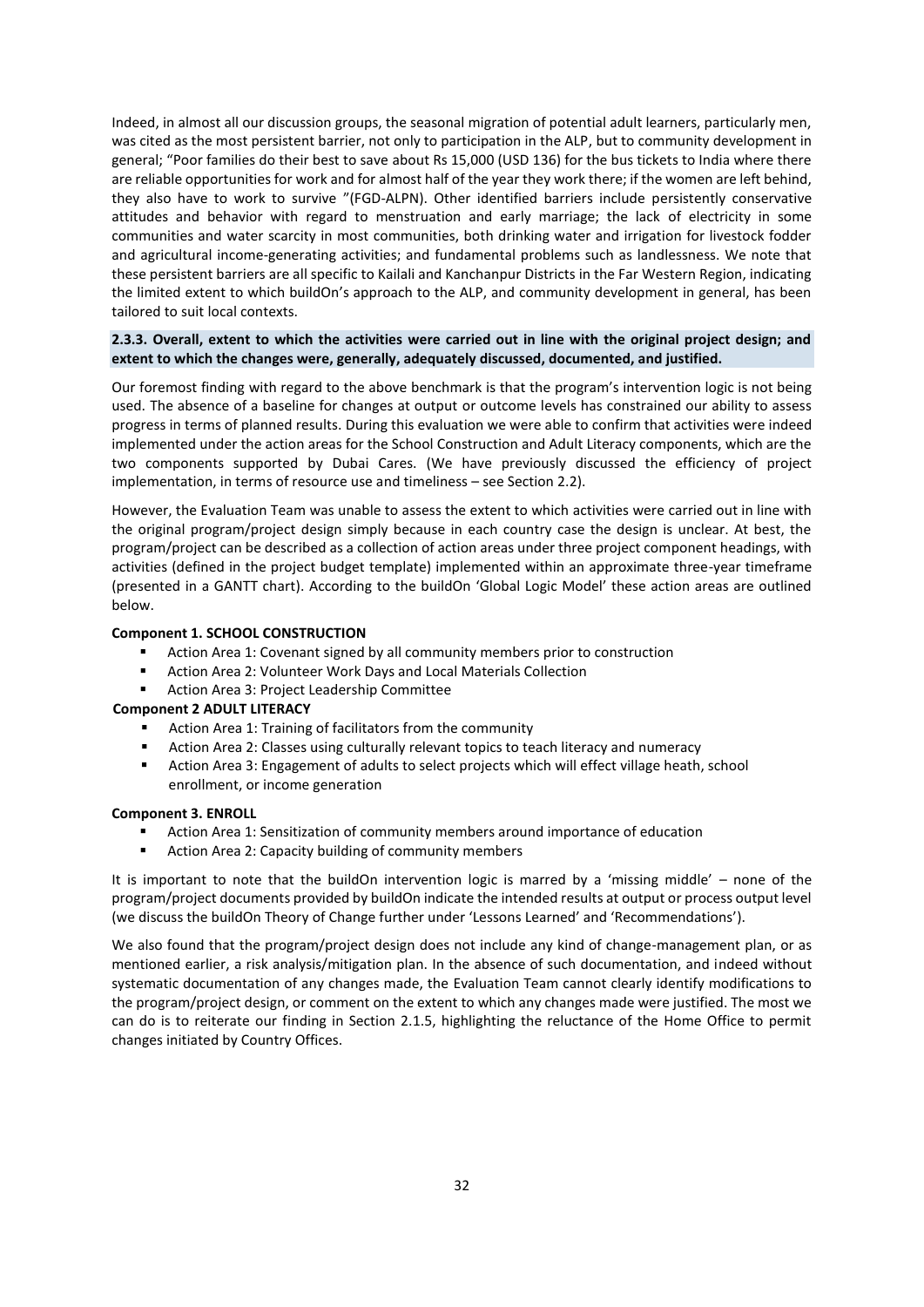#### **2.3.4. Extent to which the monitoring and evaluation plan of the program is sufficient.**

Linked to the above findings – an incomplete intervention logic and program/project plan, and lack of a changemanagement/risk-mitigation plan – is the lack of a monitoring and evaluation plan. In the absence of this dimension of the buildOn methodology, as noted above, there is no monitoring baseline, there are no comprehensive data for performance monitoring, progress is not measured against planned targets, and there is no opportunity for learning from formative evaluation.

During the evaluation desk review, we identified three different sets of KPIs, which do not necessarily 'speak' to each other: these are found in the country-level log frames; the annual reports; and the global buildOn methodology (outcome-level indicators).

The Draft of buildOn Global Outcomes-Indicators was shared with the Evaluation Team; as a work in progress it is encouraging. However, our brief analysis of the draft suggests that these outcome indicators are problematic. Several of the outcomes require careful definition, for example: 'Ability to create solutions to improve one's own life or the life of the family/solutions to improve the quality of education at the school/ solutions to improve the quality of life in the community'; and 'Increased participation/actions by women in decisions which improve the life of the family'; and 'Ability of individuals to influence community decisions'. What 'solutions' and which types of 'decisions' are expected?

For several outcomes, the indicators themselves require a clearer demarcation, for example: 'Actions/decisions made by individuals/families to improve the life of the family' and 'Action/projects taken by community to improve the quality of life'. Some indicators will require a strong baseline, including: 'Change in expectations by community members for the growth/success of the school, the development of the community, the success of families' and 'Changes seen in life after participation in adult literacy'.

Finally, we also note that a wide range of methods will be required to measure these indicators, including: a household survey, focus groups with ALP participants, village leaders, women's groups, interviews with school principal, village leaders, local education authorities, and 'internal'' monitoring KPIs. The methodology outlined by buildOn in this document is comprehensive, but will require substantial human and financial resource investment.

The lack of a coherent monitoring framework, designed for use at global, country and school-community level is a significant operational constraint at multiple levels. At field level, as Country Office staff in Malawi observed, "The monitoring system is weak and needs to be strengthened" (SSI-bOM); plans are underway to recruit an M&E team of three staff members who are also engineers. Country Office staff in Nepal also assert that "There is no monitoring system in place" (SSI-bON). Moreover, "We find monitoring difficult because of our workload; our priority is getting activities done, not looking back on how well we have done" (SSI-bON). While enrolment and daily attendance data are available, measuring the following KPIs for adult literacy is particularly challenging.

- Learning Gains: Assessment of participants' learning outcomes;
- Village Initiatives: changes made to the community measured by outputs (e.g. trees planted, latrines dug, micro-finances loans, amount of income generated) (buildOn, 2016).

The ALP in Nepal is monitored through field-visits by buildOn staff, which appear to be ad hoc. In terms of assessment of learning outcomes, there is no standard exam. Ongoing literacy tests are intended to be run at different stages of the program, but we found no evidence of this. Nepal Country staff agreed that "It would be really good to have a better idea of the impact of ALP, particularly on out of school children; what are the people really learning in the ALP? Some sort of analytical adult literacy and community development report would be very useful and would help us see how to improve what we are doing" (SSI-bON). In the case of Malawi, ALP KPIs include presence, percentage increase, variance, action plan, number of clubs, number of visits, Field Facilitator-participant ratio. These are found limiting and "not allowing for proper monitoring and reporting on village initiatives and impacts on the community and school" (SSI-bOM).

The constraints at field level are recognized by Dubai Cares Program Managers. "We know from our own field visits that school construction and adult literacy are worth investing in, but they [buildOn staff] don't know how to capture change" (KII-DC). At this level, too, ALP is viewed as being particularly challenging: "We demand a lot from buildOn; would like to see numbers as well as qualitative results" (KII-DC).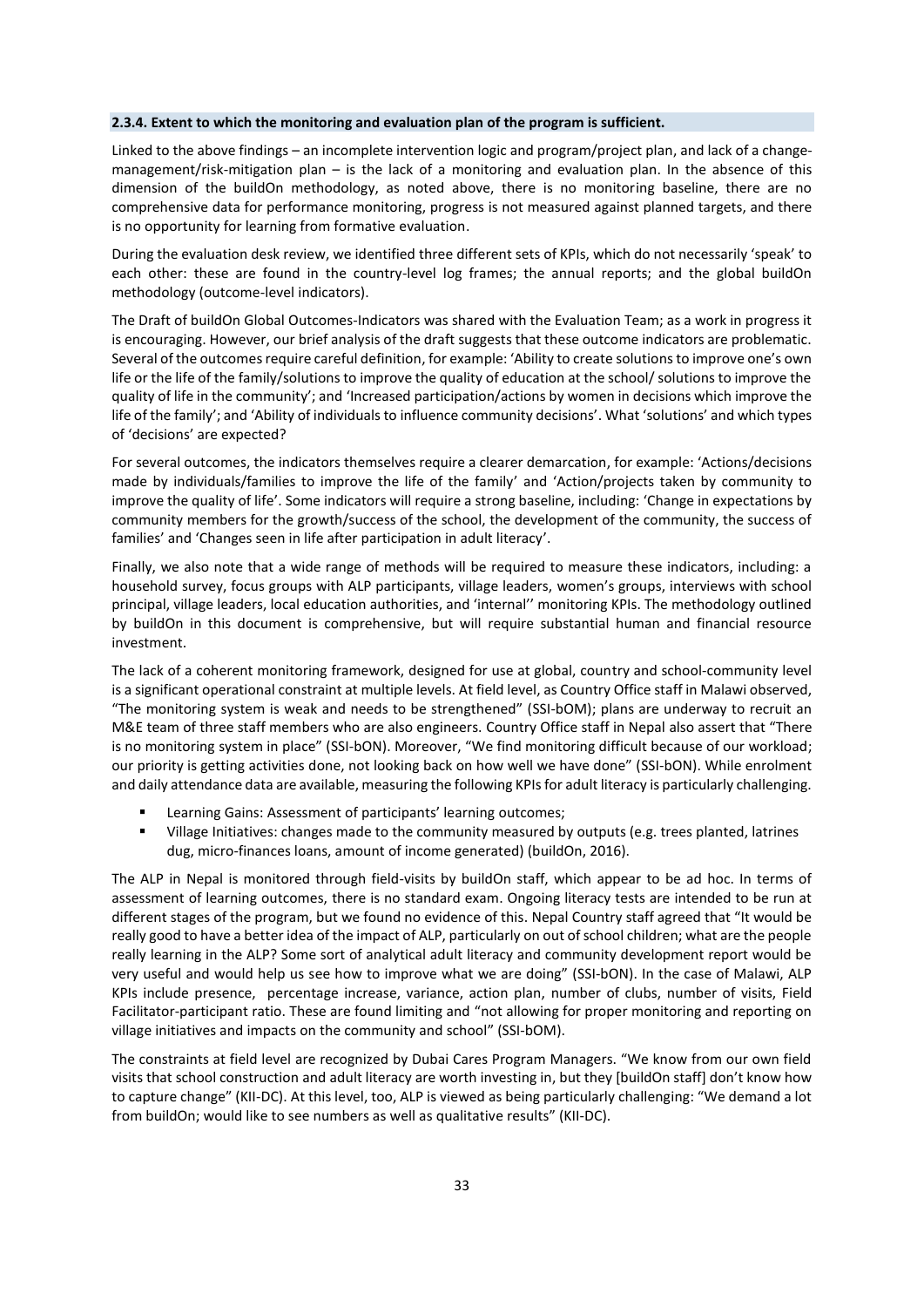Dubai Cares donors are owed two types of reports: progress reports and end-project reports. In the case of progress reports, a complaint shared by all Program Managers is that 'reporting is copy-paste; I would like to see this changing' (KII-DC). End-project reporting is highly centralized: "for information on impact and sustainability we must ask the buildOn HQ"(KII-DC) However, communication between Dubai Cares and buildOn is "inconsistent, with information being provided piecemeal in response to specific questions, or we face delays in getting information we need" (KII-DC). The experience of the Evaluation Team was similar.

There is an assumption at field-level that robust program/project monitoring is not a priority "because buildOn donors are not interested in numbers, they just want to see photos and success stories" (SSI-bON). Indeed, the Dubai Cares Communications Department would like to see more 'human interest' stories; it seems that 'Ambassador donors' (who raise funds from businesses/corporations) and 'Chapter donors' (who target their own universities and schools) may not require detailed monitoring results (SSI-TREK). But this is not the case for 'donor stewardship', where previous volunteers take on the responsibility for raising funds from within their networks; 'TREK volunteers often ask, 'does buildOn measure the impact of activities, how has the project, impacted student learning?'; my answer is: currently, no" (SSI-bON).

In discussion with Nepal Country Office staff, we found that insufficient monitoring of the program/project may be because: "there's not enough manpower or technical capacity in buildOn, *or* we haven't properly defined the changes we want to see; *or* buildOn wants to stick with the formula of build-and-handover and isn't so committed to a process of community development. Or it might be a bit of all of these" (SSI-bON). Yet there is a perceived need to "make long-term impact analysis part of project monitoring" (SSI-bON). An interesting suggestion from the Nepal TREK Manager is, assuming data were collected systematically and routinely: "data could be analyzed by us between June-August, when we are not in the field and have time to review the data and identify solutions (SSI-bON).

The future strategies for 2019-2021 show that buildOn as an organization is well aware of the inadequacy of its monitoring plan and activities. The Evaluation Team are encouraged by the following examples are extracted below from the buildOn Strategic Plan (which we will discuss these further in relation to our 'Recommendations').

- Use outcomes identified in the Global Logic Model to evaluate the long-term impact of programs;
- Evaluate programs globally to ensure methodology compliance and country-specific curriculum focused on buildOn logic model outcomes;
- Use Logic Model and Indicators to relaunch an [internal] Impact Evaluation, to ensure internal learning and to attract additional donors to join the movement (buildOn Strategic Plan 2019- 2021).

# **2.3.5. Availability of a system and mechanisms to ensure accountability to the target groups; how well it worked.**

During in-depth interviews with Dubai Cares staff, Program Managers identified a tension between the learning function of M&E and 'accountability'. While buildOn USA demonstrates its accountability to its donors in terms of presenting overall achievements at the close of the project, "accountability is all about reporting to donors, not to us as Program Managers" (KII-DC). Indeed, as suggested in our discussion of program/project M&E, the present evaluation can confirm that "the learning function of accountability is very weak"(KII-DC). As one Dubai Cares Program Manager put it, "I'm very frustrated by the reporting because it is a marketing exercise for buildOn, even though there is so much evidence of achievements on the ground" (KII-DC).

In our engagement with the target communities, the Evaluation Team explored the learning dimension of accountability; that is: 'having clear lines of responsibility, knowing when those lines are broken, knowing what to do when something is going wrong, and taking action to right that wrong' (UNESCO 2018). At Country-level, we found that in both Malawi and Nepal the accountability of target communities to buildOn is taken very seriously. Accountability at community-level begins with the Covenant, which sets in stone the clear lines of responsibility, in terms of contributions from the community and buildOn; in group discussions in Malawi and Nepal community members echoed this assertion: "we were aware of our responsibilities from the beginning" (FGD-SCN). Emanating from the Covenant is a long list of structures, tools and processes intended to ensure that the community can be held accountable to buildOn. In the case of Malawi, buildOn Country Office staff identified the following: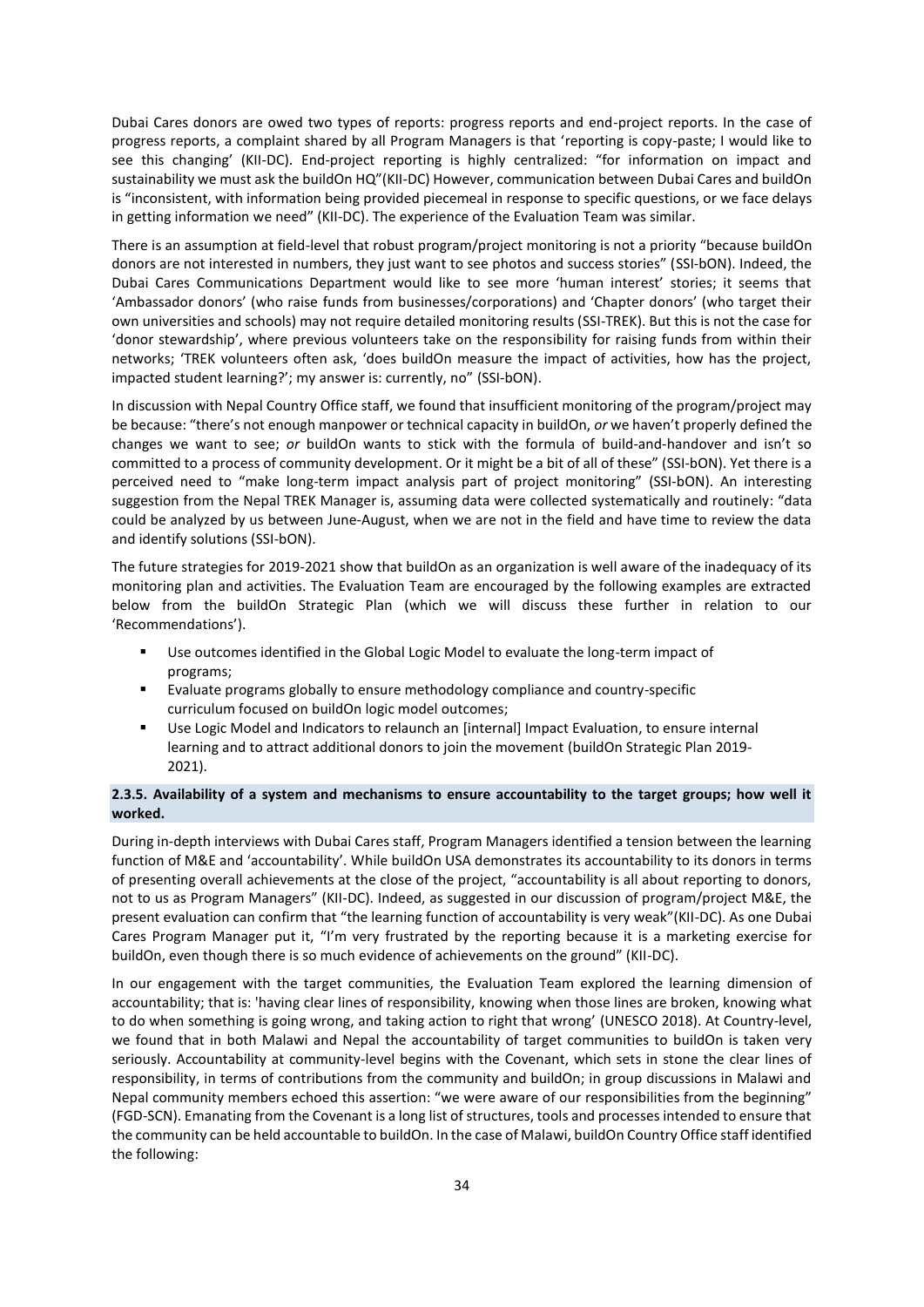- The PLC as a structure is set up to oversee and manage project activities, reporting to both buildOn and the community at large;
- Training provided to PLC members, to ensure the effective onsite use of construction materials;
- Monitored weekly meetings of the PLC, local leaders and buildOn Field Coordinators to report on the construction status; in Malawi these meetings are held on Friday or Saturday, excepting for Chimwembe (Mwanza) where the meetings did not take place;
- A volunteer attendance book, to monitor community contributions in terms of labour;
- A list of materials provided/procured by the community, which are counted one by one.

However, while accountability mechanisms have been set up at community level, dialogue and decision-making is largely one-way: the community is being held accountable to buildOn. As we have seen, in Section 2.1.4, "we knew what we were supposed to contribute local materials and labour, but it was a big burden (FGDs-SCN/ALPN)". Where communities faced challenges, the support offered by buildOn was limited by the terms of the Covenant – the project's main accountability mechanism – itself.

While target communities know what their responsibilities are and know what it expected from them, the accountability of BuildOn to the communities is not transparent: "we have no idea of buildOn financial contributions and don't ask for it either" (FGD-SCM). Indeed, the global HQ state: "it is not in our methodology to share the cost of materials with the community … [i]nstead, we share the quantities of materials and ask for the community partnership in tracking materials (KII-buildOn).

On the one hand, "we trusted PLC and we could see for ourselves the progress in school construction" (FGD-SCM); in 50 percent of the school sites visited in Malawi (Chanthipwi, Chankhwali and Chimwembe), the cost of materials procured by buildOn was not shared. In fact, there is a gap on the engagement of communities on procurement of materials to ensure sustainability. The Evaluation Team noted discrepancies in the actual cost of classrooms blocks against the planned budget for construction materials which is almost the same for all schools built in the same year; for instance, Chipoza School said the cost was MWK 12 million per block while in Chimwembe it was MWK 16 million (FGD-SCM)

Similarly, we asked FGD participants in Nepal to discuss the transparency of the school design and construction budget. Some responses are listed below:

- "The contribution of buildOn is on the plaque on the outside wall, though we don't know exactly the breakdown costs of the building";
- "Teachers knew it would be a three-room building, but the design was not? shared with the community; the budget was not clear at the beginning of the project or during construction";
- "We were frustrated and complained that the budget (cost of local materials and labour) was not shared; if we were involved in procurement we could have looked for discounts on non-local materials from local venders";
- "We were happy with the construction process the time for construction was so quick! the quality of materials and the budget was shared with us";
- "We did not know we could ask to see the budget; but it was shared the end of the project when we had public hearing of the financial expenditures [Social Audit]".

In addition, local government offices are considered key partners by buildOn, particularly for the construction of school buildings. Yet we found that neither the DEMOs in Malawi nor the rural municipalities in Nepal had been engaged throughout the project-cycle. According to the Covenant, local government are expected to provide teachers, curriculum, learning materials and, in some cases, local materials and to manage the school in partnership with the community (buildOn, 2016). But this involvement is by and large post-construction.

As one DEMO in Malawi put it, reiterating the views of rural municipality officials in Nepal, "government officials should also be involved at all stages of the project, participating in meetings during construction; we need to see how the project is supposed to develop" (SSI-LG). Moreover, "the meetings and discussions with buildOn should take place at different levels, and not only with the boys [meaning Field Coordinators] in Mwanza" (SSI-LG). The global methodology states that community leaders are "trained ... in holding the government officials accountable and in cases where community leaders are unsuccessful in securing the resources promised in the Covenant, buildOn staff intervene by leveraging future school construction projects". But perhaps the inclusion of local government actors in dialogue structures and decision-making processes would be a better way of ensuring mutual accountability.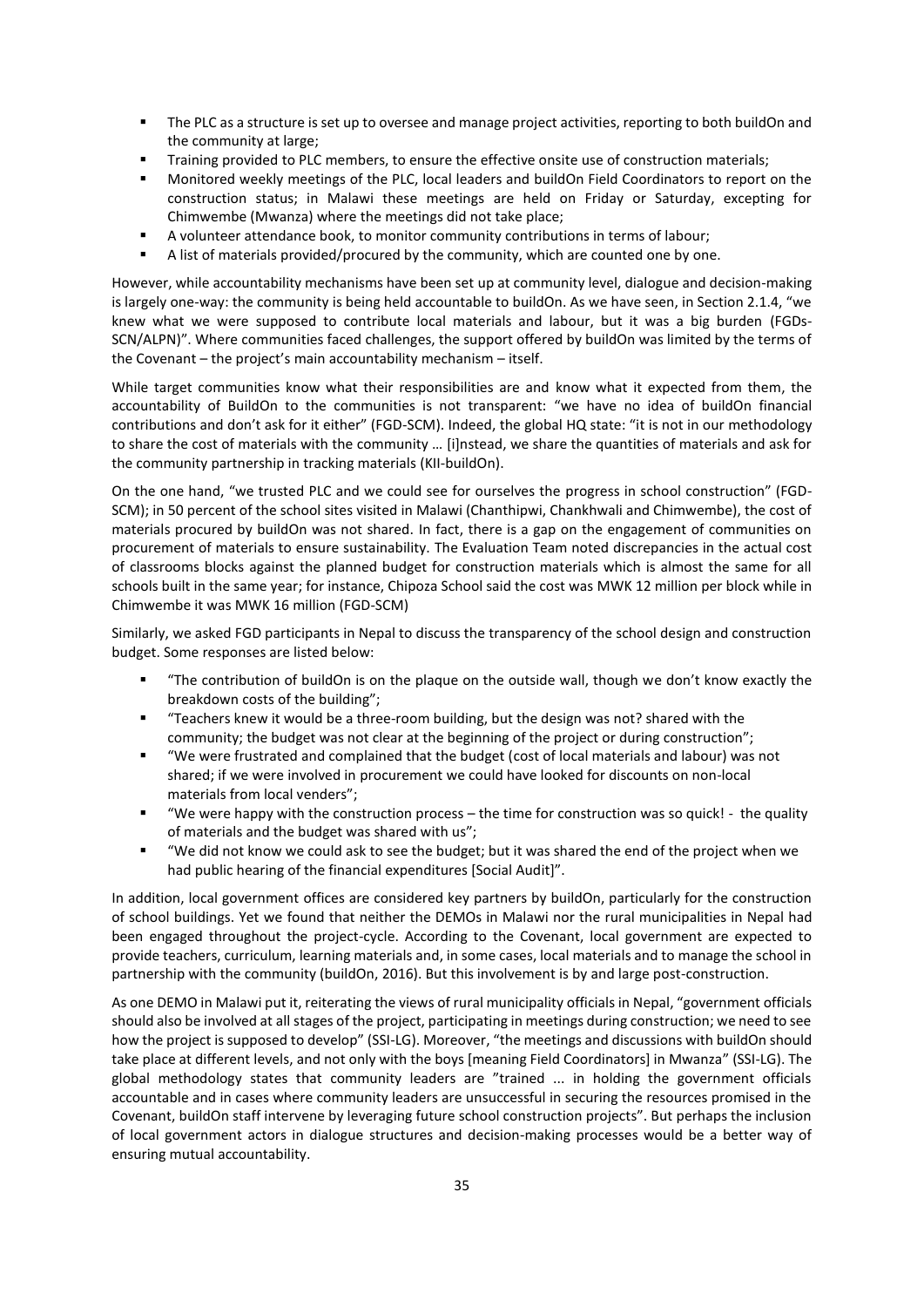This leads us to a crucial finding, pertaining to overall programming: decision-making in the buildOn organizational hierarchy is centralized. In the case of Nepal, buildOn-Nepal was originally registered as an INGO with an office in Kathmandu; "as former Country Director, I found that previously board members were scattered and not very active; I thought this structure cannot work, so I reformed the Executive Board and now we work more closely with the project" (SSI-bON). Moreover, in line with new legislation stipulating that an INGO cannot directly implement projects but must work through a local NGO, buildOn Nepal was re-registered as a local NGO in the Far Western Region. At the end of the day, however, we are "just implementing partners for the buildOn home office; most decisions about our work in the community are made in the USA" (SSI-bON).

Indeed, every year the buildOn Home Office requests its country teams to submit priority recommendations for the global 'strategic plan'. The following recommendations [edited for language] were submitted by buildOn Nepal:

- Improve the buildOn methodology by introducing flexible criteria for new site selection, Basic/Secondary school construction, and community contributions.
- Enhance the ALP through better income-generation/livelihood skills development courses.
- Reduce dropout rates by conducting enrolment campaigns with the help of local leaders; increasing investment in teaching-learning materials; and investing in SWASH and electricity in schools.
- Enhance individual Country Office staff skills and capacities (department wise); and create a global learning platform for staff to share ideas and working methods.
- Work as a pilot model with other partners and evaluate its impact; and Support non-buildOn schools and communities through outreach.
- Adhering to buildOn policies, create a methodology for [formative] evaluation and conduct internal audits from time to time. (Source: documents share by Nepal Country Office staff).

Country Office staff believe, however, that "none of these have really been taken on board" (SSI-bON).

#### 2.4. SUSTAINABILITY

#### **2.4.1. Extent to which school buildings are owned and maintained by the communities.**

As we have seen above, the buildOn Covenant plays a central role in community mobilization, as a foundation for project monitoring, and as an accountability mechanism. The Covenant is also viewed as a means of creating tenure of the school by the community, based as it is on the assumptions that community contributions ensure their ownership. In both Malawi and Nepal, we found the Covenant had generated a strong sense of ownership of the school by the community.

During our group discussions in target communities in Nepal and Malawi, the Evaluation Team reviewed communities' commitments as laid out by the Covenant. As outlined below, we found that the majority of commitments had been fulfilled:

- *1. Commitment to educating boys and girls equally.* All target communities assert there is no disparity, all respondents agreeing on the importance of educating both boys and girls. This is evidenced by enrolment data.
- **2.** *Unskilled labour for the construction provided equally between men and women with the willingness for the worksite contribution of women to break traditional gender roles*. Unskilled labour was provided by all target communities, evidenced by volunteer labour records; however, most volunteers were women due to the seasonal migration of male workers to India.
- *3. The land on which the school will be built.* In all target communities the school was constructed on government-owned land; confirmed by field observation.
- 4. **High quality local materials.** Overall the quality of the both local and non-local materials was satisfactory; confirmed by field observation. This said, in one case, almost all residents of the community are *Dalit* (low scheduled caste) and *Mukta Kamaiya* and were unable to contribute local materials; here, local materials such as stone, aggregate, sand, and wood, were contributed by the school purchasing materials on credit from local venders (with an outstanding debt of Rs 160,000/USD 1,455). In other cases, high-quality local materials was achieved in a variety of ways: teachers' donations from their salaries; a factory provided some bricks; the PLC chair donated Rs 10,000; households contributed wheat/rice; the school borrowed Rs 40,000 from the Mother's Group. As a last resort, funds were provided by the Rural Municipality.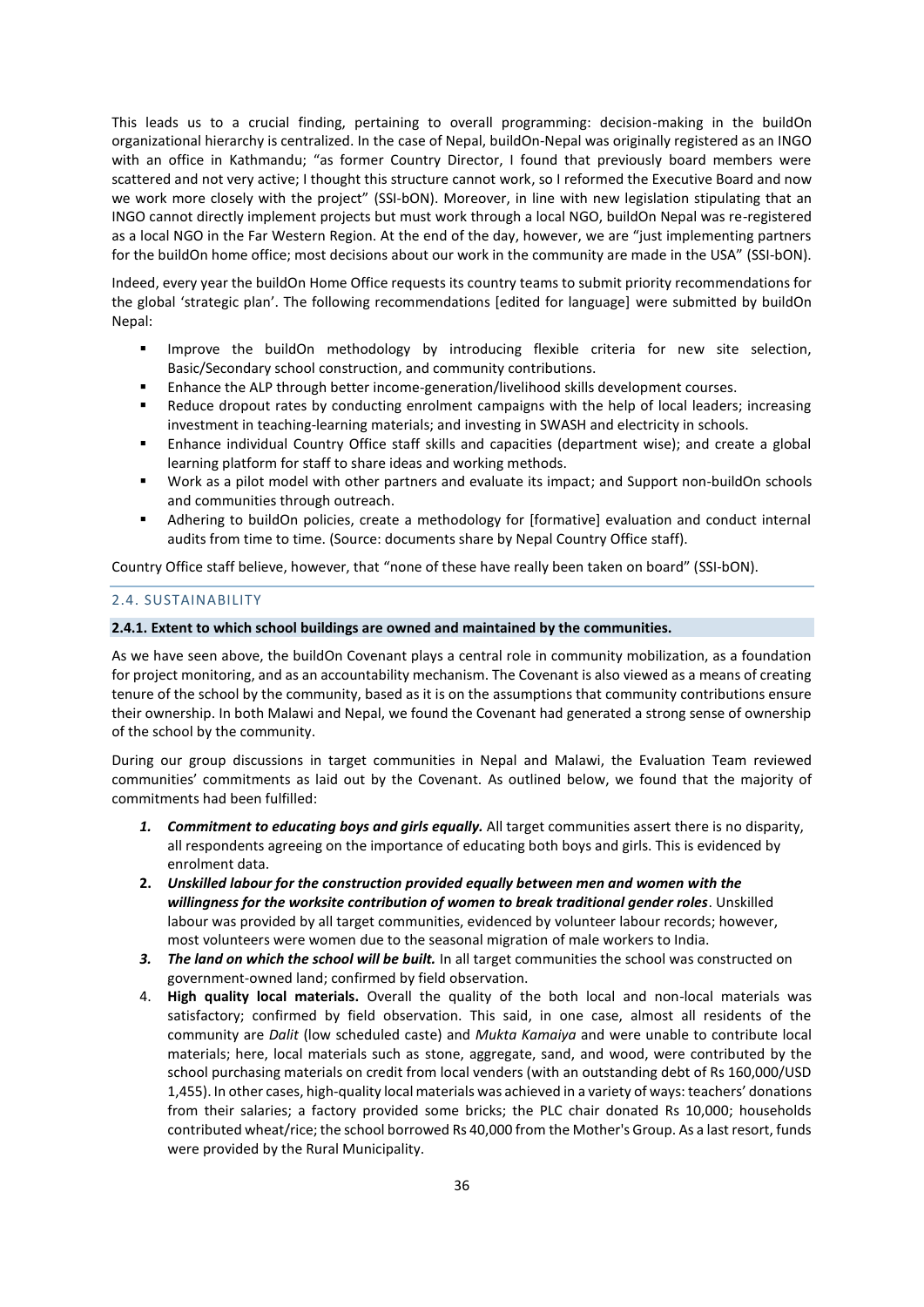- *5. Project management through a Leadership Committee.* In all target communities, the PLC was elected; but was formed only for the purpose of school construction and was dissolved when construction was completed. There was no further engagement because neither support training was provided, nor follow-up mobilization for continued community development; evidenced by the FGD data.
- *6. Lodging for BuildOn team: Field Coordinator, skilled labourers, and visiting Trek Teams.* Lodging was provided for all visiting volunteers and other staff, with some compensation received from buildOn evidenced by the FGD data.
- *7. Safe storage of the materials while on site.* All target communities provided onsite space for safe storage of materials; evidenced by PLC records.
- *8. Commitment to enrolling all children of school age.* Target communities acknowledge the importance of enrolling children of school age; community members awareness is undermined by the contextual realities of seasonal migration and other barriers related to poverty; evidenced by the FGD data.

However, a final commitment is that school-communities are also required to *maintain the school after the project is completed.* A central finding from the point of view of sustainability, is that there is little awareness among the target communities in Nepal of the requirement for an operation and maintenance (O&M) fund, and no collection mechanism; in our case study school (Shree Garima School, in K Gaun, Kailali), for example, the walls, steps and water and sanitation block needs maintenance, however funds were not mobilized by either the SMC or the community. Indeed, none of the schools we visited had set up and O&M fund. In Malawi too, we found no evidence of an operation and maintenance (O&M) mechanism in most of the schools. Some communities said they are using School Improvement Program (SIP) funds from the government and community/parental contributions to maintain the school. Others are looking at ways to come up with a strategy such as fundraising for maintenance (FGD-SCM).

We have three important findings in relation to sustainable school construction. First, during school construction, the PLCs in Malawi and Nepal proactively introduced measures – such as regular meetings after 5 pm – to ensure they functioned well as a team. But in both countries, we found that target communities had a limited understanding of their responsibility for maintaining the school after the project is completed and buildOn has exited its partnership with the community.

According to the buildOn Global methodology, the PLC is intended to handover responsibility to the SMC. In Malawi, for example, the DEMO assumed that school maintenance is the responsibility of the SMC/PTA, supported by the Village Development Councilors, Area Development Committees, and Primary Education Advisors (PEDs) (see **Box 6**).

#### **Box 6. Decentralization as driving force for education reform in Malawi**

The Government of Malawi (GoM) adopted a National Decentralization Policy in 1998 with the aim to improve the targeting of resources to those most in need, and to devolve decision-making closer to the schools. This legislation assigns to the districts the responsibility for the delivery of primary education. Primary Education Advisors are responsible for supervision of and support to primary schools and the continuing professional development of teachers. However, the national Ministry of Education, Science & Technology (MoEST) retains the overall responsibility for the education sector. The very title of Malawi's Education Sector Implementation Plan II (2013/14- 2017/18), 'Toward Quality Education: Empowering the School', indicates the importance of decentralization in the national sector context (GoM, 2014). Under this plan, autonomy in primary education planning and implementation of priorities, together with resources, has been given to the school level. All 3,754 primary schools in the 24 districts (there are 28 districts and 5,415 registered primary schools in Malawi) have been receiving a grant for the implementation of School Improvement Plans (SIP). Funds have been disbursed directly into the school's bank accounts in the course of the 2012-13 financial year. Primary schools are mandated to allocate 40% of this school budget to activities relating to access, 50% to quality and 10% to governance (GoM, 2014).

In the highly decentralized context of Nepal, too, the assumption is that "the municipality and the community are one and the same, so both are responsible for making sure the school keeps going through the SMC" (SSI-RM). Yet there is no mechanism or process– clear lines of responsibility – established within a buildOn project whereby school-communities can rely on local government proceduresto ensure the delivery of quality teaching and learning, or to follow up on gains made in adult learning and community development.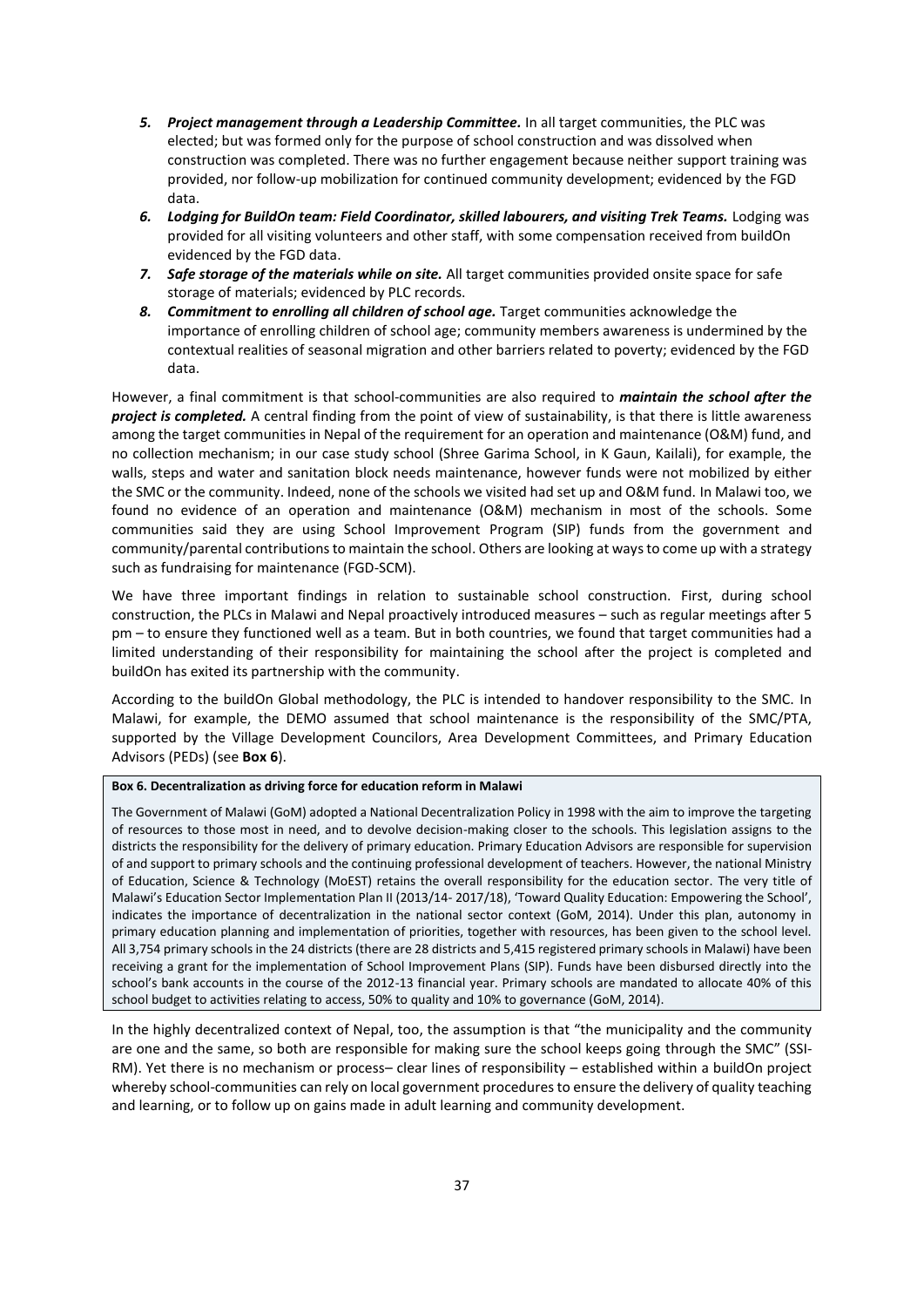Secondly, both the PLCs and, in the longer term, the SMCs would benefit from better dialogue with local government: "The rural municipality does not always hear us; we make many requests, but they are not heard" (FGD-SCN). Related to this is the need for capacity building for the PLC, SMC and target communities in general. The PLC is supposed to receive training ''to facilitate meetings, keep records of both meetings and construction materials, resolve conflicts, motivate community members to participate in the project, and sensitize their fellow community members to bring all school-aged children to school regardless of gender, ethnic group, caste, or socio-economic status" (buildOn, 2016). In the Case of Nepal, we found evidence of some, but not all, of such training activities.

In the case of Malawi, the following capacity-building took place:

- The PLCs were trained in the management of materials, record keeping of volunteers, time management and group dynamics; as a result, "PLCs are able to mobilize materials for two school blocks every year and two artisans have been promoted as official buildOn artisans" for Chanthipwi, Chankhwali, Chimwembe and Jimbe (FGD-SCM).
- **The Adult Literacy committee (sub-group of the PLC) were trained in group dynamics, leadership,** management of teaching and learning resources, conflict resolution, tracking of absenteeism, loan management skills, and identification of Village Initiative opportunities (FGD-ALPM);
- SMC, PTA, Mothers' Groups received orientation on their roles and responsibilities for following up school attendance and absenteeism provided by the local government/Primary Education Advisor (PEA); as result in the Mothers' group in Chimwembe "managed to bring 10 dropouts back to school" (FGD-SCM).
- Overall, various community committees (PLC, ALC, ALP facilitators) received training which equipped them to perform their duties well and there is a strong believe that with the experience gained they will be able to sustain the activities that have been initiated.

Some examples of useful capacity building activities, which would contribute to the sustainability of buildOn project gains, are Training of Trainers (ToT) in: "multi-grade/multi-age teaching; basic/advance participatory learning assessment (PLA); report writing and story-telling/writing; construction training for field coordinators; longer-term income-generation/Village Initiative training linked to available vocation education and training providers; and last but not least, post-school construction community mobilization" (SSI-bON). In both Nepal and Malawi, Country office staff usefully suggested that training interested and committed community members to engage in project monitoring, would generate a greater community commitment to sustaining the projects' gains. A further sensible suggestions is ""where the budget is not enough, Home Office should *build on* existing training opportunities by building partnerships wherever we can" (SSI-bON).

Our third finding is that, overall, a complex dynamic exists in terms of ownership. Both those who have 'adopted' the school (donors and international volunteers) as well as the communities who benefit, refer 'our school'. Generally, the schools we visited were identified as "buildOn schools"; as Nepal Country Staff point out, "The school is supposed to be owned by the community but buildOn says, 'this is a buildOn school'; when someone says this is 'our'' school, the ownership of that school is not clear" (SSI-bON). Yet, as we will see below, in the longer term, ownership of schools by local government actors is somewhat lost in the equation.

# **2.4.2. Extent to which the school construction programs are aligned with and integrated into local education plans, including financial resources allocated.**

During our FGDs in Malawi and Nepal, we discussed buildOn's assertion that it "empowers the community to build on to the strengths, experience and wisdom that already exist". We found that, overall, change is indeed triggered by a spirit of volunteerism and a school can become the focus of the community meetings, catch-up classes, and a catalyst for development, "money spend brings added value to the communities" (SSI-bOM). The buildOn methodology "has brought the community together to reach a common goal" (FGD-SCM) and through the ALP "women are able to participate in decision-making and take up leadership positions" (FGD-APLM).

We found communities consider they have been empowered through their participation in the buildOn program, which has strengthened their knowledge and experience, enabling them to do better in subsequent construction activities; "we know how to construct school blocks with community participation, how much material should go into one block to make it durable and how to bring about development" (FGD-SCM).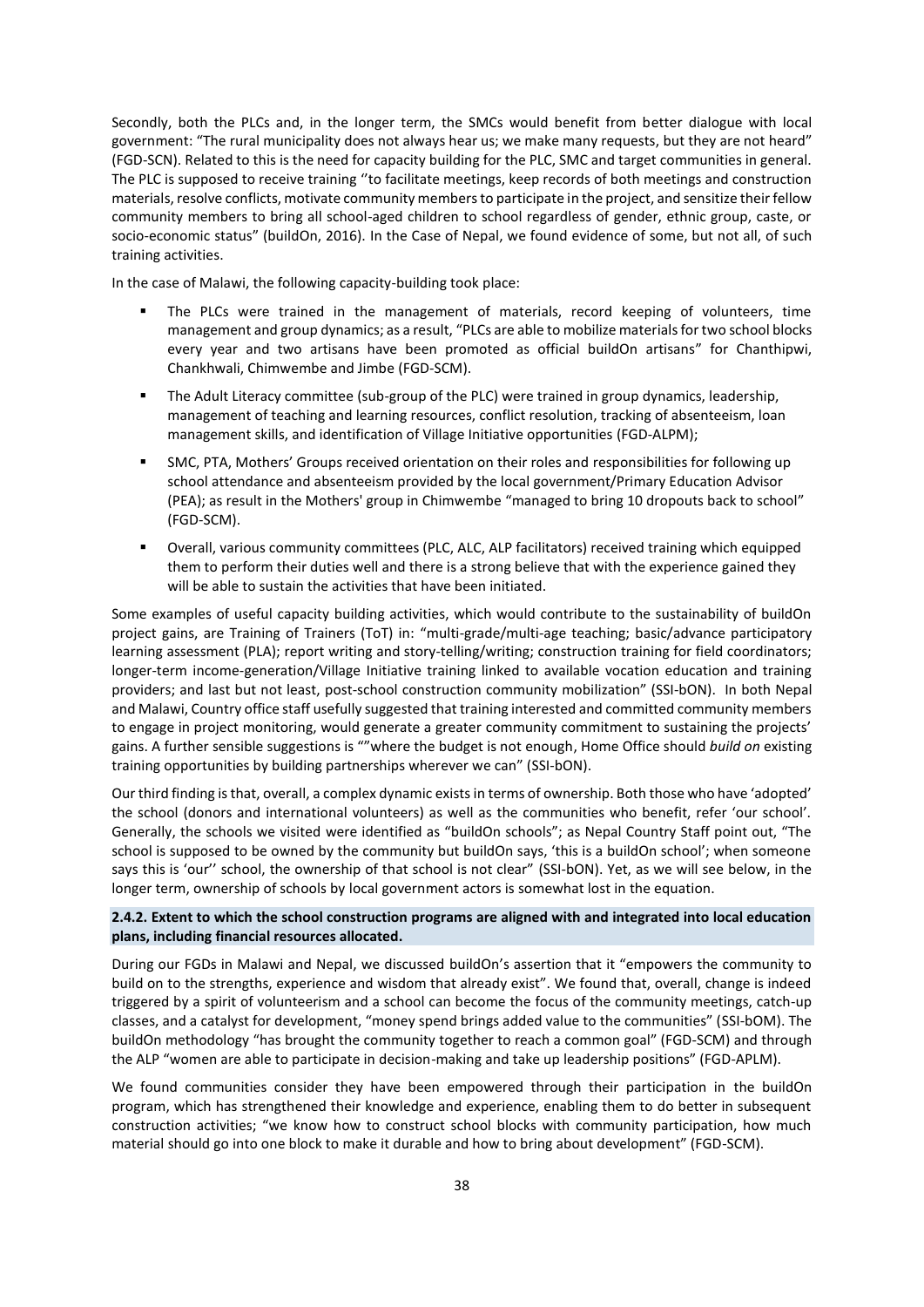In Malawi, target communities are even consulted by other communities on buildOn methodology and can explain it well; "participation, teamwork, and discipline are capacities gained that have brought more unity to the communities and buildOn has brought more children to school" (FGD-SCM). These are all gains also evidenced by our findings in Nepal. At the same time, we note a question raised by the mayor of a rural municipality: ''Yes, it is good to make use of strength, experience and wisdom that already exists; but is change only triggered from outside? Why not also *build on* the strength of the relationship of communities and local government?'' (SSI-RM).

This leads us to an important finding: the buildOn methodology overall lacks a clear exit strategy. For example, in the case of Malawi, on the one hand, we found that the buildOn projects align well with national priorities, particularly the drive to reduce the pupil-classroom ratio, and the construction of classrooms contributes to the government's efforts to achieve national targets (see **Box 7**). According to the Malawi Country Office staff, "20% of classrooms in Kasungu are buildOn products and as the ALP is in line with the national adult literacy program", it is certified by the local authorities (SSI-bOM). As a result, every school constructed by buildOn has received full support from district-level education offices and, as in Nepal, local authorities provide teachers when requested by the communities for newly opened schools.

On the other hand, we found no specific exit strategy in place in Malawi and while the buildOn methodology indicates there should be an MoU between the DEMO and the NGO, we could not find any evidence of such an agreement; buildOn participates in District Education Committee (DEC) meetings in Kasungu but not in Mwanza. While communities are usually informed when buildOn's support ends, this was not the case in Mwanza and Neno, where communities were not aware of the intended phasing out of buildOn project in Mwanza/Neno and the rest of the southern region (though they will continue in Kasungu "for at least another 10 years" (SSI-bOM).

#### **Box 7. Education Sector Implementation Plan (ESIP II) Strategies**

1

The following outlines key NESP policies and operational strategies that are of relevance to the buildOn program in Malawi. **Policy1. Ensure that 50% of children reach Standard 4 literacy and numeracy levels by 2017.**

- Relevant Strategy: Classroom availability: An annual target of 1,500 classrooms is also aspired to, in order to reach a 90:1 Pupil Classroom Ratio by 2017/18, with special priority given to classrooms for lower standards.
- **Policy2. Attain a motivated, high –performing teacher staff** Relevant Strategy: A comprehensive teacher motivation strategy shall be adopted to ensure more comprehensive and transparent teacher promotion routes and offer clearer disciplinary measures, especially related to teacher attendance. ESIP II will ensure teachers are deployed where needs are highest and introduce a one-off redeployment
- of teachers from urban to rural areas. To incentivize placements in rural areas and hard-to-fill posts, more teachers' houses will be built.

# **Policy4. Improved management/resource delivery through higher school funding and decentralized procurement of teaching and learning materials**

Relevant Strategy: School-based management will be strengthened through additional funding for the Primary School Improvement Program (PSIP) and improving the capacity of Schools Management Committees (SMCs), and Parent Teacher Associations (PTAs) on management, finance and procurement.

The ESIP-II highlights that classroom construction has not increased in line with enrolments, and the number of pupils per classroom is far from the government target of 90 learners per classroom; and the average primary student to classroom ratio (PCR) has increased from 105:1 in 2011/2012 to 124:1 in 2012/13. As response to these capacity constraints, Malawi's Ministry of Education implemented a construction program through the Local Development Fund (LDF)<sup>4</sup> in the second part of the 2011-12 financial year. At the end of 2012-13 progress of this first round of LDF construction was rated at 95%. *Source*: GoM, 2014

<sup>4</sup> The Local Development Fund was established in 2009 in accordance with the [Public Finance Management Act, 2003,](http://www.finance.gov.mw/index.php?option=com_docman&Itemid=114) and aims to ensure sufficient, harmonised and decentralised development funding for local authorities and achievement of improved development outcomes at local and community level. LDF is funded from 4 sources: (a) the [World Bank](http://www.worldbank.org/) through the [MASAF IV Project](http://www.ldf.gov.mw/?page_id=327) with funds amounting to US\$107 million supporting interventions in the [Community Window;](http://www.ldf.gov.mw/?page_id=48) [Local](http://www.ldf.gov.mw/?page_id=50)  [Authority;](http://www.ldf.gov.mw/?page_id=50) and [Performance Window;](http://www.ldf.gov.mw/?page_id=54) (b) The [African Development Bank](http://www.afdb.org/en/) through the Local Economic Development Project (US\$25.7million) supporting the [Community Window;](http://www.ldf.gov.mw/?page_id=48) [Urban Window](http://www.ldf.gov.mw/?page_id=52) and the [Performance Window;](http://www.ldf.gov.mw/?page_id=54) (c) German support to [Urban Window](http://www.ldf.gov.mw/?page_id=52) through the KfW (US\$15 million); and (d) Government's annual commitments, with the current commitment at MK3.2 billion (Equivalent of US\$8 million).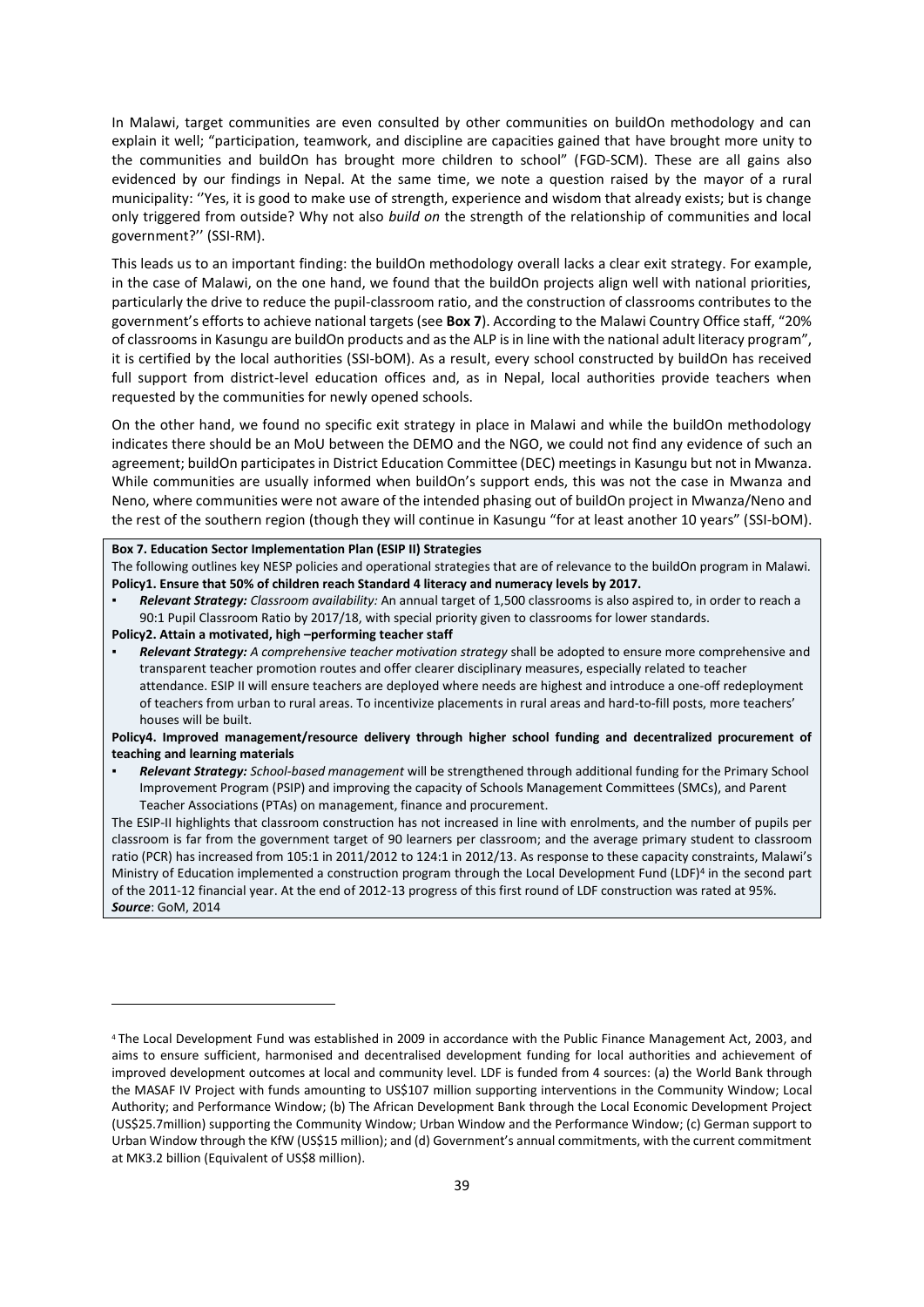This said, we did find that several innovative activities had been initiated by the target communities in Malawi, to ensure sustainability of the gains made. Some examples are:

- In Mpeka, the community has sought additional support from other donors: "The NGO Press trust has promised an additional classroom block; additional borehole to cover for the whole community as the existing one is not sufficient" (FGD-SCM). Their ambition is to have a full primary school and bring in a secondary school with additional NGO support (the closest one is seven km away) and have more educated people in the area. They have already registered for literacy program starting in April 2019. There are 210 potential candidates and the expectation on how to read and write and how to speak English is high.
- The construction of teachers' housing is a priority for the Chimwembe community as teachers travel from far away and are sometimes late or do not come at all; "we have started mobilizing materials, but we know that we may not be able to do it all at once" (FDG-SCM).
- In Chankhwali and Jimbe, the communities aim to construct additional blocks for the school to offer the full primary-cycle (Grades 1-8); additionally they intend to build 12 teacher's houses and a school hall in Chankhwali through a combination of mobilizing their own funds and approaching other NGOs for resources; in Jimbe "we are collecting bricks (now we have 170,000), our village bank account has a balance of 86,000 MWK (the target is to reach 1 million and we are now looking for a loan), and our number of goats has gone up from 9 to 19" (FGD-SCM).
- **.** In Chipoza, the community has started "putting three-year plans and budgets in place for future community development, including the construction of more school blocks and staff houses and bringing electricity to the school for computer lessons" (FGD-SCM); they are also moving to start ALP in April 2019 and already have 147 potential candidates and two facilitators.

In the case of Nepal, the exit strategy to ensure the school is operational after buildOn support is phased out is simply a handover of the school to the community through a formal letter. Unlike the communities in Malawi, while after handover the community is required to take on full responsibility for school maintenance, we found that no target communities had plans in place to sustain the school once BuildOn support ended. Rather, the general strategy is to reach out to local government. "In the case of Krishnapur Municipality, we have allocated 4100,000 NER for communities to hire contract teachers, while we procure text books, desks and chairs"(SSI-RM). Much depends, however, on leadership; in Janahit Bal Primary School, a dynamic headmaster has plans to approach multiple donors to improve and upgrade the school; and the SMC chair in Sukumbasi Tole plays an important role as a community facilitator.

Similarly, we found no evidence for an ALP exit strategy. While ALP participants in most Nepali target communities asserted that "we want to continue literacy classes, but we don't have a plan and we can't continue without external financial support"' (FGD-ALPN). Indeed, there was limited awareness of post-basic literacy opportunity, provided by either local government or other NGOs. In Solta, Kailali, 140 families requested the rural municipality for support to continue ALP. Again, leadership is important, with one SMC chair committing to mobilizing funds for income-generation activities; "we should not stop now!" (FGD-ALPN).

While Nepal has a history of participatory planning (see **Box 8**), a key constraint is that there is no process whereby buildOn school construction is officially integrated into local education plans. The former Country Director for Nepal argues that previously the relationship with local government was a strong one: "the district office provided school buildings and buildOn did the toilets" (SSI-bON). At present, contact between buildOn and the rural municipalities is through the target communities; "We establish our partnership with the communities, then they inform municipality and if they can finance the community contribution, build on sometimes makes up the balance". Arguably one of the greatest challenges for buildOn in Nepal is its limited engagement with local government; "the rural municipality should be part and parcel of the partnership between buildOn and the community" (SSI-bON). Clearly, the way forward is a 'tripartite' partnership: "With the full engagement of local government, there would be no need for financial contributions for the community" (SSI-bON).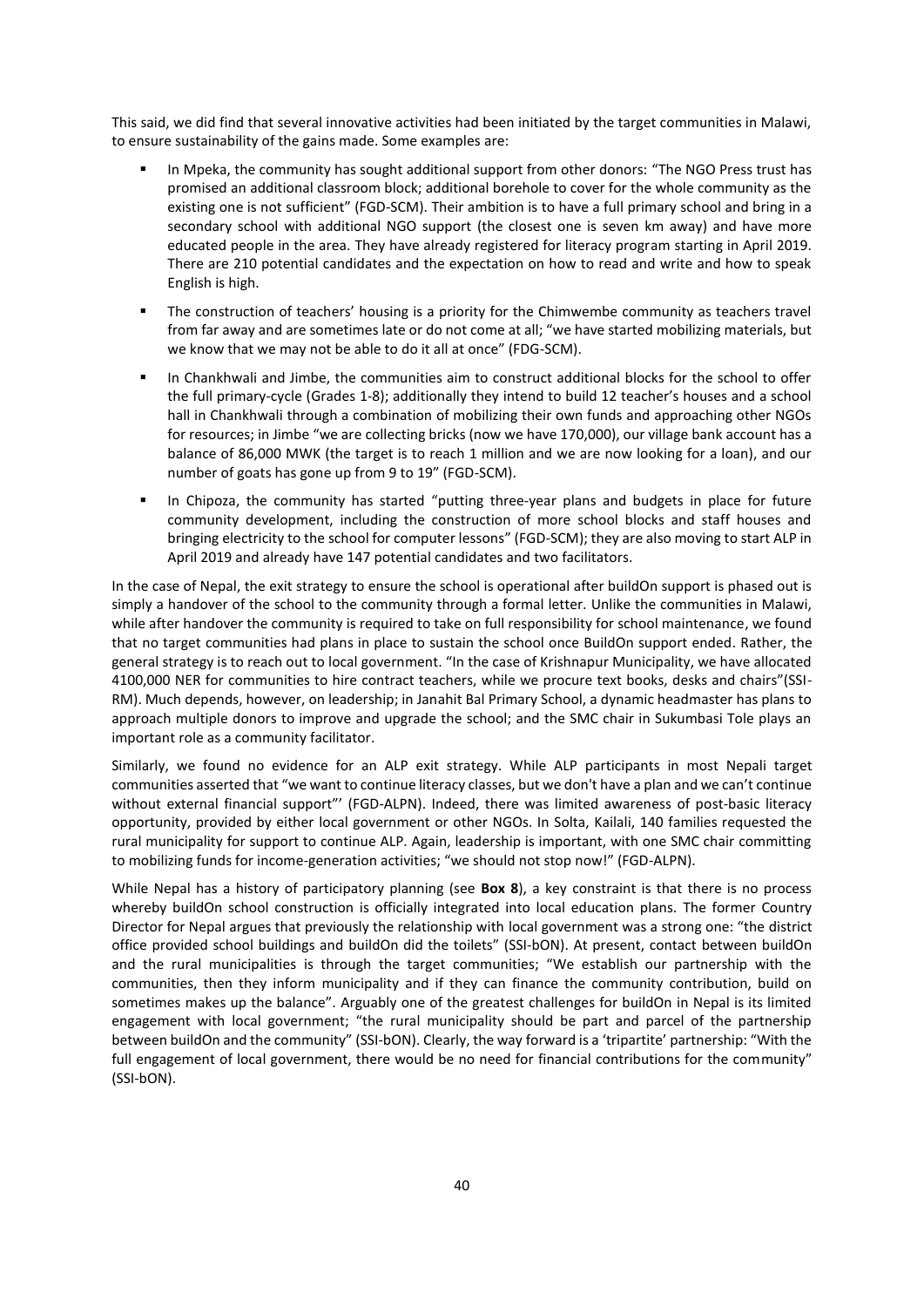#### **Box 8 The participatory planning process in Nepal**

Citizen participation in governance has been one of the consistent reform strategies in Nepal since 1990, when the Panchayat system, a form of party-less democracy ruled by the King, was transformed into multiparty liberal democracy. Following the 2017 local elections, 'local governments' have been introduced, with unprecedented powers to exercise executive, judiciary and legislative powers at the local level. With the introduction the Local Self Governance Act of 1999, the participatory planning process is envisaged as a routine process taking place from November to February every year, monitored by the federal government.

Local bodies are relatively autonomous in terms of the institutional design, procedures of deliberation, and the extent to which public deliberations were linked to actual policy decisions. The participant selection process for participatory planning varies across different villages, municipalities and districts. In some municipalities, strong community based organizations such as the Tole Lane Organizations (TLOs) have their own rules and regulations to select participants through community elections. In other, relatively new municipalities, existing community-based organizations (CBOs) such as Mothers' Groups are invited to take part in the participatory planning process. In other situations, Ward Citizens Forums (WCFs), or Civic Awareness Centres (CACs), are set up, with WCF members being chosen (not elected) by the community. *Source*: author's own research

In our discussion with the rural municipalities, we found that buildOn activities could certainly be integrated the local development plans. Indeed, the By-Law of October 2017 states that "any INGOs registered at federal or local level should work in close collaboration with municipal government, including collaborative planning" (SSI-RM). While there are variations between municipalities, generally ordinary citizens engage in planning and budgeting as follows.

First, the rural municipality communicates the policy and budget guidelines to the communities via the Ward Committee, and CBOs are invited to discuss these guidelines; the discussions take place in public venues and are open to anyone. The results of the discussions are then deliberated on in ward '*Bhela'*s – workshops in which selected representatives of CBOs justify their initial proposals. These workshops are also attended by interested ordinary people, local officials, political representatives and media.

Finally, the decisions of Ward-*Bhela* are then forwarded for review by the municipality. The proposals are revised, with inputs from the Budget Advisory Committee, based on technical and financial viability and presented for approval by the Integrated Planning Formulation Committee (IPFC) which is comprised of all the representatives of sector departments, communities, NGOs, and so on. The IPFC's recommendations are endorsed, without revision, by elected authorities at the Municipal Council with the policies to be decided (SSI-RM).

Such a process is in fact followed by the rural municipality in Krishnapur; "Federal Government disburses an education sector lump sum and budget lines are decided at municipality level, based on needs defined at the village level, then discussed at ward level, and final decisions are made at municipality level, with reference to administrative (I-EMIS) data" (SSI-RM). In this scenario, the entry point for integrated planning would be the village level identification of community needs. However, "for this to work, buildOn planning needs to coincide with municipality planning timeline; as budget finalization takes place in mid-July, a final agreement would need to take place during December-April so that school could be constructed before monsoon" (SSI-bON). In the words of the Mayor of Krishnapur Rural Municipality:

*"It would be good to do joint planning with communities selected for support by buildOn. This would lead to more financing for schools. For example, if buildOn committed to building three classrooms, the municipality could match this. It would also contribute to more flexible responses to communities' needs. For example, if buildOn commits to additional classrooms in an existing school to complete the Basic Education cycle, the municipality commits to constructing a sister-Lower Secondary School, or providing ECD facilities, or teachers' housing"* (SSI-RM)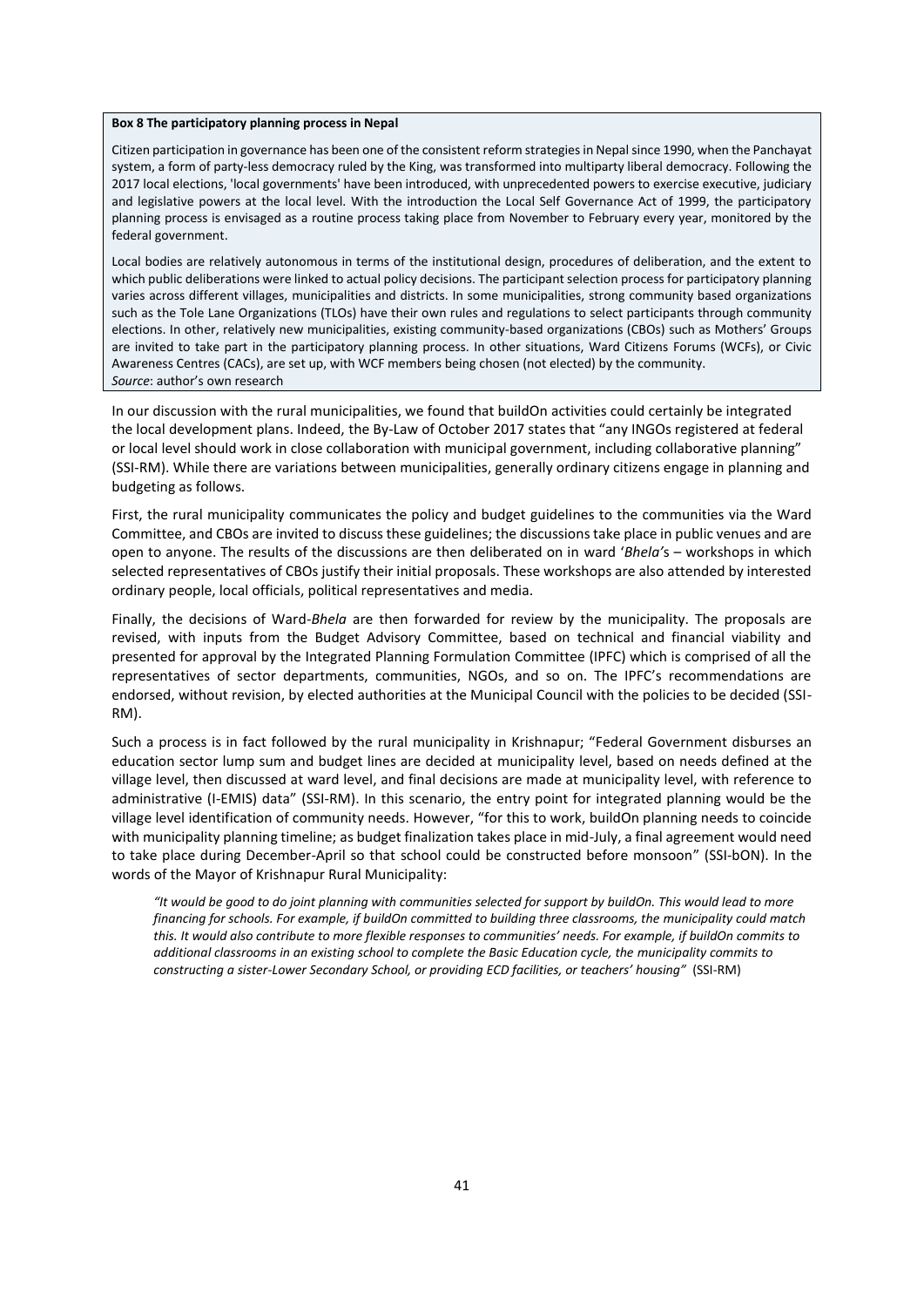# 3. EVALUATIVE CONCLUSIONS

Generally, the Evaluation Team found that the planned delivery of results and targets has been achieved, though the targets for ALP were partially achieved. The project has been effective and overall, schools were built quickly, and community engagement has enhanced ownership. Several significant results are highlighted by stakeholders in Malawi.

- Children are able to start school at an early age (5-6 years) as recommended by the government, compared to before when, due to long distances, they had to wait until the age of 9-12 years. The number of children going to school has increased, enrolment is more equitable, and the number of dropouts has decreased. The pupil-classroom ratio has improved. The learning environment has improved considerably, as classroom-based teaching and learning allows children to concentrate better; improved sanitation with latrines has ameliorated school absenteeism.
- The school blocks have enabled the introduction of ALP, the communities are very happy with the newly-acquired abilities to write, read and count and there are strong demands for advanced literacy courses. Women's participation in leadership positions has increased; some are treasurers, PLC secretaries and SMC Chairs. Neo-literate ALP participants are offered positions to participate in, or lead, church Development Committees, church Women's Groups, Village banking and the mobile under-five clinics.
- The learning ambiance has been improved; schools are now beautiful places and have become centres for other community development activities, including: 'Vote pole'; under-five clinic consultations; school feeding programs; tree planting and forestry management; and community sports activities. Increased community ownership of the schools has reduced vandalism.
- **•** Communities have learned how to engage with other donors and mobilize resources for community development.
- The project has highlighted *opportunities* to increase buildOn staff's capacities to manage the project and to work in teams and with local government departments and other NGOs.

As **Figure 1** shows, the above achievements resonate with our findings from targeted communities in Nepal.

**Figure 1.** Indicative positive changes from Nepal

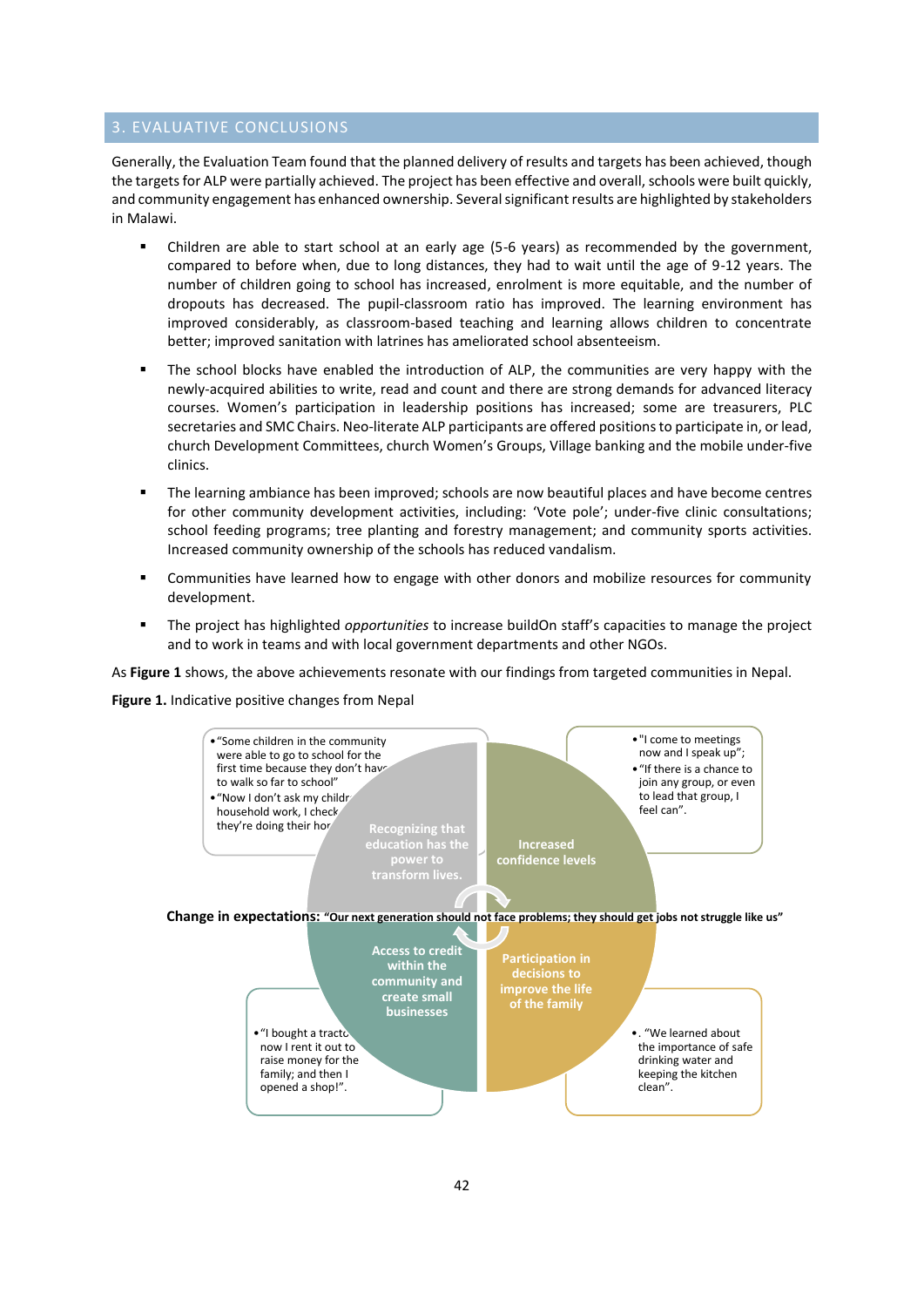Notwithstanding these positive achievements, the following conclusions are drawn from a series of inter-related provisional hypotheses, generated by our desk review.

1. In terms of *relevance*, the buildOn model for community-based development may benefit from greater conceptual coherence and more country-specific operational linkages between the model's components (i.e. school building, adult literacy and community engagement).

The Evaluation team confirm this hypothesis, particularly with regard to buildOn's approach to 'community engagement', pointing towards better engagement with local government, as well as ensuring the ALP is a platform for context-specific community development that reaches male as well as female community members. While the buildOn selection criteria are robust they could be improved. Future programming would benefit from steps in two related directions: a stronger, more supple, buildOn theory of change and a focused strategy within Dubai Cares' overall global mandate (This conclusion informs lessons learned 1.1, 1.3, 3.2, 3.3 and 4.3).

2. With increased investment in human resources within buildOn and by addressing technical capacity gaps at country and community levels, particularly for project monitoring, the *efficiency* of program implementation may be improved.

We confirm this hypothesis, particularly with regard to project monitoring. We note that technical capacity gaps include the absence of an M&E plan, risk analysis/change-management plan. Human resource capacities gaps exist in several areas, including data analysis and use, and these gaps are not being filled by partnering with other related NGOs. Reporting is focus on accountability to donors, with little attention given to the learning dimension of MEL and the use of data to inform program management. (This conclusion informs lessons learned 1.6, 2.3 and 3.4)

3. From the perspective of accountability (i.e. 'having clear lines of responsibility, knowing when those lines are broken, knowing what to do when something is going wrong, and taking action to right that wrong'), greater responsiveness to emergent challenges may enhance program *effectiveness* and improve progress towards planned results.

The Team confirm this hypothesis, noting that accountability mechanisms are primarily one-way and may be undermined by centralized decision-making. We also note that the buildOn Covenant is somewhat rigid, which is particularly problematic from the perspective of communities' and local governments' capacities to make their required contributions. (This conclusion informs lessons learned 1.4, 1.5. 2.2 and 3.1)

4. The model's *sustainability* could be strengthened by greater alignment with national education sector plans; and community ownership enhanced by embedding the model in local government / community development plans.

▪ We partially confirm this hypothesis. Alignment with national education sector plans is important for the sustainability of buildOn projects. But strong linkages to decentralized government decision-making and planning structures and processes are absolutely *essential*, particularly if the 'adopt-a-school' approach is to evolve as a scalable model for corporate social responsibility (CSR). We also note that a sustainable and scalable model requires greater attention to participatory planning, capacity-building for post-school construction dialogue with local government authorities and a clear and carefully considered exit strategy. At present, these are missing from the buildOn approach. (This conclusion informs lessons learned 2.1, 3.1, 4.1 and 4.2).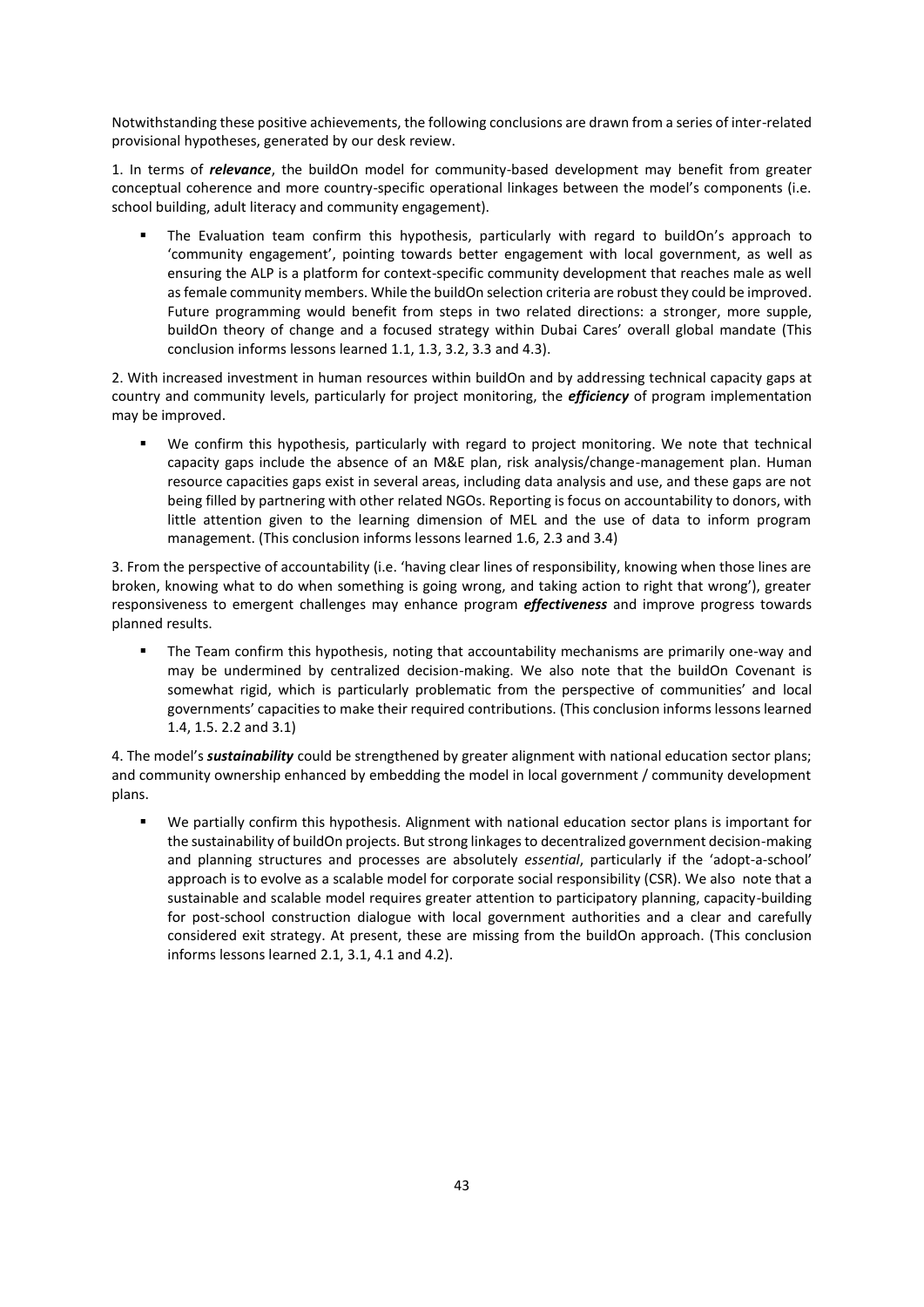# 5. RECOMMENDATIONS

While the following recommendations draw on lessons learned from Malawi and Nepal, their broad aim is to strengthen buildOn's results-based programming overall. To tell a learning 'story', we have organized our recommendations to follow the 'flow' of the four main phases of a conventional project cycle: *Initiation*; *Planning*; *Execution* (including monitoring and performance management); and *Closure.*

We commend the positive steps already taken by buildOn in their development of strategies for 2019-2021; the evaluation's recommendations concur with several of these and may contribute to buildOn's ongoing efforts to chart a way forward. (An integrated table in **Annex 10** shows how our recommendations complement existing buildOn strategies, as well as lists those recommendations not yet reflected in buildOn's Strategic Plan.)

We note that some of the following recommendations - particularly for community development - imply significant additional resource investment. But the Evaluation Team's experience as development practitioners, as well as our own learning during this evaluation, lead us to conclude: if it's worth doing, it's worth doing well.

#### **5.1. Prepare the ground.**

We recommend that the overall project time-frame includes a designated inception period, to prepare the ground for the project. Time spent in pre-planning/planning will reduce the time required to deliver the project outputs. This preparatory (pre-planning/planning) phase will enable a range of activities to be undertaken, including the development of project-level operational plans; fine-tuning KPIs and process monitoring indicators; and setting a monitoring baseline with annual targets (which we discuss in further recommendations, below). It will also launch the buildOn partnership, ensuring the project's planned outputs align well with specific community needs as well as with local government priorities.

A key activity, however, should be a Country/region Situation Analysis, or Baseline Study to establish a strong foundation for the above preparatory activities . In particular, it will prepare Country Office Staff to respond to contextual challenges that inevitably arise during project implementation, guiding a project risk analysis. Such an analytical study may be a collaboration between potential target communities/groups and buildOn Country Staff; it may help to answer, for example, the following questions (see **Annex 6**):

- What constitutes a 'community' in a given context; what are the different groups within the community; what are the power dynamics between groups and the inequities within a community; and which group(s) are most disadvantaged/marginalized?
- How does decentralization of education planning and service delivery actually work in the country/region context; what are the processes, opportunities and threats, whereby communities interact with local authorities?
- What are *specific* socio-cultural barriers that prevent girls' and boys' going to school and completing a primary cycle (e.g. persistent attitudes and behavior with regard to menstruation and early marriage); what barriers (particularly for men) prevent participation in adult learning and skills development?
- What poverty-related barriers (e.g. food security in Malawi, or landlessness and seasonal migration of low-income families in Nepal) are faced by households in the community? What are the impacts of climate change on communities?

We also recommend that the current Community Profile template is revisited, as it now focuses on the collection of information required to plan and implement TREK; and TREK materials are edited to ensure they are relevant to Dubai Cares' Global Volunteers.

# **5.2. Strengthen the buildOn Theory of Change.**

As the global strategy states, buildOn intends to complete its ToC, or intervention logic by including outputs and establishing a baseline for changes at the levels of both outcomes and outputs. Putting together elements from the buildOn Global methodology and strategic planning documents, and drawing on our evaluation findings, we suggest the buildOn ToC might look something like **Figure 2**, below.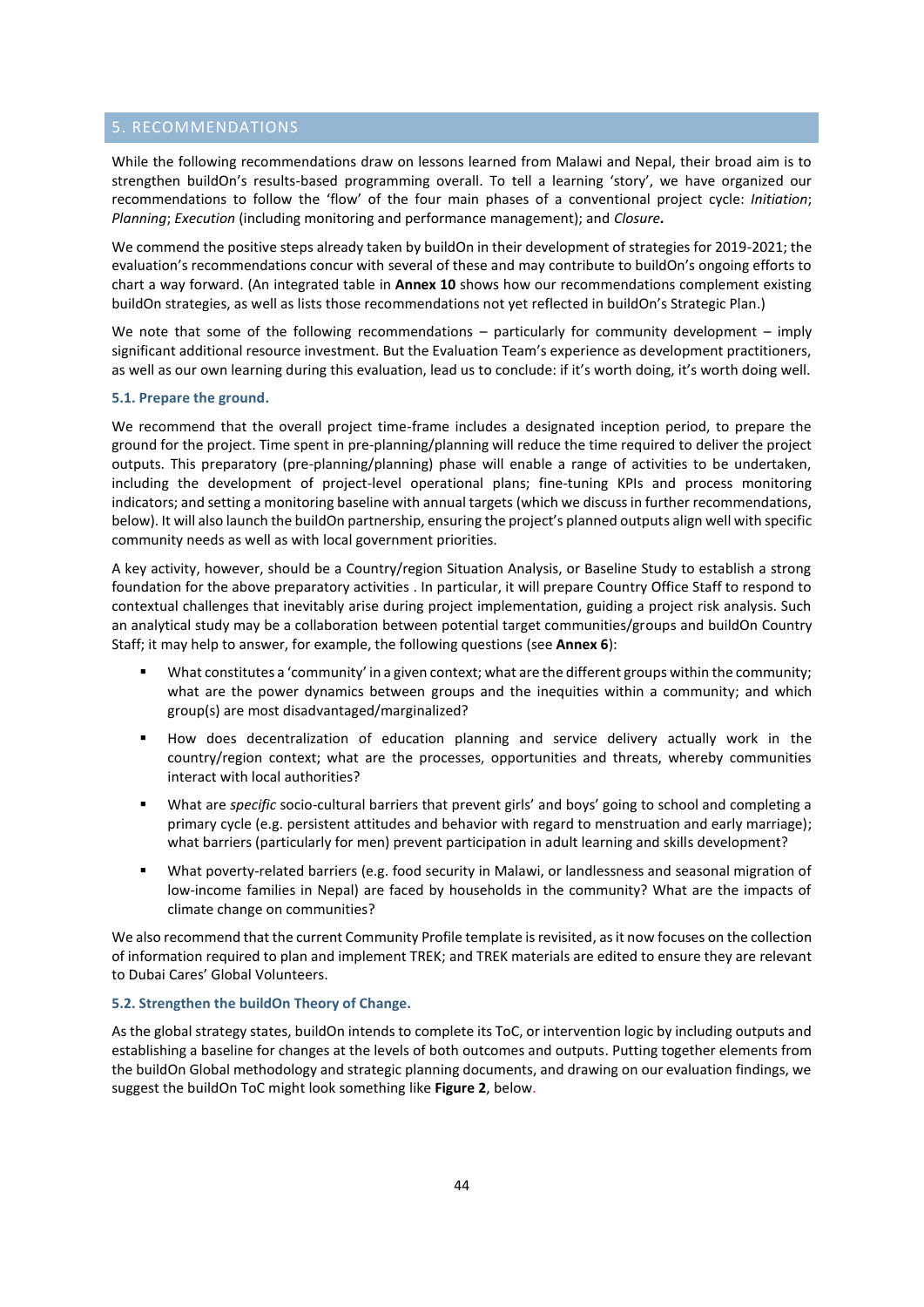# **Figure 2.** Indicative Theory of Change



However, as **Figure 2** suggests, we strongly recommend further work in the following areas.

- Include intermediate outcomes/process outputs; these are useful for a global program as it allows for contextualization at country level and alignment between operational plans and the intervention/results logic (process outputs function as outcome-level results in country-level operational plans).
- **■** Include a narrative description of the assumptions behind the intervention logic. Assumptions describe the internal or external conditions which must exist for the 'if-then' relationship between the different levels of results to behave as expected. As such, they are the linkages that bind together elements in an intervention logic or results chain, and they should be periodically tested during implementation.
- The horizonal linkages should explain the integrated programming logic and define the synergies between the program components explored (e.g. link between adult learning on the one hand and, poverty reduction and increased household incomes). The vertical linkages should explain how changes happen from one results level to the next.
- Use the ToC to inform the M&E plan; risk-mitigation strategies; change-management matrix for responsive planning, where progress against baseline targets for outcome and output-level indicators is reviewed and documented and the project/program is adjusted accordingly and changes to the program justified.

We also recommend that buildOn ensure the three-year strategic intervention logic is not set in stone, but is iterative as any good ToC should be.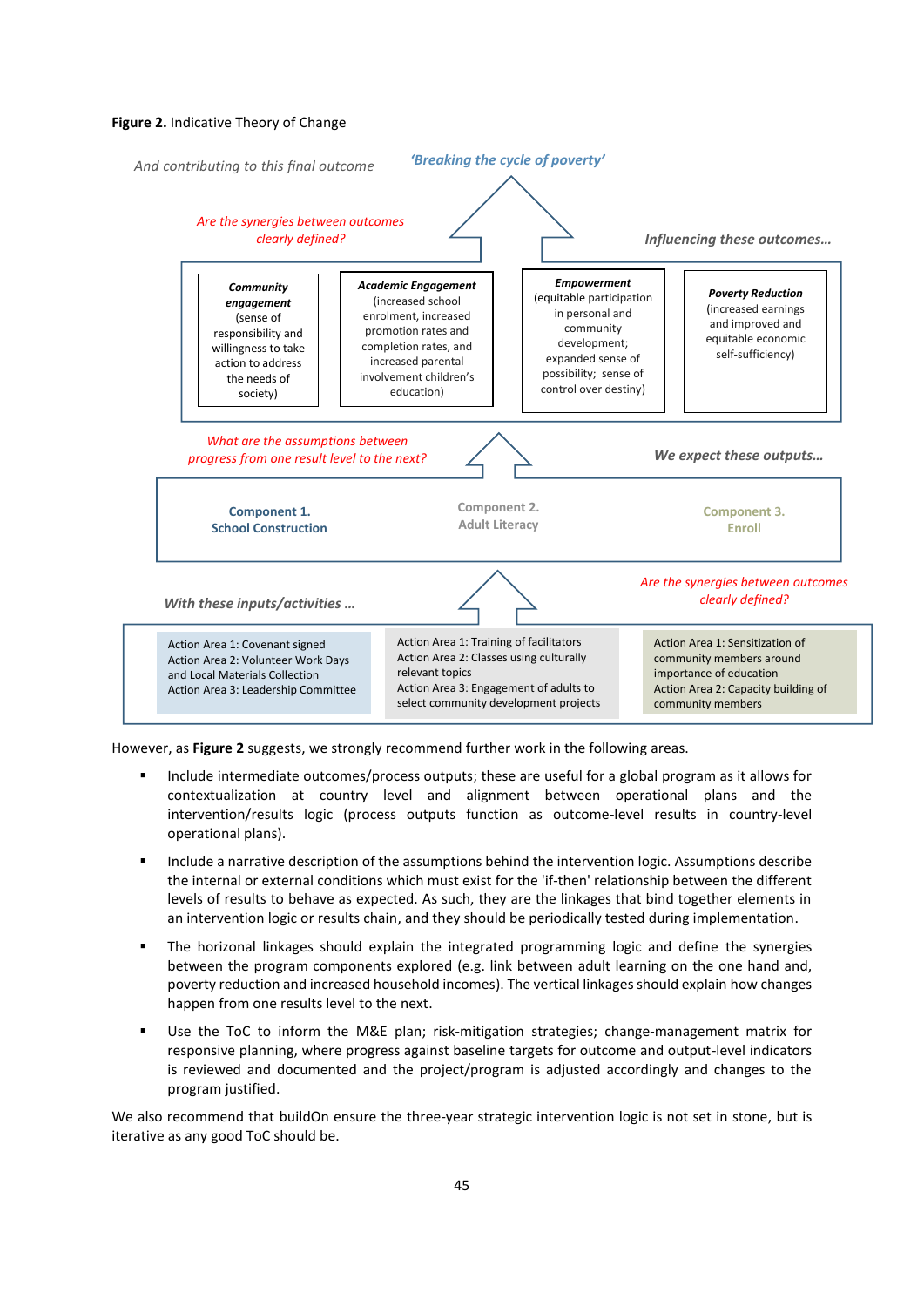#### **5.3. Move along a 'continuum of community engagement'**.

We recommend optimal use of the Covenant by focusing more on its function as a tool for community engagement and less as an accountability mechanism. It is important the Covenant continues to clarify the respective responsibilities of buildOn, communities and local government, as well as articulating the buildOn model of partnership. But it is equally important that, *as a process*, the Covenant is a two-way exchange of information; it should allow partners to negotiate and fine-tune the details of their commitments, in line with the Situation Analysis findings (see Recommendation 5.1). Finally, it is essential that local government decisionmakers participate in the process, and are not merely kept informed; specific decentralized government planning priorities and their capacities (e.g. the funds available to pay teachers' salaries) should be taken into account.

In short, as illustrated by **Figure 3**, a less rigid, process-oriented Covenant may enable country-level projects to move along the continuum of community engagement. And the results of the Covenant-driven discussion – ideally held during the preparatory phase - can be used to inform operational project plans and budgets.





#### **5.4. Invest in better planning.**

To strengthen results-based programming and management and the planning tools currently in use, we recommend that buildOn develop robust planning instruments along the following lines. At the *global program*  level, buildOn should develop a results matrix, based on the program intervention logic; and accompany this with the M&E matrix (see Recommendation 5); together, the ToC, results matrix and M&E matrix would comprise a buildOn Results Framework. At *country level*, we recommend development of:

- a. An operational implementation plan. This should include a change management matrix, which can be used at both the program or project levels, to help managers identify indicator targets that are at risk, discuss and propose changes to bring the project/program back on track, and document justification for the changes made.
- b. A risk management plan, including a risk analysis matrix. This is a useful tool for: identifying the external and internal negative events which can potentially alter the achievement of desired results; ranking them according to their likelihood of happening (low, medium or high); and defining a mitigation strategy for each medium-to-high risk. During this evaluation we put together a retrospective risk analysis for the school construction component in Nepal, which is indicative of the usefulness of such a planning and program management tool (**Annex 11**)

Country-level planning templates - provided by the Home Office, with support from Dubai Cares or other partners – should be used during the preparatory phase of the project.

At *community* level, we recommend greater resource investment in participatory planning, as we discuss in Recommendations 10 and 15.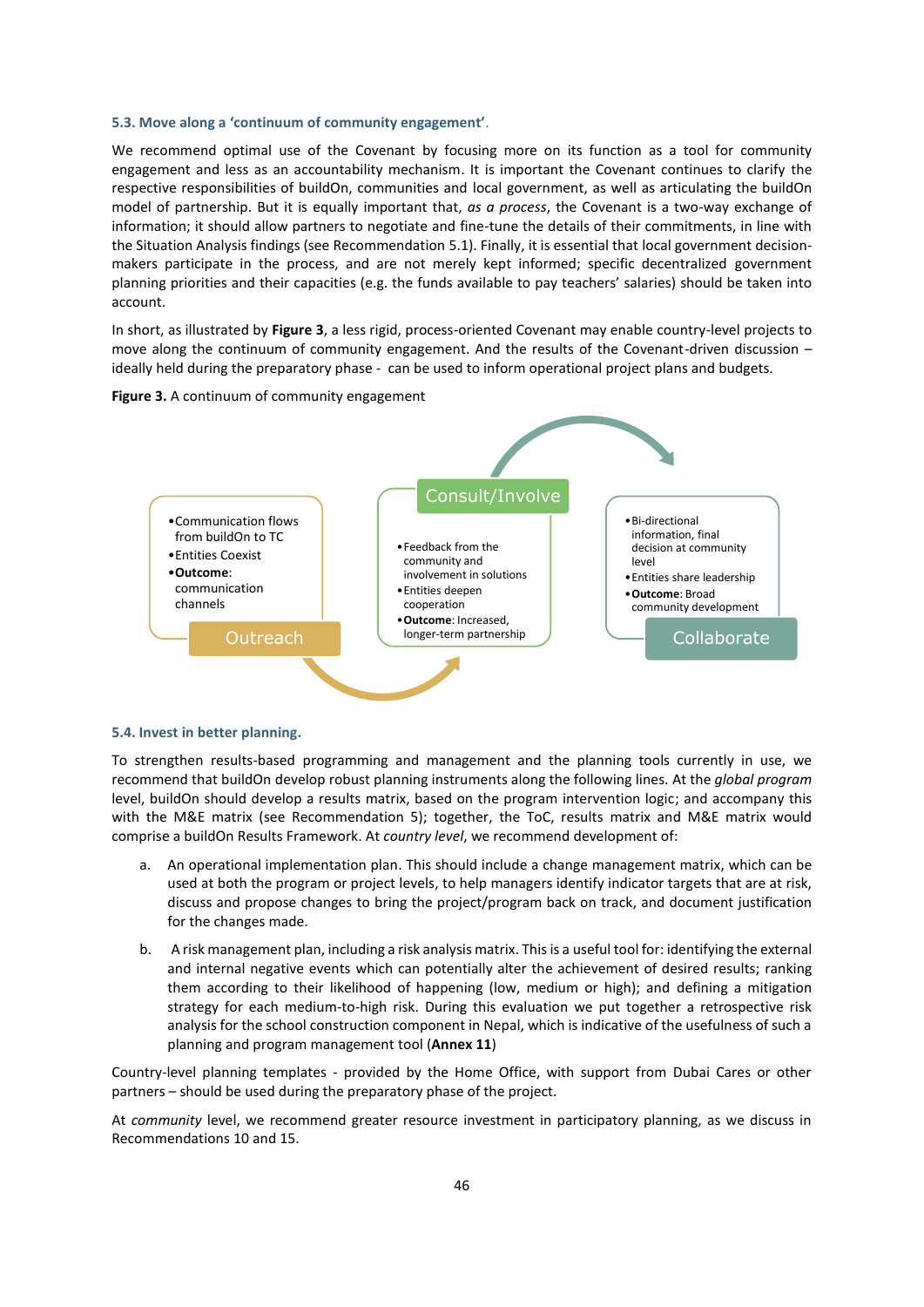#### **5.5. Develop a Monitoring and Evaluation Plan***.*

We strongly recommend that a global M&E plan be put in place, that can be used flexibly at country level as part of project design and certainly before beginning any monitoring activities. It will enable program/project staff decide how they are going to collect, analyze, report and disseminate findings and **use** them. M&E data alone is not useful until someone puts it to use! Indicative steps are:

*Step 1 (linked to the ToC): Defining program results* starts by answering three questions: What problem is the program/project trying to solve?; What steps are being taken to solve that problem?; How will program/project staff know when the program has been successful in solving the problem? Answering these questions will help identify what the program/project is expected to do, and how staff will know whether or not it worked.

*Step 2: Defining Indicators,* including *outcome indicators*/ Key Performance Indicators to track how successful program activities have been at achieving planned results; and *process indicators* track the progress of the project and help to answer the question, "Are activities being implemented as planned?". It is important to ensure coherence across process and performance indicators, rationalizing the three sets in **Annex 12.** As far as possible, the buildOn indicators at country level should link to/integrate sector monitoring indicators and annual EMIS data.

While KPIs should be shared across all projects, process indicators may need to be more flexible, in line with projects' country contexts. Indicators for the ALP need special attention, particularly in terms of assessment of participants' learning outcomes and changes made to the community measured by outputs.

*Step 3: Defining methods* for gathering data (the sources of data) and *how often* various data will be recorded to track indicators.

*Step 4: Identifying who is responsible* for collecting and managing the data for each indicator. As mentioned below, the Country Offices visited as part of the evaluation highlighted their need for additional M&E staff.

| Step 5: Creating an M&E Matrix. A sample Monitoring Matrix (for process indicators and/or KPIs) is as follows: |  |                            |  |                                         |  |
|----------------------------------------------------------------------------------------------------------------|--|----------------------------|--|-----------------------------------------|--|
| <b>Intervention logic</b>                                                                                      |  | Indicator Method Frequency |  | Responsible Baseline Target Achievement |  |

| <b>Intervention logic</b><br><b>Outcomes/Outputs</b> | Indicator | Method | Frequency | Responsible | <b>Baseline</b> | <b>Target</b><br>bv<br>Year | Achievement  <br>against<br><b>Target</b> |
|------------------------------------------------------|-----------|--------|-----------|-------------|-----------------|-----------------------------|-------------------------------------------|
|                                                      |           |        |           |             |                 |                             |                                           |

*Step 6: Collecting Baseline Data*. This is essential and must be accomplished before monitoring begins.

#### **5.6. Mutual accountability mechanism.**

Accountability to donors is essential. However, the program could engage more with the learning dimension of accountability: knowing what to do when lines of responsibility are broken and something is going wrong, and taking action to right that wrong. We recommend several ways for buildOn to do this**:** 

- i. Place less emphasis on the Covenant as an accountability mechanism and improve *two-way* accountability through community-based monitoring, using simple methods and tools. A wide range of community monitoring methodologies are available; we recommend using a Community Score Card as a tool to respond to specific challenges that arise during project implementation and to ensure targeted communities feel they have a 'voice' in project management.
- ii. Make the project budget and buildOn's contribution to school construction more transparent at the beginning (during participatory project design) and end of the project cycle.
- iii. Institutionalize quarterly or semi-annual meetings between the communities, buildOn and local government authorities; for example, buildOn outputs could be included as a standing agenda item during existing decentralized education planning and management meetings and/or other communitybased dialogue structures.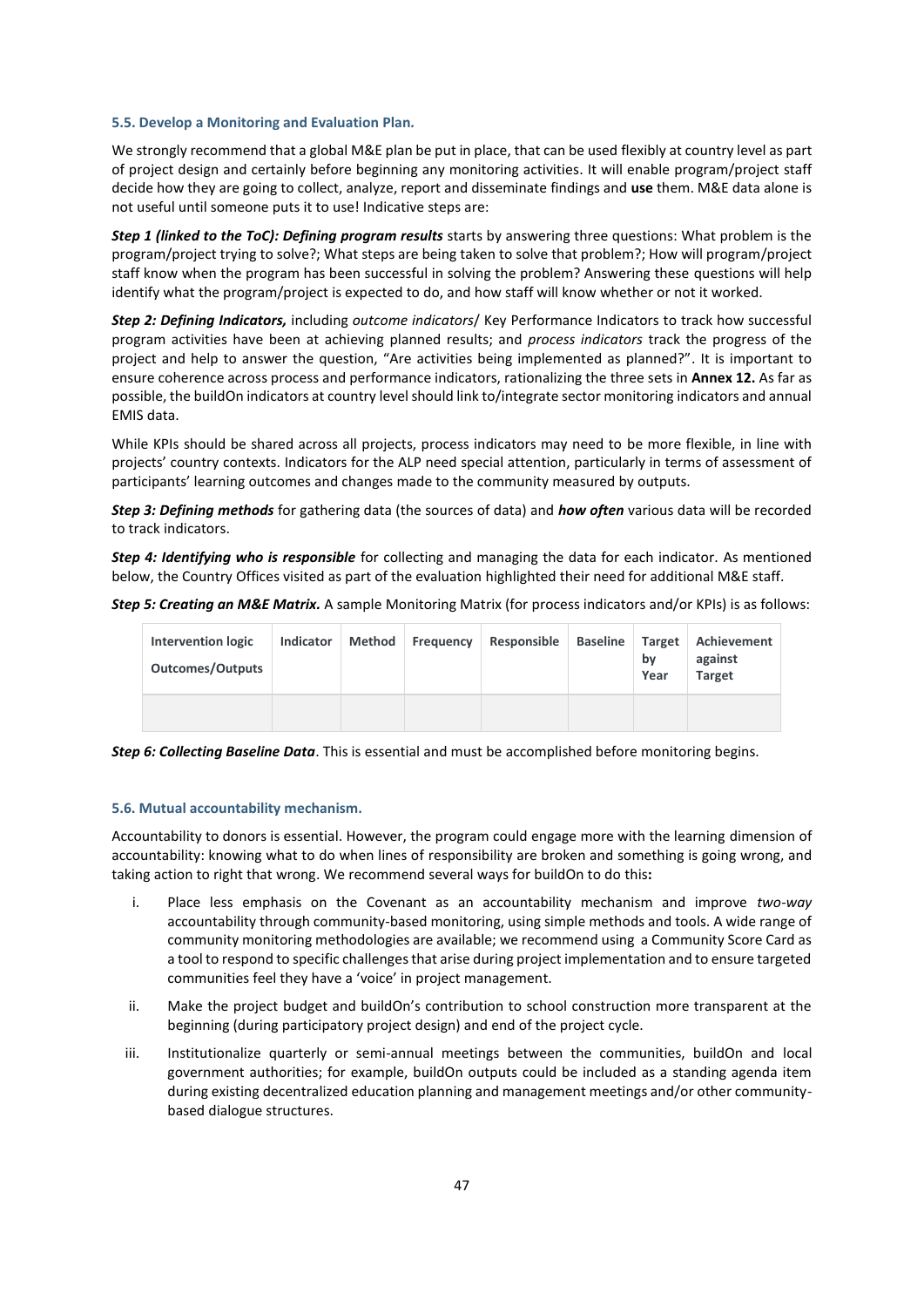Finally, the buildOn Home Office is strongly advised further devolve decision-making power to the Country Office staff, reflecting, in consultation with country-level managers, on (a) which types of decisions are best taken on the ground; and (b) what quality assurance/supervisory measures can be put in place, to ensure country-level decisions are appropriate and adequate. The recommended change management plan is an important tool in this regard.

# **5.7. Rethink the scope of ALP.**

To enhance the relevance of the ALP, we recommend a rethinking of the concept and scope of 'adult literacy', moving beyond learning the basics in terms of the '3Rs'. Understanding literacy as social practices helps development practitioners realize that rather than there being just one literacy, there are in fact multiple literacies operating within different contexts. Indeed, the Education 2030 Sustainable Development Goal (SDG 4) conceptualizes an adult learning trajectory, encompassing five dimensions of lifelong learning:

- Learning for foundational knowledge Literacy development, awareness, enhanced proficiency;
- Learning for earning and productivity Skill development, performance improvement, progression to technical career, income generation;
- **■** Learning for recognized qualifications and educational progression Second chance education with equivalency programs at par with formal education;
- Education for self-fulfillment Need-responsive learning available to all learners;
- **Education for social engagement Leadership, decision making, communication, assertiveness,** advocacy.

We recommend undertaking a rapid appraisal of the adult learning environment in targeted communities. The appraisal should accommodate the above five dimensions, or at least some of them, depending on the extent of buildOn's revisioning of 'adult literacy'. A rapid appraisal should include:

- a) A pre-/post participation literacy assessment test, in line with national assessment protocols and benchmarks (if these exist), launching simple process for continuous assessment of learning outcomes;
- b) A needs assessment for livelihood skills development/vocational training, taking account specific environmental factors; and
- c) An equitable focus on the needs and aspirations of men as well as women in the community.

Such a rapid appraisal may be included as part of the Situation Analysis/Baseline Study, suggested above. However, it could also be undertaken by interested TREK volunteers, with support from buildOn staff and ALP facilitators. We note that while the participation of TREK volunteers in construction has proven to be inspirational, and the TREK component is a highly successful means of raising funds, the potential exists for volunteers to engage more in the ALP as 'a platform for community development'.

#### **5.8. Rethink community contributions.**

We strongly recommend also revisiting the notion of community contribution. We note that in-kind contributions from target communities do indeed create ownership, but in some cases these are in fact in-cash contributions, where local materials and local labour need to be procured, and this puts a burden on households that are living in poverty. Given this, we advise three related measures:

(1) in the short term, continue allocating a buildOn contingencies budget for local material procurement, to be used *in extremis*, to avoid delays in school construction;

(2) in the medium term, as mentioned above, the Covenant-driven community engagement process should enable communities to define their in-kind contributions and reflect on their ability to procure local materials/labour, if these are not available;

(3) in the longer term, drop the provision of local materials as a Covenant commitment and instead ensure that buildOn school construction is included in decentralized education plans (see Recommendation 5.15), so that adequate resources may be allocated/disbursed by local government authorities, and/or costs are shared between local government and buildOn.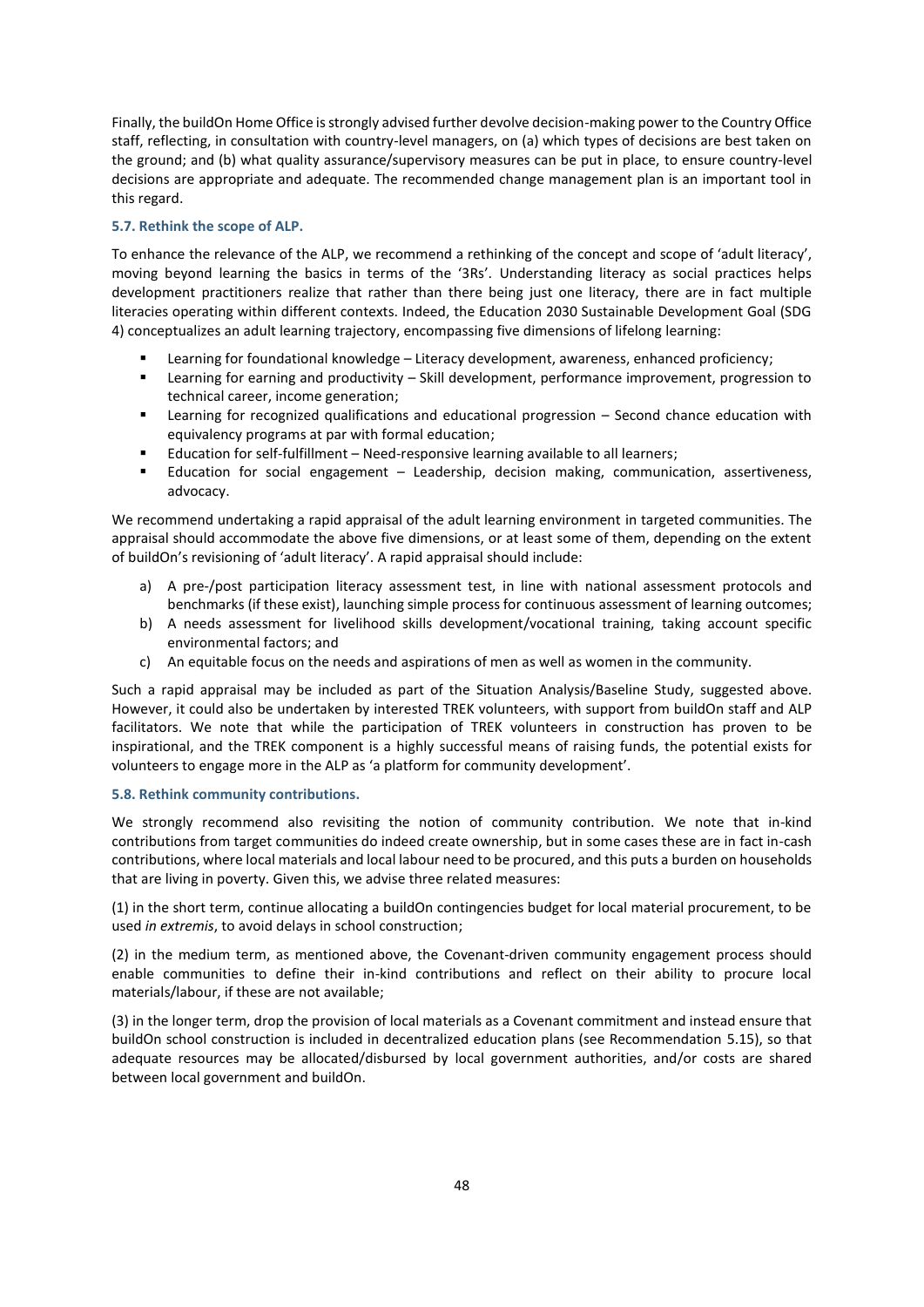#### **5.9. Make School Construction more responsive to communities' needs.**

The evaluation findings and lessons learned show that school building is a context specific process. We recommend that the site selection process start with a list of school building/classroom/latrine shortages provided by government. (These shortages are standard data collected by most, if not all, annual school censuses, and should be available from the EMIS management. Other useful standard EMIS indicators are GER, NER, GPI PCR, PTR, PQTR P-latrine ratio, dropout and completion rates, etc.) This list should be then measured against the buildOn site selection criteria. However, rather than using fixed selection criteria, we suggest that the criteria is as a program framework, allowing Country Offices to make context-specific amendments.

Final decision-making on site selection should be the responsibilities of communities working with local government, with support from buildOn.

We also strongly recommend that the buildOn enhances its 'state-of-the-art' construction reputation by introducing a degree of flexibility into the buildOn School model. Some examples of how this may be done, drawn from our discussions in Malawi and Nepal, are outlined below:

- Provide context-specific school-designs to suit site conditions and community requirements (e.g. multistorey school buildings where land is limited, secondary school building, teachers housing needs, etc.)
- Introduce a more flexible construction time-line, taking into account the results of the country-level risk analysis.
- **■** Share detailed and complete drawing plans with the target communities; and permit communities and local government to update and improve the buildOn school, post-construction.
- Provide a complete package of classrooms, furniture, water and sanitation; and ensure the schools are child-friendly, for both girl-children and children with disabilities.
- Take advantage of economies of scale by building several schools/blocks at once and procuring materials in larger quantities at a lower prices.
- Introduce a standardized, competitive procurement process. Best practices/options include: opening a request for quotation in local newspapers and clustering schools in one or two lots; or establishing unit costs (for some 4-6 months duration) in agreement with local venders selected through a competitive process.
- Deploy sufficient numbers of Field Coordinators, matching manpower to required field-visit coverage; and keep site books and use standard construction monitoring tools (see **Annex 11** for a recommended reporting template).
- Ensure basic construction quality assurance by, for example, conducting slump tests to ensure watercement ratio of the mix; allowing sufficient time for curing which depends on weather, frequency and amount of watering and the method of curing; provide training in the use of concrete mixing machine and vibrator (rather than mixing by hand); using better quality (emulsion) paint; using (in Malawi) cement-sand blocks and Soil Stabilized Blocks (SSB) instead of environmentally unfriendly burnt bricks and breeze blocks, which block light.

#### **5.10. Strengthen the effectiveness of ALP.**

We recommend that buildOn engages more with community members and adult learners to take into account context specific challenges (e.g. standardized facilitators' honoraria, learning materials/textbooks, environmental factors likely to impede income-generating activities, etc.) and community-based adult learning needs. This may be done by including – as part of ALP implementation – micro-planning activities which are informed by the above mentioned rapid appraisal of the adult learning environment; or strengthening these in countries where they are already implemented. A wide range of participatory planning tools are available online (just one example is Action Aid's REFLECT Toolkit, including: the action plan tree**;** Seeds analysis**;** Growing seeds for change; Crossing the river; Impact diagram of an action plan/project; and 'Before' and 'now' maps – Action Aid, 2009). We also recommend conducting separate classes and learning activities for men and women.

If the ALP is expected to trigger wider community development, we strongly advise increasing the budget for ALP. This should be based on a realistic assessment of the resource requirements required for: pre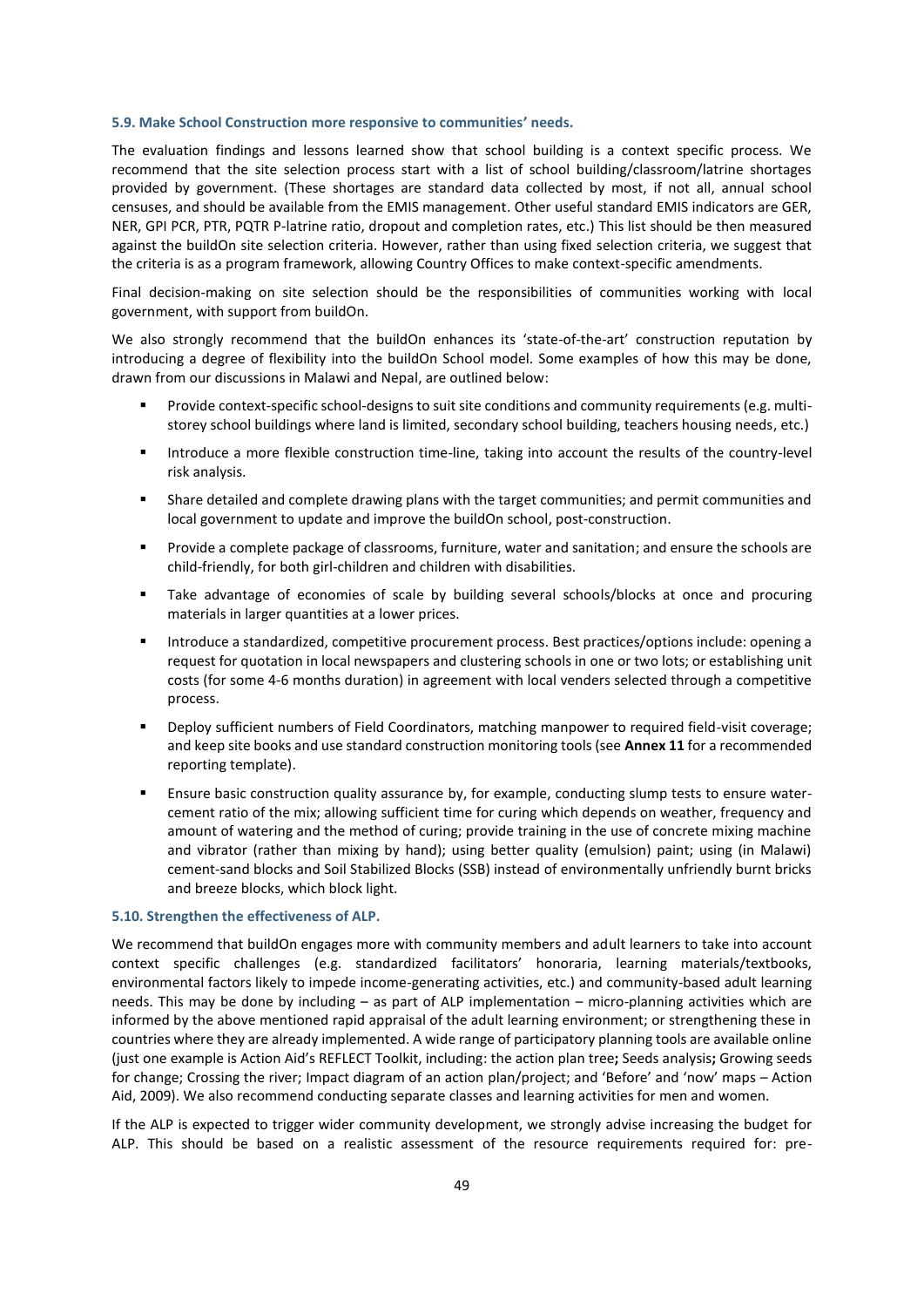planning/planning; adult literacy classes; textbooks and other learning materials; facilitators' remuneration; start-up income-generation activities; and monthly monitoring – including the assessment of Village Initiatives.

In this context, we note that participatory community-based micro-planning requires additional resources. We recommend, therefore, that if the ALP budget cannot be increased, then buildOn Country Office staff should focus on school construction and partner with other NGOs who are engaged in adult education and sustainable community development for the ALP component.

#### **5.11. Improve reporting.**

We strongly recommend a shift of focus from reporting-for-accountability to greater emphasis on the learning dimension of continuous monitoring and formative evaluation.

The Draft of buildOn Global Outcome Indicators is a move in the right direction, but these outcome indicators require careful definition and significant resource investment will be required to measure them. It may be useful to improve existing reporting templates, and detailing two types of reporting for:

- a) internal monitoring/progress reporting where data are used to inform staff and stakeholders about the success and progress of the program; and to help staff make modifications and course corrections, as necessary; and
- b) reporting to stakeholders/donors; where data are used to inform stakeholders and donors about the overall performance/impact of the program; and to make program practices more effective.

The M&E plan should include strategies for timely, more systematized, communication between buildOn and its development partners; and strategies for internal dissemination among the program team, as well as wider dissemination among stakeholders and donors.

#### **5.12. Address capacity gaps.**

We recommend addressing a number of technical capacity gaps. At country level, at the end of every three-year project cycle, it may be a good idea to conduct rapid needs assessments of departmental/staff members' individual capacities, to identify gaps. There is a pressing and urgent need to recruit M&E officers at countrylevel. Some indicative examples of other types of training from Malawi and Nepal include:

- Training of Trainers (ToT) in planning and managing the ALP and community-based income-generation; basic/advanced participatory learning assessment (PLA); and multi-grade/multi-age teaching;
- In-service construction training for Field Coordinators;
- Training for longer-term income-generation/Village Initiatives, linked to available vocation education and training (VET) providers;
- Training in participatory planning/community engagement
- Report writing and story-telling/writing.

In addition, it may be a good idea to reassess the Country Office staff-salary structures, to ensure these comply with national standards.

Where resources are not immediately available for mid-cycle training activities, partnerships with other local and international NGOs donors would leverage additional or complementary financial and human resources, filling short-/medium-term capacity gaps where these exist (see Recommendation 13).

A resource-efficient way for institutional capacity support is the one-off investment of providing Country Offices with How-To Guides or a Tool-kit; this may be utilized as an e-training package. The capacity development package may be developed by buildOn, with support from Dubai Cares and/or other donors; or a Tool-kit may be developed by Dubai Cares for use by all its global program partners.

#### **5.13. Mobilize partnerships at country level.**

Given that buildOn is a trusted organization, partnerships with communities could be deepened through alliances with other NGOs. We recommend conducting country-level stakeholder meetings including community representatives, local government partners, buildOn and other local and international NGOs at the close (and ideally also at the beginning) of a project cycle in order to: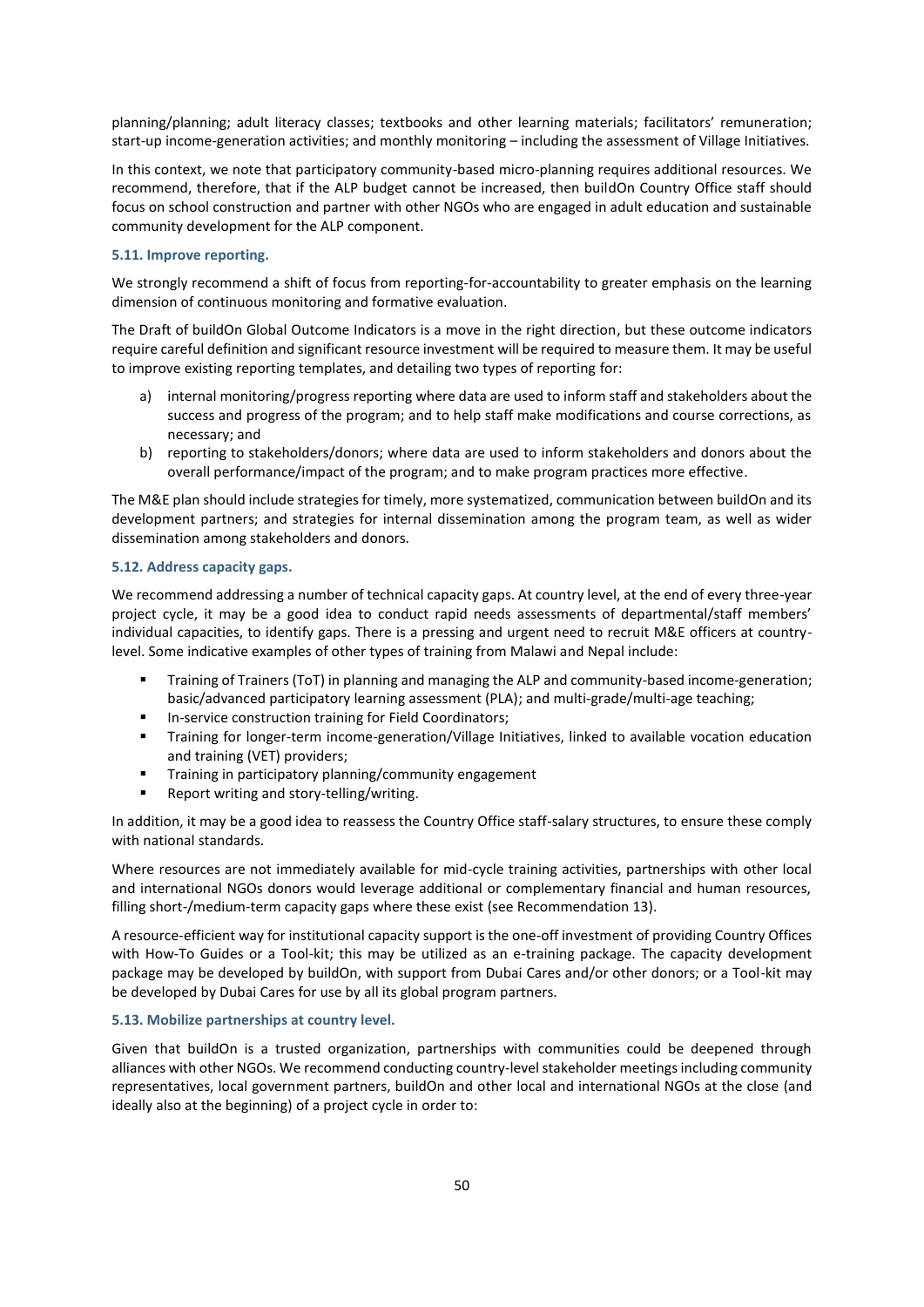- Share good practice (e.g. the Covenant) and identify innovative activities initiated by targeted communities, and ways to take these forward through support from local government and/or other NGOs;
- Identify potential partners to address technical capacity gaps and link with partners working in the areas of adult post-basic literacy and livelihood skills development, to take forward the learning gains of ALP participants;
- Link with partners at country level working to address challenges in context specific areas (such as food security in Malawi and seasonal migration in Nepal).

#### **5.14. Anticipate and initiate Phase 2 of the project cycle.**

We recommend building on existing target communities' increased demand for development. This may be done by engaging, at the end of a project-cycle, in post-project community mobilization. 'Community mobilization Phase 2' could include the following measures, as required or requested by the targeted communities:

- i. Post-construction guidance and support on how school communities can engage further with local government authorities to ensure action is taken to enhance the quality of teaching and learning in the schools (e.g. recruitment, deployment and payment of qualified teachers, or temporary/contract teachers where there is a shortage of qualified teachers; teachers' housing, provision of desks/benches; provision of textbook, etc.).
- i. Capacity building for the SMC/PTA in (a) the function and responsibilities of local government authorities and the services they provide in relation to the communities; (b) school-based collaborative planning with local government authorities; (c) school maintenance and enhancement; and (c) community resource mobilization.
- ii. Post-literacy needs assessments at community level, enabling ALP 'graduates' to move on to further literacy levels; and to other dimensions of 'lifelong learning'.

#### **5.15. A stronger exit strategy.**

The 'handover' of responsibility for a school building to the community in the form of a written document is gesture that is well appreciated by target communities. But there is no guarantee that this assumed responsibility will last, other than the sense of ownership generated by community contributions, which is not necessarily a longer-term guarantee. This is evidenced by the current state of disrepair of schools previously built by communities on their own initiative, which we observed in Nepal, for example. We strongly recommend a more carefully considered and constructed exit strategy. Three sensible suggestions, made by evaluation users in the field, are:

- i. Establish, from the *outset* of the project, of a well-articulated and documented 'tripartite' agreement between communities, buildOn and local government that is grounded in national governance structures, enabling the transition into a stronger partnership between the targeted communities and local government authorities, once buildOn's support to communities has ended.
- ii. Integrate, during the project design stage, buildOn outputs into existing decentralized education plans; this should be a provision of the 'tripartite' partnership mentioned above.
- iii. Strengthen school ownership through the mandatory establishment of an operation and management (O&M) fund; ideally, this should be set up at the beginning of the construction process, but it should certainly be in place before the buildOn project closes.

#### **A final reflection: tension or transition?**

The evaluation results reveal a shared challenge for both buildOn and Dubai Cares: there appears to be an unresolved tension between the drive for global expansion, requiring a standardized model which can be used across countries *versus* intensified investment in community development, which is inherently heterogeneous.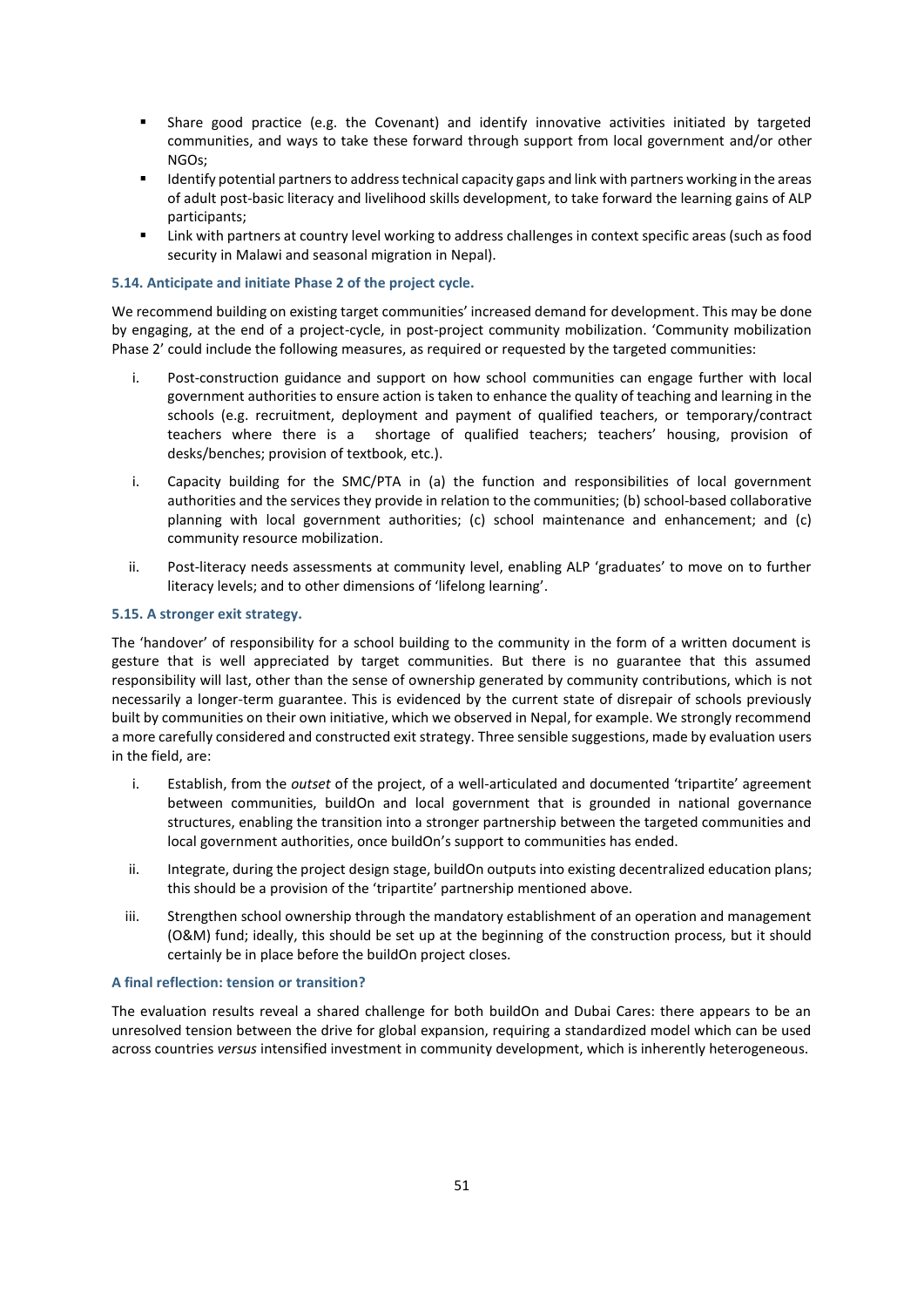This tension may be resolved through evaluation users' reflection on how overall programs can be refined. For example:

- buildOn Global, may reinforce its founder's strong legacy by introducing *more flexibility* into the overall buildOn methodology, thereby making a transition – from a relatively fixed and, by extension, simple community development methodology – to an approach that is more elastic and accommodating of specific requirements. Such a transition from a trademark to a *scalable* model would enable a greater contribution to sustainable education development, at both national as well as sub-national levels, in the countries in which buildOn works.
- Dubai Cares' mandate is understandably broad given its global coverage and mission to work across education sub-sectors in countries where the needs are greatest. This mandate also prioritizes a strong focus on local solutions to local problems. To sharpen its global mandate, Dubai Cares may explore the development of country-level strategies. These would (a) focus on responsive solutions in priority areas; (b) create linkages and coherence between buildOn projects and other related interventions supported by Dubai Cares; and (c) help Dubai Cares transition to a leading international development agency – as it intends to, according to interviewed staff – nurturing the next Emirati generation of development practitioners.